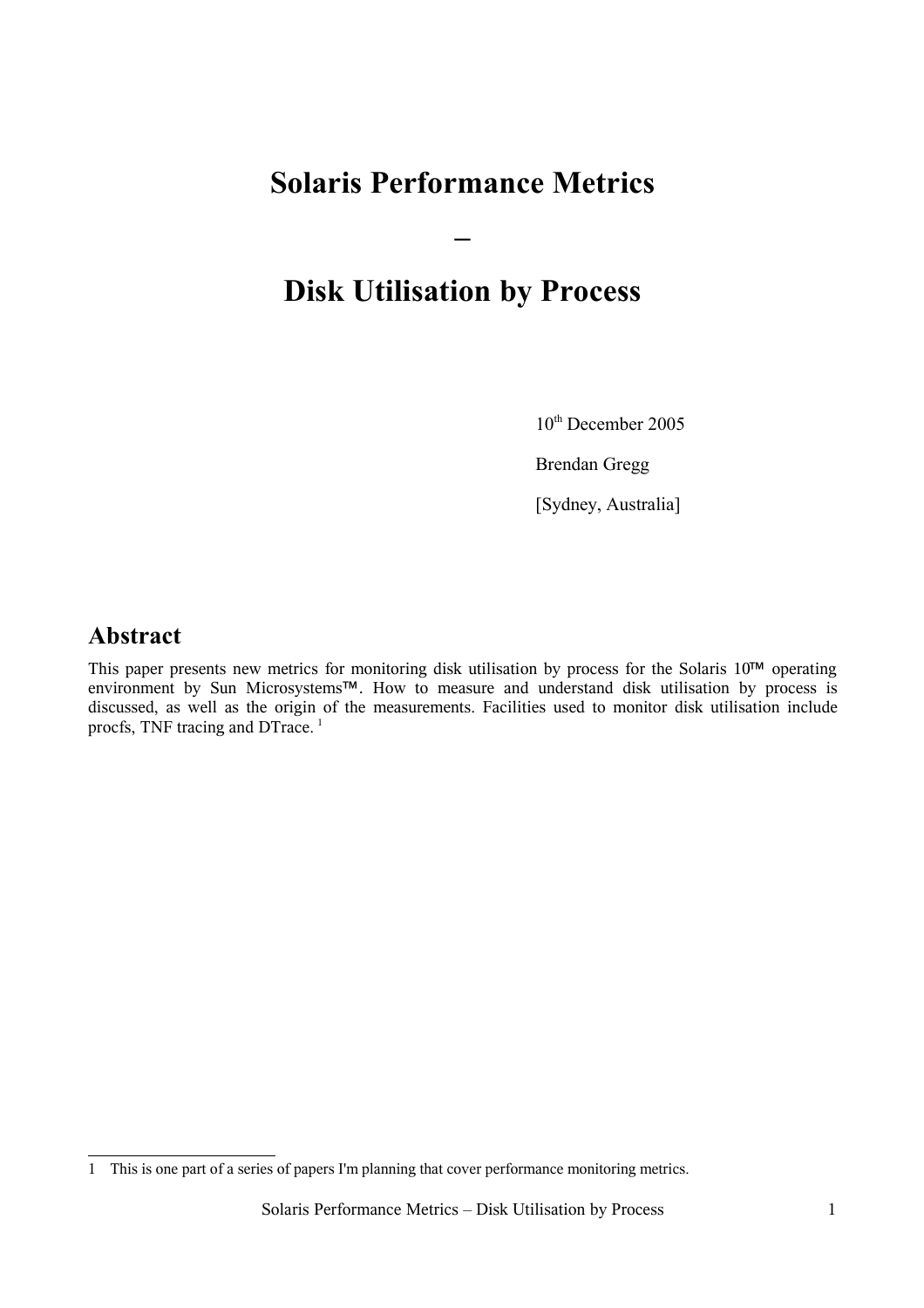# **Table of Contents**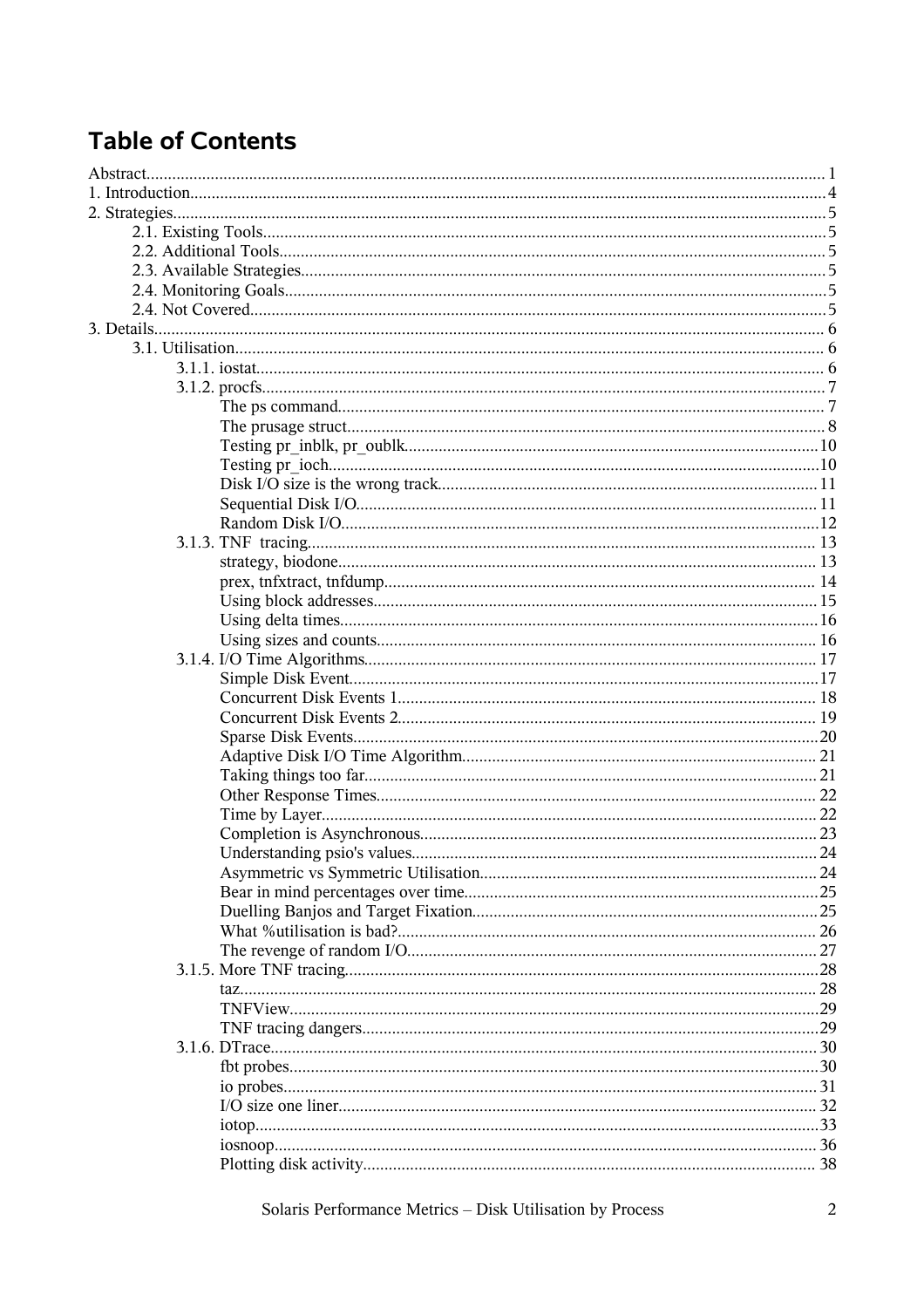#### Copyright (c) 2005 by Brendan D. Gregg.

This material may be distributed only subject to the terms and conditions set forth in the Open Publication License, v1.0 or later (the latest version is presently available at http://www.opencontent.org/openpub/). Distribution of substantively modified versions of this document is prohibited without the explicit permission of the copyright holder. Distribution of the work or derivative of the work in any standard (paper) book form is prohibited unless prior permission is obtained from the copyright holder. Also, to help with OPL requirements: the publisher's name is the author's name, and the original location is http://www.brendangregg.com.

This document is distributed in the hope that it will be useful. This document has been provided on an "as is" basis, WITHOUT WARRANTY OF ANY KIND, either expressed or implied, without even the implied warranty of merchantability or fitness for a particular purpose. This document could include technical inaccuracies, typographical errors and even spelling errors (or at the very least, Australian spelling).

This document was NOT written by Sun Microsystems, and opinions expressed are not those of Sun Microsystems unless by coincidence. This text has been written by a volunteer of the OpenSolaris community.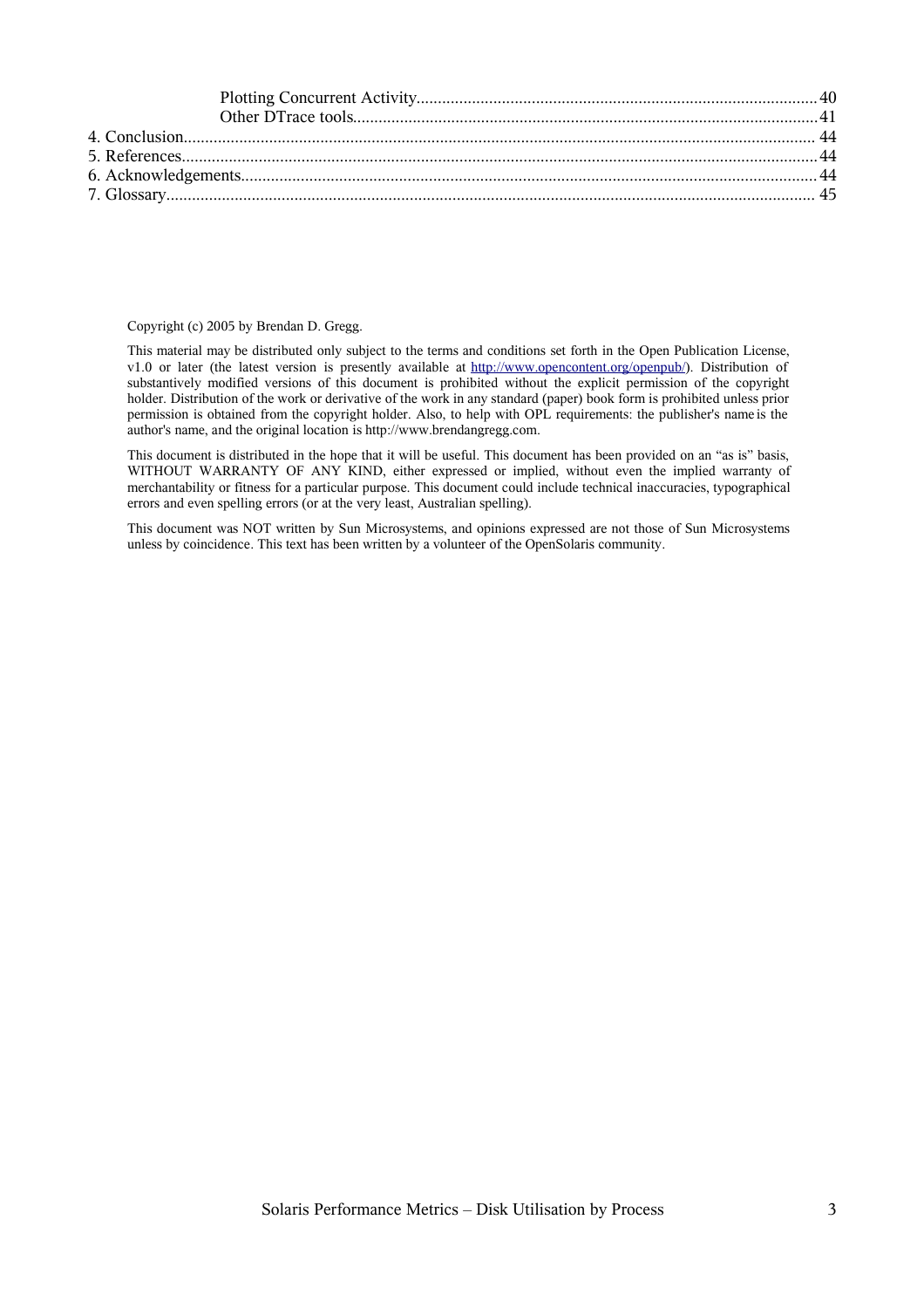# **1. Introduction**

Checking CPU usage by process is a routine task for Solaris system administrators, tools such as prstat or ps provide a number of CPU metrics. However checking *disk usage by process* has been difficult to monitor on Solaris 9 and earlier, with no Solaris command providing such statistics. 2

These days disk I/O is often the bottleneck in a system, spurring the use of volume managers, disk arrays and storage area networks. For an administrator to identify disk I/O as the bottleneck, the iostat command can be used. An artful system administrator can interpret extra details from iostat's output, such as if the disk activity is likely to be random or sequential. But there is no way to determine disk I/O details by process, nor does iostat have a switch for that<sup>3</sup>.

#### **Question**

On Solaris 9 or earlier, how do you measure disk I/O by process?

No, iostat does not have a switch for that...

Now, there *are* some Neanderthal-like ways to bash this data from the system. The most entertaining are,

- Freeze every process on the system in turn while watching iostat. If the disk load vanishes you have found your culprit.
- Create a separate mount point for every process in the system, from which the applications are run. Now iostat -xnmp has separate details per process.

This paper will focus on *sensible* ways to monitor disk usage by process.

A variety of monitoring solutions will be presented with their strengths and weaknesses discussed. Since we will be introducing new techniques, the origin of the data used and the algorithms applied will be covered carefully. A short summary for various background topics such as procfs and DTrace will be provided. Apologies to experienced readers who may encounter a few pages of recap.

This paper is one in a series of papers covering performance monitoring metrics in Solaris. The topics covered in this paper are highlighted in the following matrix<sup>4</sup>,

| Resource       | Qualifier          | Scope      |
|----------------|--------------------|------------|
| <b>CPU</b>     | <b>Utilisation</b> | by System  |
| Memory         | Saturation         | by Process |
| <b>Disk</b>    | Errors             |            |
| <b>Network</b> |                    |            |

Table 1. Resource Monitoring Matrix

Rather than use the term "usage", the terms "utilisation" and "saturation" will be used along with the following descriptions. This paper in particular covers: *Disk Utilisation by Process.*

Utilisation<sup>5</sup> can be measured as a percentage of the resource that was in use. This is usually presented as an average measured over a time interval.

**Saturation** is a measure of the work that has queued waiting for the resource. This is usually presented as an average over time, however it can also be measured at a particular point in time.

<sup>2</sup> If you are using VxFS, you can use vxstat for per process disk statistics.

<sup>3</sup> At least, not as of Solaris 10.

<sup>4</sup> Other combinations will be covered in future papers.

<sup>5</sup> This is the Australian spelling, other countries may spell this as "Utilization".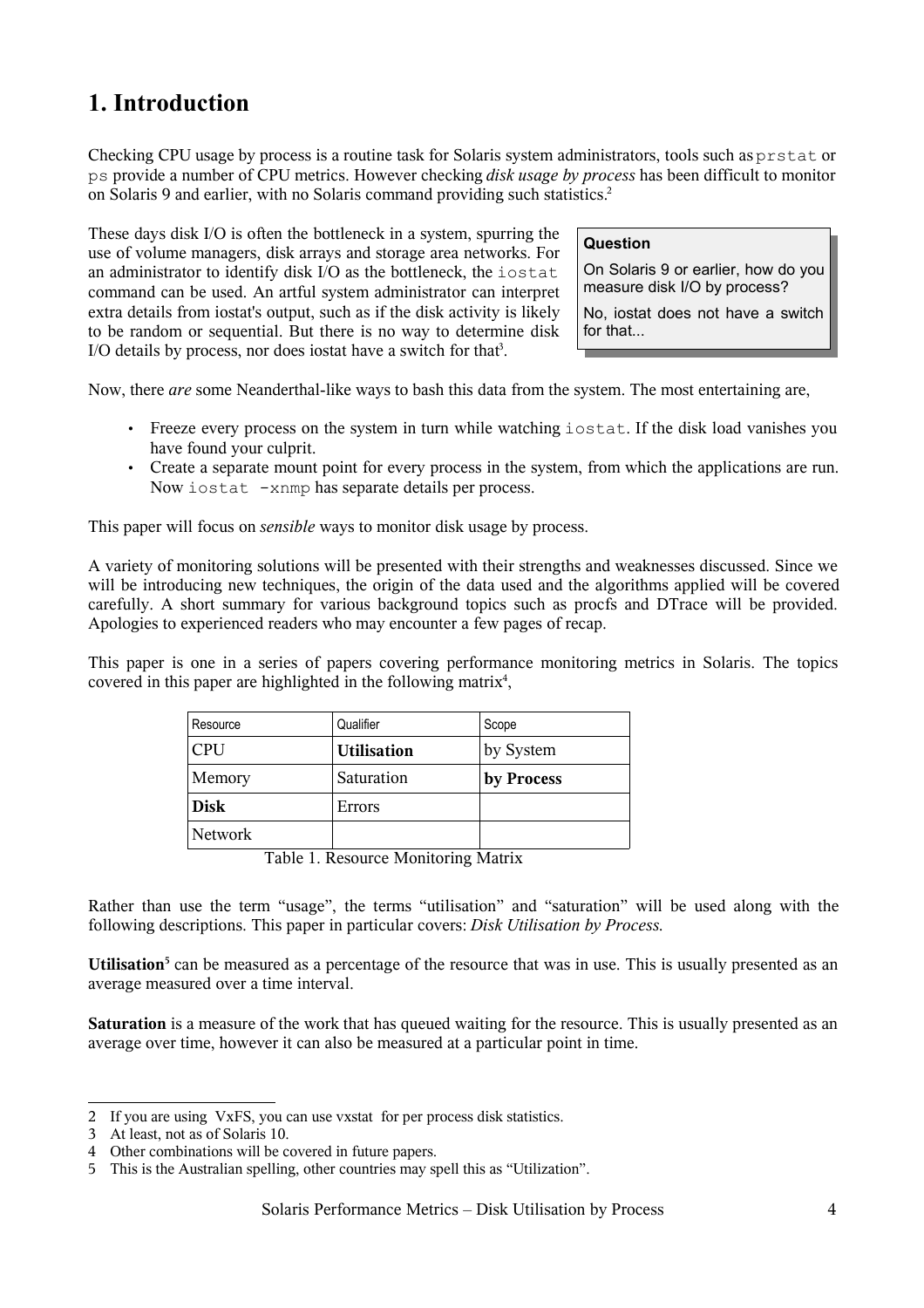# **2. Strategies**

Lets start with a summary of techniques available to measure disk I/O utilisation by process.

# **2.1. Existing Tools**

There are no tools in Solaris that achieve this directly, for example a switch on prstat or iostat.

# **2.2. Additional Tools<sup>6</sup>**

- **pea.se** from the SE Toolkit<sup>7</sup> reports on the size of disk activity.
- **prusage** is a Perl/Kstat tool<sup>8</sup> to report on the size of disk activity.
- **psio** is a Perl/TNF tracing tool<sup>9</sup> that can report the size and time consumed by disk activity.
- **iosnoop** from the DTraceToolkit<sup>10</sup> is a shell/DTrace tool to print disk events, size and time.
- **iotop** from the DTraceToolkit is a shell/DTrace tool to report a summary of disk size or time.

## **2.3. Available Strategies**

- **procfs** the process filesystem contains information on disk size totals.
- **TNF tracing** kernel tracing lets us monitor disk events, including size and time.
- **DTrace** dynamic tracing lets us safely monitor disk events, including size and time.

## **2.4. Monitoring Goals**

• **Disk Utilisation by process** – a value to represent disk resource consumption.

# **2.4. Not Covered**

- **Performance** *Tuning* After identifying a problem, how to fix it. This would be a good topic for a separate paper, however it would need to cover many application specific strategies.<sup>11</sup>
- **Advanced Storage Devices** such as volume managers, storage area networks and disk arrays. Many of the algorithms presented still apply to these devices, however specific eccentricities are not covered.

<sup>6</sup> The tools we focus on are both freeware and opensource. So there are no license fees, and the source can be inspected before use.

<sup>7</sup> http://www.sunfreeware.com is the current location of the SE Toolkit.

<sup>8</sup> http://www.brendangregg.com/psio.html

<sup>9</sup> also at http://www.brendangregg.com/psio.html

<sup>10</sup> http://www.opensolaris.org/os/community/dtrace/dtracetoolkit, or http://www.brendangregg.com/dtrace.html

<sup>11</sup> And there are already some good books on this. See section 5. References.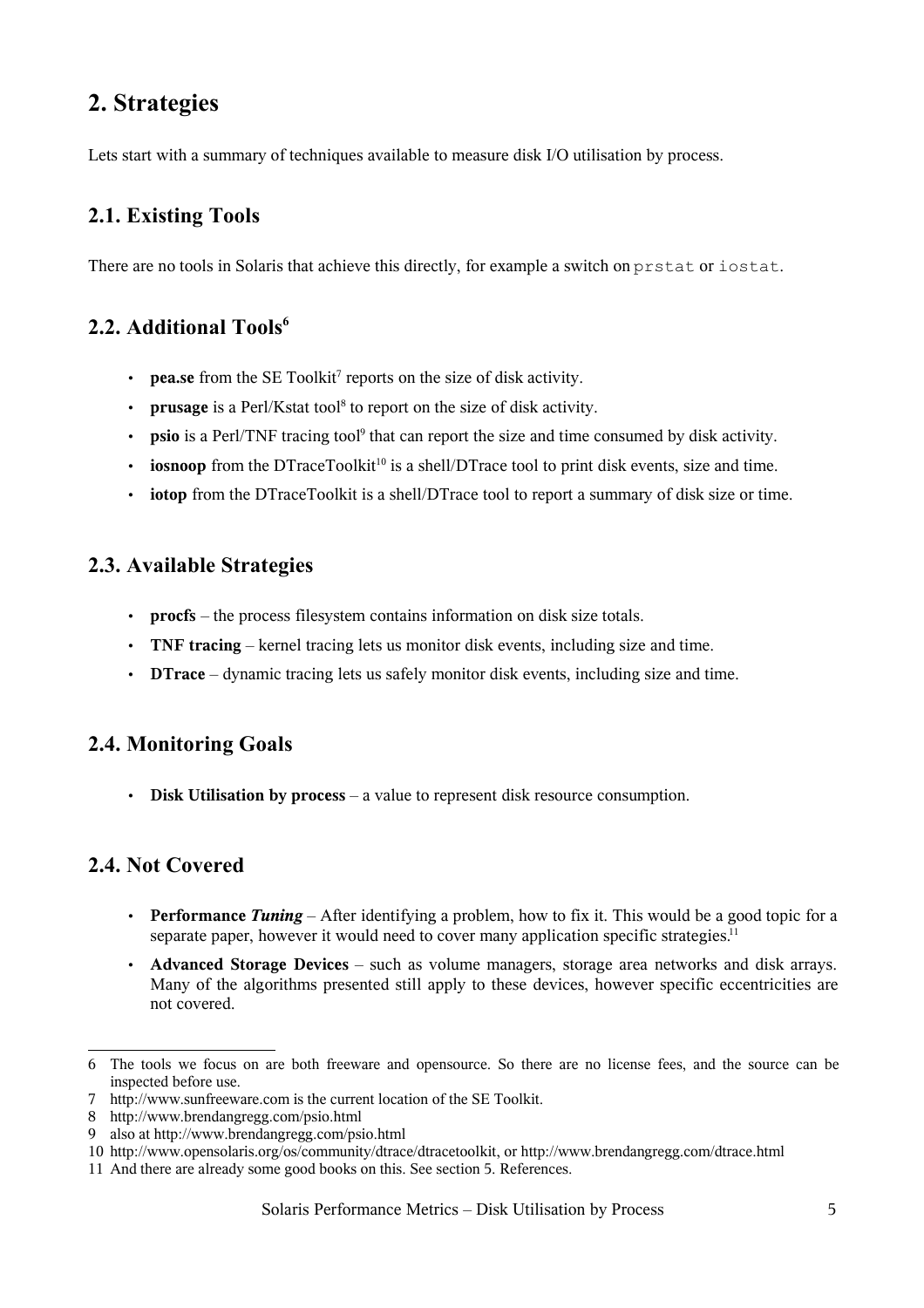# **3. Details**

A close look at existing tools, additional tools, strategies and solutions.

## **3.1. Utilisation**

How much is each process utilising the disks. We could either examine the size of the disk events, or the service times of the disk events. We are after a value that can be used for comparisons, such as a percentage.

## **3.1.1. iostat**

Since we are talking disk usage, we'll start with our old friend **iostat**,

| \$ iostat -xnmpz 5        |     |                   |     |                           |                            |                                 |                |                                 |  |
|---------------------------|-----|-------------------|-----|---------------------------|----------------------------|---------------------------------|----------------|---------------------------------|--|
|                           |     |                   |     |                           | extended device statistics |                                 |                |                                 |  |
| r/s                       | W/S | kr/s              |     |                           |                            | kw/s wait actv wsvc t asvc t %w |                | %b device                       |  |
| 0.0                       | 0.0 | 0.2               |     | $0.1 \quad 0.0 \quad 0.0$ | 12.4                       | 6.3                             | $\overline{0}$ | $0$ $c0t0d0$                    |  |
| 0.0                       | 0.0 | 0.2               |     | $0.1 \quad 0.0 \quad 0.0$ | 12.4                       | 6.2                             | $\mathbf 0$    | $0$ c0t0d0s0 $(7)$              |  |
| 0.0                       | 0.0 | 0.0               | 0.0 | $0.0 \quad 0.0$           | 39.0                       | 20.4                            | $\overline{O}$ | $0$ $c0t0d0s1$                  |  |
| 0.0                       | 0.0 | 0.0               |     | $0.0 \t 0.0 \t 0.0$       | 2.2                        | 9.6                             | $\overline{O}$ | $0$ $c0$ t $0d0s3$ $($ /var $)$ |  |
| 0.0                       | 0.0 | 0.0               |     | $0.0 \t 0.0 \t 0.0$       | 0.0                        | 3.0                             | $\mathbf{O}$   | $0$ $c0t2d0$                    |  |
|                           |     |                   |     |                           | extended device statistics |                                 |                |                                 |  |
| r/s                       | W/S | kr/s              |     |                           |                            | kw/s wait actv wsvc t asvc t %w |                | %b device                       |  |
| 167.9                     | 0.2 | 217.1             |     | $0.2 \quad 0.0 \quad 0.6$ | 0.0                        | 3.5                             | $\overline{0}$ | 59 c0t0d0                       |  |
| 166.3                     | 0.2 | 204.2 0.2 0.0 0.6 |     |                           | 0.0                        | 3.4                             | $\overline{0}$ | 57 c0t0d0s0 (/)                 |  |
| 0.4                       | 0.0 | 3.2               |     | $0.0 \t 0.0 \t 0.0$       | 0.0                        | 19.9                            | $\mathbf{O}$   | $1$ $c0t0d0s3$ $($ /var)        |  |
| $[\ldots]$                |     |                   |     |                           |                            |                                 |                |                                 |  |
| Figure 1 Output of iostat |     |                   |     |                           |                            |                                 |                |                                 |  |

This gives us disk I/O utilisation and saturation systemwide, and is useful to first identify that a problem exists. $^{12}$  Just a quick rundown while we are here: utilisation is best determined from the percent busy column "%b", and saturation from the wait queue length column "wait". The first output is a summary since boot, followed by samples per interval.

We are interested in disk I/O by process, however iostat does not have a "by process" switch. iostat fetches its info

from Kstat<sup>13</sup>, the Kernel statistics framework. Kstat is a great resource, and is used by tools such as vmstat, mpstat and sar. While Kstat does track statistics by disk and by CPU, it does *not* track statistics by process – that's what **procfs** is for.

## **Tip**

"iostat -xnmp" is a nice combination, but don't forget to check for errors; "iostat -xnmpe" will also print error counts, and "iostat -E" prints an extended summary.

<sup>12</sup> See my forthcoming paper titled "Solaris Performance Monitoring – Disk by System".

<sup>13</sup> For info on Kstat, try a "man -l kstat" on Solaris.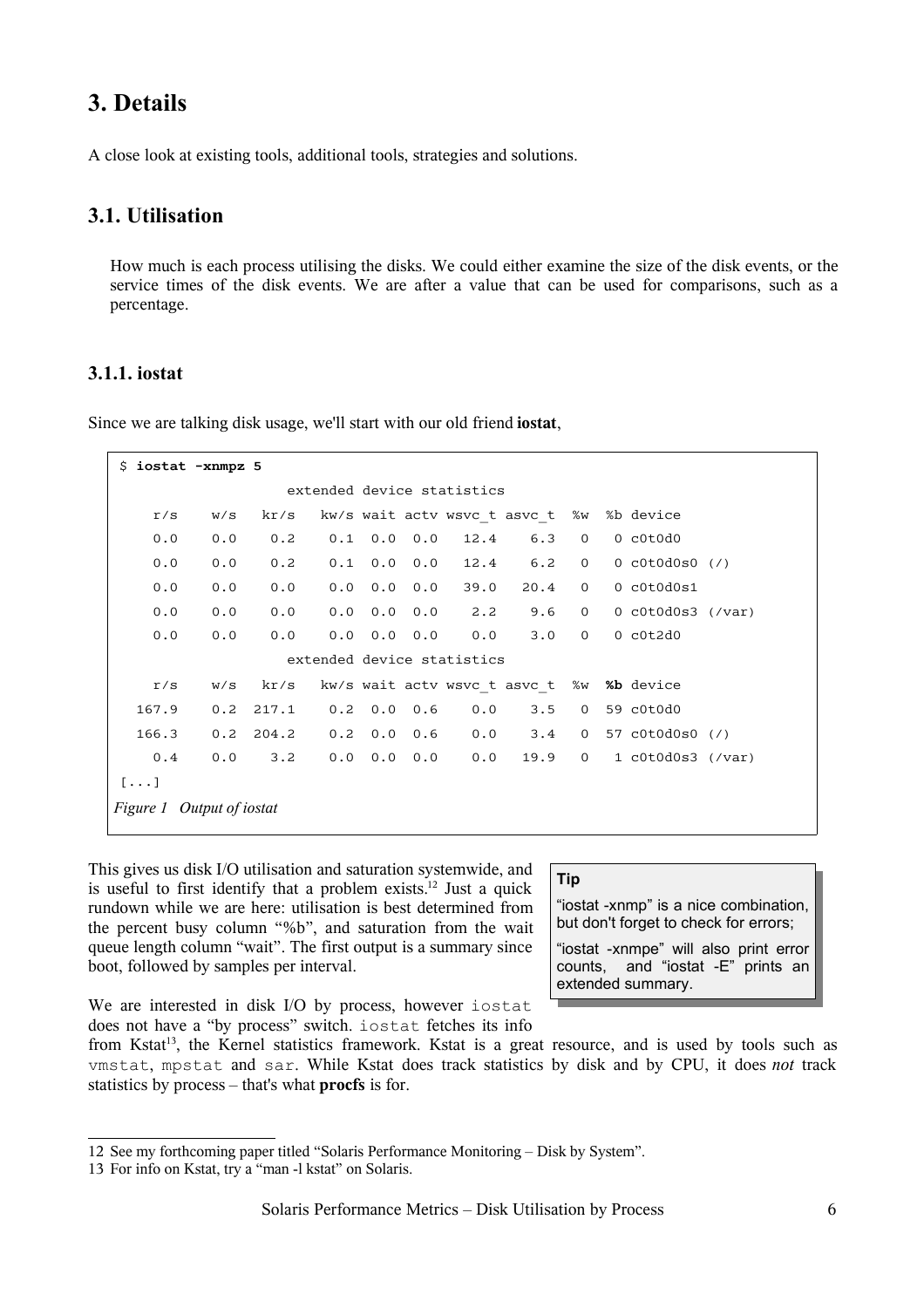## **3.1.2. procfs**

procfs is responsible for tracking statistics by process, it would be the first place to look for "by process" information. In this section we try and then *fail* to find suitable details in procfs, however you may find the journey interesting. If you'd like to cut to the chase, please skip to the next section on TNF tracing.

#### **The ps command**

If you haven't encountered procfs before, the following demonstrates that procfs is used by **ps**,

```
$ truss -ftopen ps
[...]
15153: open("/proc/0/psinfo", O_RDONLY) = 4
15153: open("/proc/1/psinfo", O_RDONLY) = 4
15153: open("/proc/2/psinfo", O_RDONLY) = 4
15153: open("/proc/3/psinfo", O_RDONLY) = 4
[...]
$
$ df -k /proc
Filesystem kbytes used avail capacity Mounted on
proc 0 0 0 0% /proc
Figure 2 Examining how ps works
```
A "truss -ftopen" often reveals how tools work, here we see many files were read from /proc. /proc is the process filesystem<sup>14</sup> "procfs", a pseudo in-memory filesystem that contains per-process information. This exists so that user level commands can read process info via an easy<sup>15</sup> and well defined interface, rather than fishing this info from the depths of kernel memory. Both the ps and the prstat commands read /proc.

Neither ps nor the traditional "ps  $-e f$ " prints disk I/O by process. The "-o" option to ps does lets us customise what is printed<sup>16</sup>, for example "ps -eo pid, pcpu, pmem, args". However disk I/O statistics is not currently in the list of fields that ps can provide, listed in Figure 3.

```
$ ps -o
ps: option requires an argument -- o
usage: ps [ -aAdeflcjLPyZ ] [ -o format ] [ -t termlist ]
           [ -u userlist ] [ -U userlist ] [ -G grouplist ]
          \lceil -p proclist \rceil \lceil -q pqrplist \rceil \lceil -s sidlist \rceil \lceil -z zonelist \rceil 'format' is one or more of:
          user ruser group rgroup uid ruid gid rgid pid ppid pgid sid taskid ctid
          pri opri pcpu pmem vsz rss osz nice class time etime stime zone zoneid
          f s c lwp nlwp psr tty addr wchan fname comm args projid project pset
Figure 3 conventional ps doesn't print disk I/O
```
<sup>14</sup> The man page is proc(4).

<sup>15</sup> Since it is a filesystem, a programmer immediately knows how to do a read, write, open and close.

<sup>16</sup> The fields are documented in the man page for ps.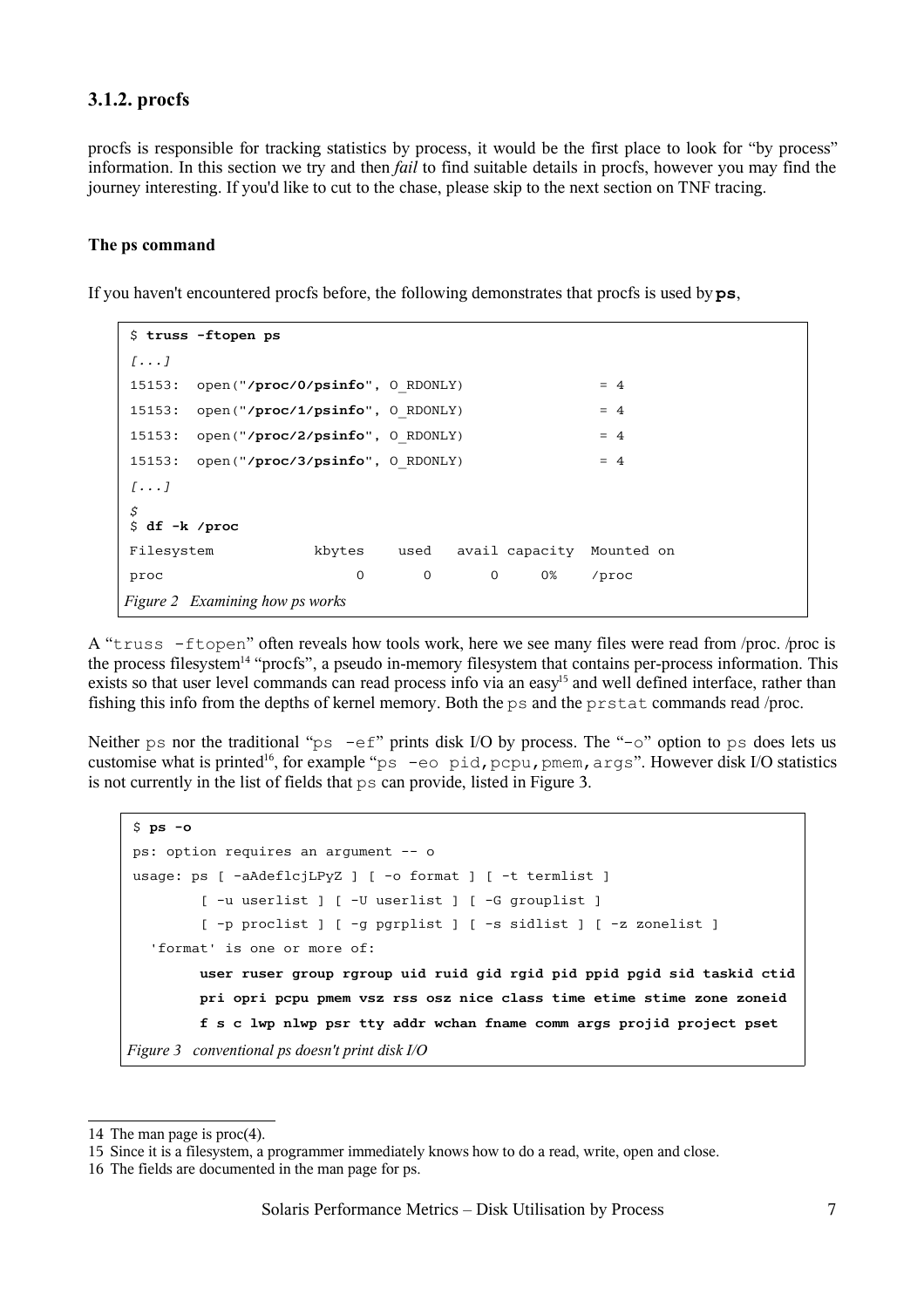#### **The prusage struct**

There *are* disk statistics in procfs somewhere. Lets take a look at the procfs header file,

```
$ cat /usr/include/sys/procfs.h
[...]
/*
 * Resource usage. /proc/<pid>/usage /proc/<pid>/lwp/<lwpid>/lwpusage
 */
typedef struct prusage {
[...]
       ulong t pr_nswap; \gamma /* swaps */
       ulong t pr inblk; \frac{1}{x} input blocks */
       ulong t pr oublk; /* output blocks */
       ulong t pr_msnd; /* messages sent */
       ulong t pr_mrcv; /* messages received */
       ulong t pr sigs; \frac{1}{2} /* signals received */
       ulong t pr_vctx; /* voluntary context switches */
       ulong_t pr_ictx; /* involuntary context switches */
       ulong t pr sysc; /* system calls */
       ulong t pr_ioch; /* chars read and written */
       ulong t filler[10]; /* filler for future expansion */
} prusage_t;
[...]
Figure 4 The prusage structure from procfs
```
The procfs header file lists many structs of related process information. Above is a portion of the "prusage" struct, which is accessible from procfs as "/proc/<pid>/usage".

I've highlighted the values **pr** inblk and **pr** oublk, which provide us with input and output "blocks" by process; and **pr** ioch for characters read and written. As they are by process statistics that cover disk activity they are worth investigating here, if at the very least to explain why they *can't* be used.

#### **Foresight**

The prusage structure, like many structures in procfs, is *future safe*.

As of Solaris 10 there are six timestruc t for "future expansion" and ten ulong\_t.

If you are reading this many years since Solaris 10, check what is in prusage now (assuming it hasn't been superseded by then). More disk statistics may have been added.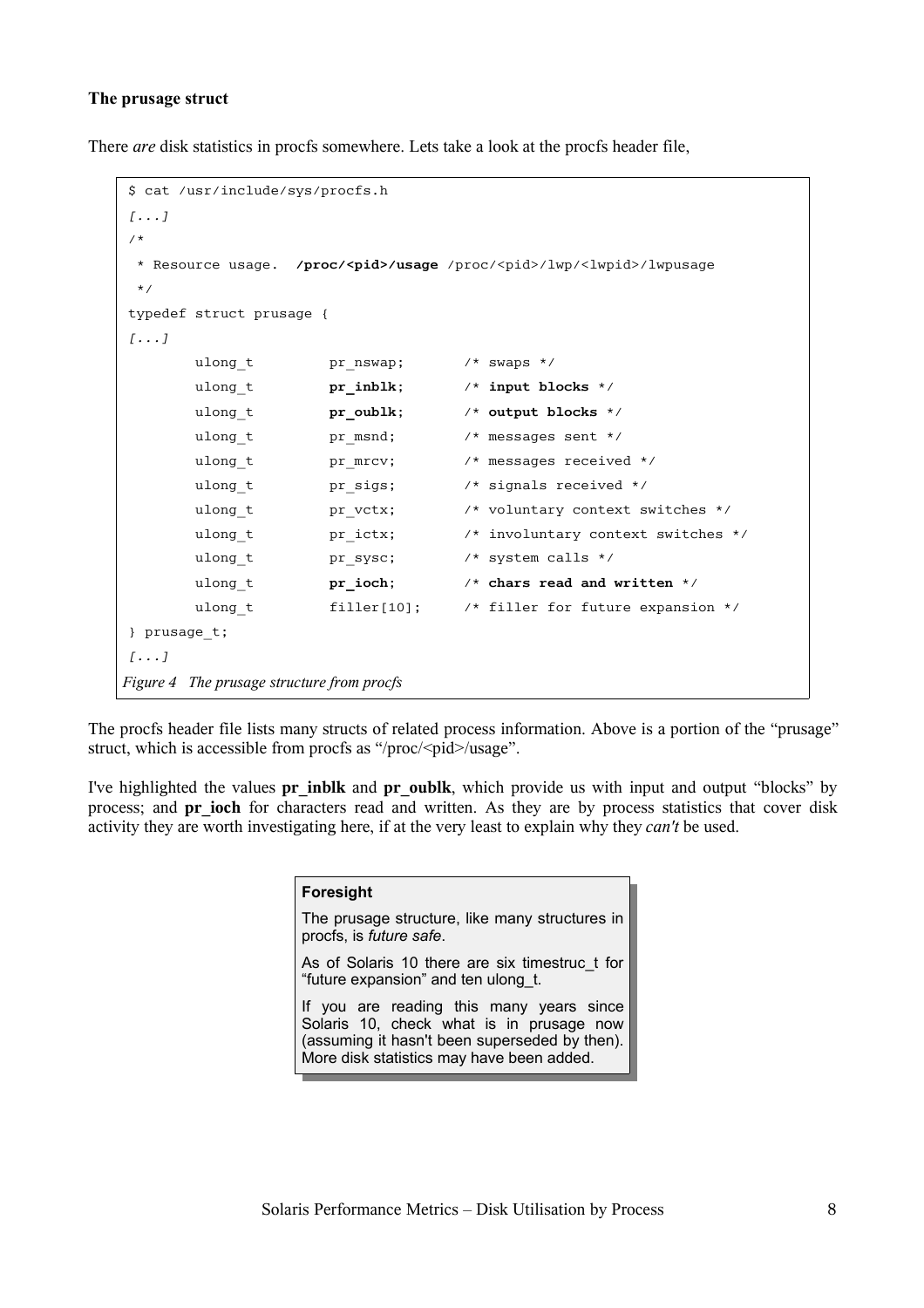| \$ prusage   |              |                                                   |              |              |              |                    |  |  |  |  |  |  |
|--------------|--------------|---------------------------------------------------|--------------|--------------|--------------|--------------------|--|--|--|--|--|--|
| <b>PID</b>   | MINF         | MAJF                                              | <b>INBLK</b> | <b>OUBLK</b> | CHAR-kb COMM |                    |  |  |  |  |  |  |
| 3            | $\mathbf{0}$ | $\overline{0}$                                    | 852          | 57487        |              | 0 fsflush          |  |  |  |  |  |  |
| 2143         | $\mathbf 0$  | 11                                                | 13           | 4316         |              | 44258 setiathome   |  |  |  |  |  |  |
| 407          | $\mathbf{0}$ | 897                                               | 1034         | 356          |              | 2833 poold         |  |  |  |  |  |  |
| 9            | $\mathbf{0}$ | 76                                                | 155          | 1052         |              | 117082 svc.configd |  |  |  |  |  |  |
| 491          | $\mathbf{0}$ | 653                                               | 771          | 7            | 282161 Xorg  |                    |  |  |  |  |  |  |
| 611          | $\mathbf{0}$ | 360                                               | 407          | $\mathbf{1}$ |              | 2852 afterstep     |  |  |  |  |  |  |
| 593          | $\mathbf{0}$ | 190                                               | 268          | $\mathbf{O}$ |              | $1062$ snmpd       |  |  |  |  |  |  |
| 7            | $\mathbf{0}$ | 73                                                | 128          | 24           |              | 7248 svc.startd    |  |  |  |  |  |  |
| $\mathbf{1}$ | $\mathbf{0}$ | 91                                                | 122          | $\mathbf{O}$ | 6338 init    |                    |  |  |  |  |  |  |
|              |              | Figure 5 The prusage tool prints the prusage data |              |              |              |                    |  |  |  |  |  |  |

A while ago I wrote a freeware tool called **prusage<sup>17</sup>** to print out this prusage struct data and other statistics. The default output of prusage looks like this,

The highlighted columns are taken from the pr\_inblk, pr\_oublk and pr\_ioch values.

Another tool to view these statistics is from the the SE Toolkit, **pea.se**,<sup>18</sup>

| $$ se -DWIDE$ pea.se 1   cut -c1-36,91-118                   |      |              |         |               |      |      |              |             |  |
|--------------------------------------------------------------|------|--------------|---------|---------------|------|------|--------------|-------------|--|
| 13:05:41 name set lwmx    pid    ppid    inblk outblk chario |      |              |         |               |      |      |              | sysc        |  |
| bash                                                         | $-1$ |              |         | 1 19768 19760 | 0.00 | 0.00 | 0            | $\mathbf 0$ |  |
| ssh                                                          | $-1$ |              |         | 1 9068 16378  | 0.00 | 0.00 | 6            | $\mathbf 0$ |  |
| ttsession                                                    | $-1$ |              | 2 19746 | $\mathbf{1}$  | 0.00 | 0.00 | $\mathbf 0$  | $\mathbf 0$ |  |
| bash                                                         | $-1$ |              |         | 1 26061 2408  | 0.00 | 0.00 | $\mathbf{0}$ | $\Omega$    |  |
| bash                                                         | $-1$ |              |         | 1 19732 19730 | 0.00 | 0.00 | $\mathbf 0$  | $\mathbf 0$ |  |
| se.sparcv9.5.9                                               | $-1$ |              | 1 10283 | 2533          | 0.00 |      | 0.00 376516  | 3550        |  |
| dsdm                                                         | $-1$ |              | 1 19729 | $\mathbf{1}$  | 0.00 | 0.00 | $\mathbf{0}$ | $\mathbf 0$ |  |
| bash                                                         | $-1$ |              | 1 16378 | 2408          | 0.00 | 0.00 | $\mathbf{0}$ | $\mathbf 0$ |  |
| tail                                                         | $-1$ | 1            | 3695    | 3694          | 0.00 | 0.00 | 3            | 10          |  |
| bash                                                         | $-1$ | $\mathbf{1}$ | 5412    | 2408          | 0.00 | 0.00 | $\mathbf{0}$ | $\mathbf 0$ |  |
| sshd                                                         | $-1$ | $\mathbf{1}$ | 8149    | 2324          | 0.00 | 0.00 | 437          | 9           |  |
| $[\ldots]$                                                   |      |              |         |               |      |      |              |             |  |
| Figure 6 The pea.se program prints prusage data              |      |              |         |               |      |      |              |             |  |

The highlighted columns also print pr\_inblk, pr\_oublk and pr\_ioch. If needed, it would be easy to write a tool to just print these columns plus PID and process name, in the SE Toolkit's own language – SymbEL.

#### **Myth**

A common belief is that the SE Toolkit is just a collection of tools. It is much more than that  $-$  it contains a powerful interpreter for writing your own tools that gathers kernel statistics together in a meaningful way.

<sup>17</sup> http://www.brendangregg.com/Solaris/prusage

<sup>18</sup> the output of "se -DWIDE pea.se" is very wide, > 80 chars. I've used a cut command to keep things tidy.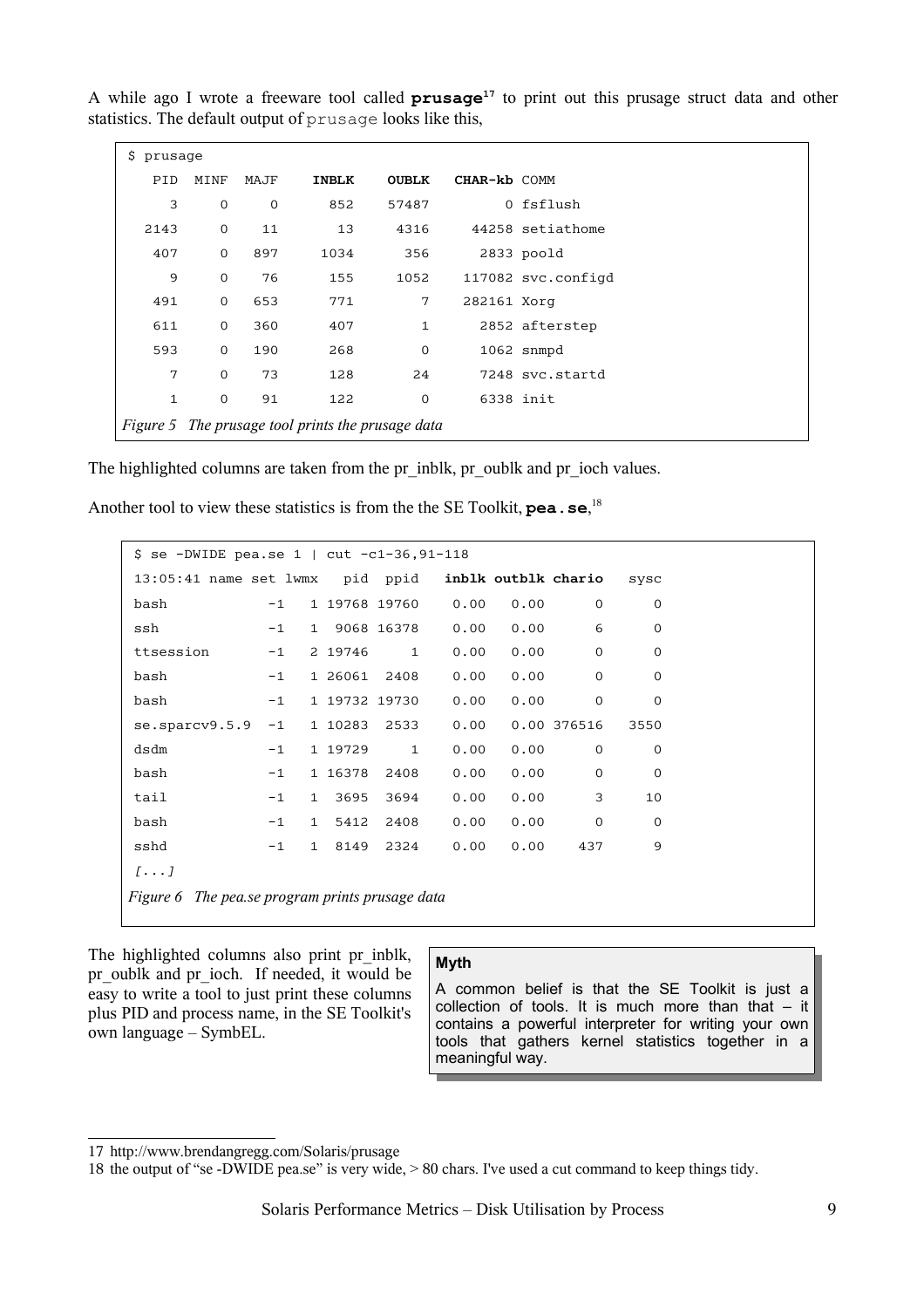### **Testing pr\_inblk, pr\_oublk**

What do pr\_inblk and pr\_oublk *really* measure?<sup>19</sup> Their meaning appears lost in the mists of time, however it would seem sensible to assume that they once measured blocks, and that 1 block  $= 8$  Kb. To quickly test what they are now I wrote two programs in C to do 100 well spaced reads<sup>20</sup>, then used the prusage tool to see their value. The first program did reads of 50 bytes in size, the second 50 Kilobytes,

|            |      |                                          | \$ prusage -Cp `pgrep read1` 1 1 |                                                                     |              |                   | Tip                                                    |
|------------|------|------------------------------------------|----------------------------------|---------------------------------------------------------------------|--------------|-------------------|--------------------------------------------------------|
| <b>PID</b> | MINF | MAJF                                     | <b>INBLK</b>                     | OUBLK                                                               | CHAR-kb COMM |                   | Writing test programs is a                             |
| 16119      |      | $0 \t 101$                               | 106                              | $\Omega$                                                            |              | 5 read1           | great way to confirm what<br>statistics really are.    |
| \$         |      |                                          |                                  |                                                                     |              |                   |                                                        |
|            |      |                                          | \$ prusage -Cp `pgrep read2` 1 1 |                                                                     |              |                   | For disk I/O, remember to<br>take caching effects into |
| <b>PID</b> | MINF | MAJF                                     | <b>INBLK</b>                     | <b>OUBLK</b>                                                        | CHAR-kb COMM |                   | account. You could mount                               |
| 16128      |      | $\begin{array}{ccc} & 0 & 2 \end{array}$ | 125                              | $\Omega$                                                            |              | <b>5000</b> read2 | remount filesystems first to<br>clear the cache.       |
| \$         |      |                                          |                                  |                                                                     |              |                   |                                                        |
|            |      |                                          |                                  | Figure 7 Examining values from the prusage data with known activity |              |                   |                                                        |

In Figure 7 the pr\_ioch values of 5 Kb and 5000 Kb were expected, however the pr\_inblk values of 106 and 125 blocks don't relate. This means there is no correlation between block count and size, such as 1 block equalling 8 Kb.

The pr\_inblk and pr\_oublk counters are best understood by reading the **OpenSolaris source**, much of which is the same as the Solaris 10 source<sup>21</sup>. For some paths to a disk event we increment pr\_inblk and pr\_oublk<sup>22</sup> correctly, but for others this doesn't seem to occur<sup>23</sup>.

Both pr\_inblk and pr\_oublk are still useful as *indicators* of disk I/O, perhaps you just wanted to know which processes were using the disks. So long as they aren't used as an accurate measurement of I/O size.

It is worth noting that no bundled Solaris tool actually uses these. Any statistic used by a Solaris tool is carefully tested and maintained, and bugs are submitted if the statistic breaks. pr\_inblk and pr\_oublk simply aren't used.

#### **Testing pr\_ioch**

What about pr\_ioch? That can be seen in the "CHAR-kb" column of prusage, and for those simple tests the values look accurate. pr\_ioch is tracking the total size of read and write system calls.

In Figure 7 pr ioch for the first test was 5 Kb, which is correct at that level:  $100 \times 50$  byte reads  $=$  5 Kb. However if we are tracking disk usage by process this isn't quite correct  $-100$  different disk events must at least be a disk sector in size, such that the total should be  $100 \times 512$  bytes  $== 50$  Kb. Other tools indicate the disk actually read 8 Kb per read – so what the disks really did should be  $100 \times 8$  Kb == 800 Kb, not 5 Kb as reported.

<sup>19</sup> Google didn't help – the first two hits were my own!

<sup>20</sup> to avoid read ahead.

<sup>21</sup> so long as the bits we are reading haven't changed between Solaris and OpenSolaris.

<sup>22</sup> Via per thread counters: see bread\_common in /usr/src/uts/common/os/bio.c for "lwp->lwp\_ru.inblock++".

<sup>23</sup> It's not obvious how UFS read aheads are measured correctly. Check for bugs related to this.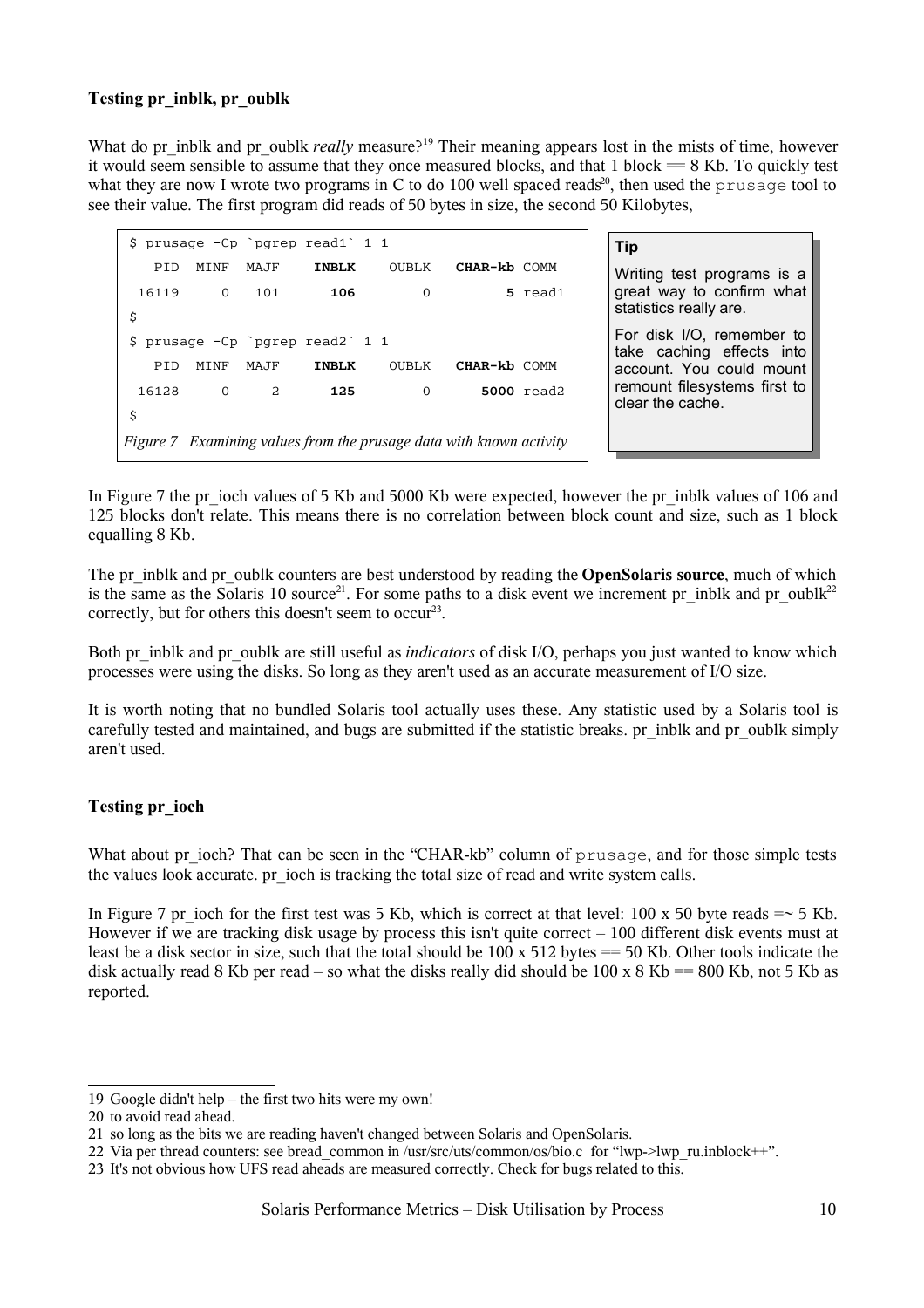Another simpler reason why we can't use pr\_ioch for tracking disk I/O size goes like this,

```
$ yes > /dev/null &
[1] 3211
$ prusage -Cp 3211 1 1
   PID MINF MAJF INBLK OUBLK CHAR-kb COMM
   3211 0 1 2 0 107544 yes
Figure 8 The pr_ioch vaulue matches all read/write traffic
```
The yes command hasn't caused over 100 Mb of disk activity, pr ioch is measuring reads and writes whether they are to disk or not. pr\_ioch isn't going to help us much. It can be used as an estimate if we know the activity is mostly disk I/O.

#### **Disk I/O size is the wrong track**

So we didn't find accurate statistics for disk I/O size, pr\_oublk and pr\_inblk should probably have worked, so an outcome from this may be to dive into the kernel code and fix them.

However disk I/O size by process cannot be used to determine disk utilisation by process anyway, even if we had accurate size information it is at best an approximation<sup>24</sup>. The problem is that a byte count alone does not identify random or sequential behaviour. Many readers will be quite familiar with this principle, if not the following sections on sequential and random disk I/O should demonstrate this clearly.

#### **Sequential Disk I/O**

The dd command can be used to generate **sequential I/O**, as demonstrated in Figure 9,

```
# dd if=/dev/dsk/c0t0d0s0 of=/dev/null bs=128k &
[1] 3244
#
# iostat -xnmpz 5
[...]
                   extended device statistics
     r/s w/s kr/s kw/s wait actv wsvc_t asvc_t %w %b device
   106.1 0.0 13578.4 0.0 0.0 1.7 0.0 15.9 0 100 c0t0d0
   106.1 0.0 13578.6 0.0 0.0 1.7 0.0 15.9 0 100 c0t0d0s0 (/)
                   extended device statistics
     r/s w/s kr/s kw/s wait actv wsvc_t asvc_t %w %b device
   105.8 0.0 13543.1 0.0 0.0 1.7 0.0 16.0 0 100 c0t0d0
   105.8 0.0 13543.0 0.0 0.0 1.7 0.0 16.0 0 100 c0t0d0s0 (/)
[...]
Figure 9 An iostat output with sequential I/O
```
So when the disk is 100% busy it is pulling around **13.5 Mb/sec**.

<sup>24</sup> Consider the following: your application does mostly sequential I/O. You know the maximum disk throughput, say 80 Mb/s. If it was currently 40 Mb/s, you could estimate a utilisation of 50%. This is our best case *approximation*.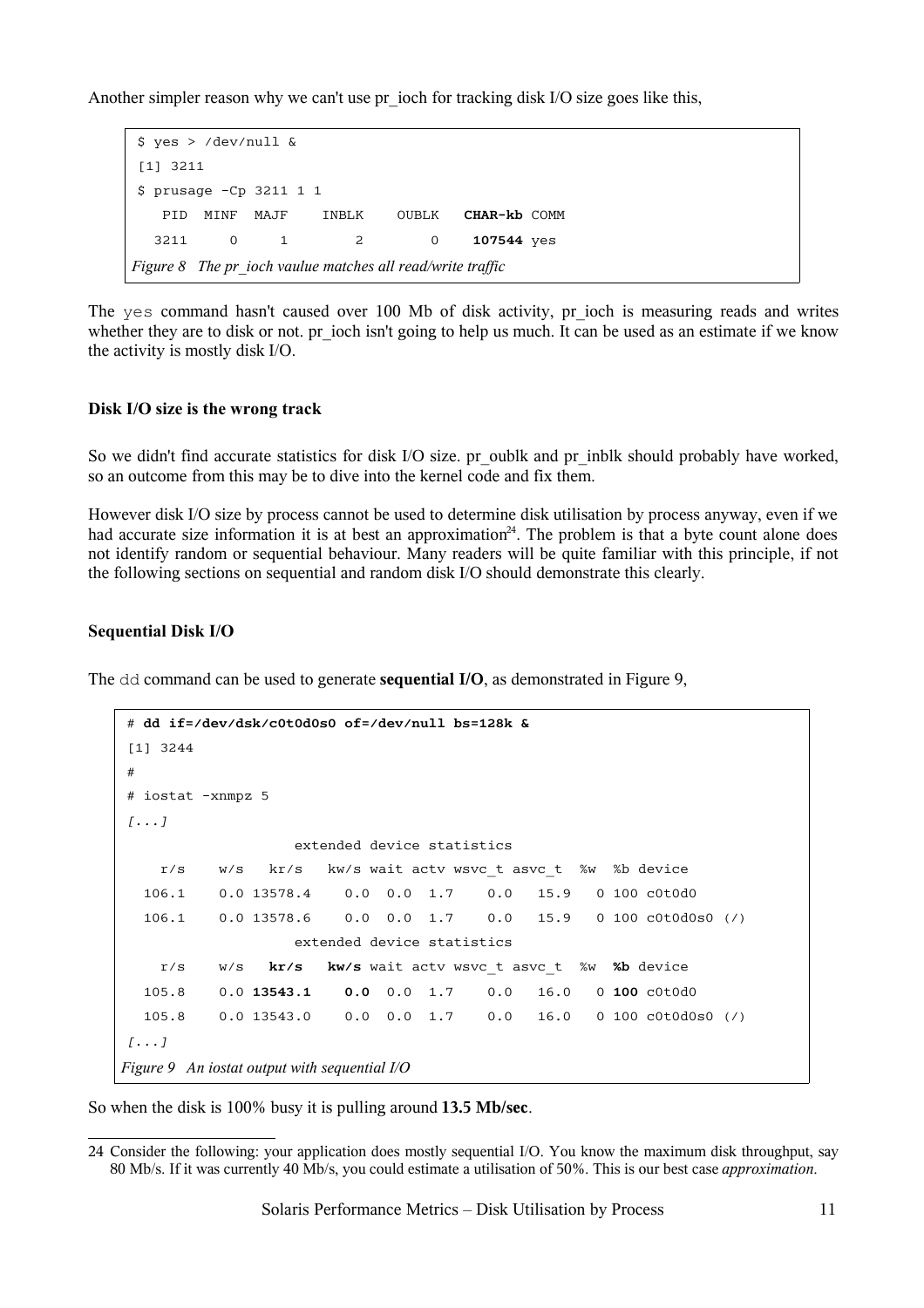#### **Random Disk I/O**

The find command generates **random I/O** by walking scattered directories, as shown in Figure 10,

```
# find / > /dev/null 2>&1 &
[1] 3237
#
# iostat -xnmpz 5
[...]
                   extended device statistics
    r/s w/s kr/s kw/s wait actv wsvc_t asvc_t %w %b device
   223.4 0.0 342.7 0.0 0.0 0.8 0.0 3.7 0 82 c0t0d0
   223.4 0.0 342.7 0.0 0.0 0.8 0.0 3.7 0 82 c0t0d0s0 (/)
                   extended device statistics
    r/s w/s kr/s kw/s wait actv wsvc_t asvc_t %w %b device
    15.6 82.4 71.8 172.5 5.0 2.0 51.3 20.2 51 100 c0t0d0
    15.6 82.4 71.8 172.5 5.0 2.0 51.3 20.2 51 100 c0t0d0s0 (/)
[...]
Figure 10 An iostat output with random I/O
```
When the disk is 100% busy, now we are pulling **244.3 Kb/sec** (71.8 + 172.5).

Both disks are equally busy<sup>25</sup>, but the Kb/sec transferred is dramatically different. If we were using Kb/sec as our measure of utilisation, then we may well have grossly underestimated how busy the find command was causing the disks to be.

The problem with size information is that we don't know if it is 244 *random* Kb, or 244 *sequential* Kb. The difference between these disk access patterns in terms of utilisation can be great  $-244$  random Kb may equal 100% utilisation (Figure 10), but 244 sequential Kb may only equal 1.8% utilisation (calculated from Figure 9). So we must take random/sequential access into account.

How do we differentiate between random and sequential access patterns? One way would be to look at the block addresses for each disk event. Another would be to analyse the time of each event, as random access involves seeking the disk heads and rotating the disk, consuming time.

We can try the above techniques if we can trace timestamps and block addresses per disk *event*. The Solaris **TNF tracing** facility allows us to do this.

| <b>Myth</b>                                                                                                                                                                                                         |
|---------------------------------------------------------------------------------------------------------------------------------------------------------------------------------------------------------------------|
| Myth: it's the size that counts!                                                                                                                                                                                    |
| Fact: The type of I/O (random or sequential) may be<br>more important. Looking at I/O size ("kr/s" and "kw/s"<br>in iostat) is a useful indicator of disk I/O, but you don't<br>know if it is random or sequential. |
| (To be fair to iostat, there are techniques to estimate<br>this behaviour based on other details iostat provides:<br>"asvc t" and the (r+w)/(kr+kw) ratio).                                                         |

<sup>25</sup> assuming that busy "%b" is a measurement that we can trust (yes, we pretty much can).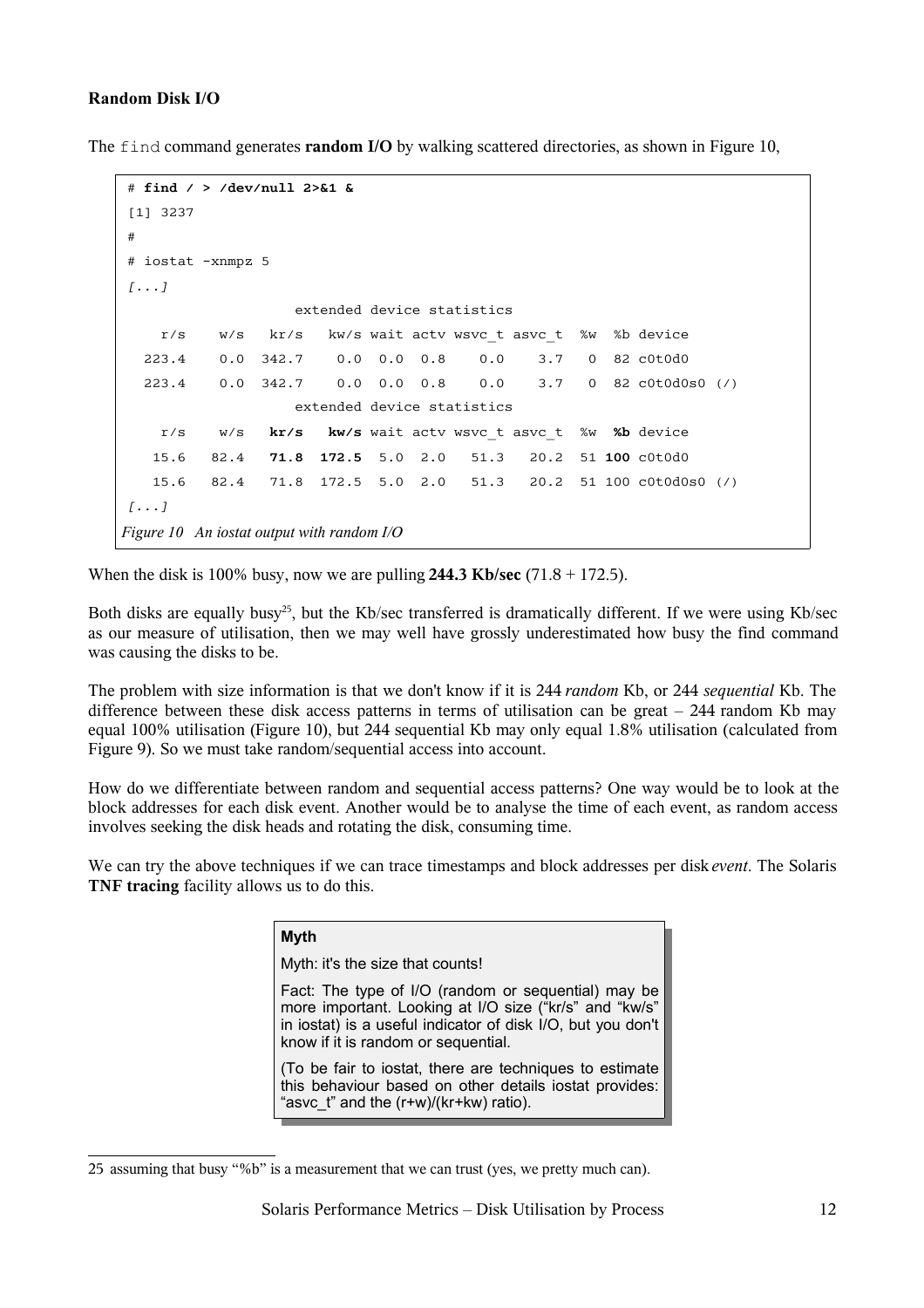## **3.1.3. TNF tracing**

The TNF tracing facility was added to the Solaris 2.5 release. It provided a standard format for adding debugging probes to programs, and tools such as prex, tnfxtract and tnfdump to activate and extract probe info. TNF is for Trace Normal Form, the binary output format for the probe data.

A developer could leave TNF probes in production code and only activate them on customer sites if needed, especially to analyse performance problems that only present themselves in production. An excellent overview and demonstration of TNF tracing is in Sun Performance and Tuning, 2nd edition, chapter 8. There is also an overview in the tracing(3TNF) man page.

The kernel can also be traced as around thirty TNF probes have been inserted in strategic locations. They included such probes as,

- System Call probes: syscall\_start, syscall\_end
- Page Fault probes: address fault, major fault, ...
- Local I/O probes: strategy, biodone

A full list can be found in tnf\_kernel\_probes(4).

#### **strategy, biodone**

Of interest here are the strategy and biodone probes from the block I/O driver.

strategy – probes the function used to initiate a block  $I/O$  event<sup>26</sup>.

**biodone** – probes the function called when a block I/O event completes<sup>27</sup>.

A disk event is requested with a strategy and then completes with a biodone.

These probes also provide details on the PID, device, block address, I/O size and time. This lets us not only examine size accurately by process, but also lets us identify random or sequential access based on the block address and device details, and to fetch timestamps for disk driver events.

#### **Warning**

The way prex works may seem a little *unusual*.

It allows us to communicate with the kernel and send various commands: create a buffer, enable these probes, begin tracing, stop tracing, return the buffer.

It some ways it is like sending commands to an interplanetary probe: Earth to TNF, enable these instruments! begin measurement. stop measurement. return data.

Once instructed to download, TNF will return a stream of raw data that requires post processing. You may then find you sent the wrong instructions, and need to repeat the process.

There are qualities about the  $prex$  and TNF tracing implementation to admire: it is really simple, and it does work. (unusual is subjective anyway).

<sup>26</sup> There is a man page for this function, strategy(9E)

<sup>27</sup> There is a man page for this function, biodone(9F)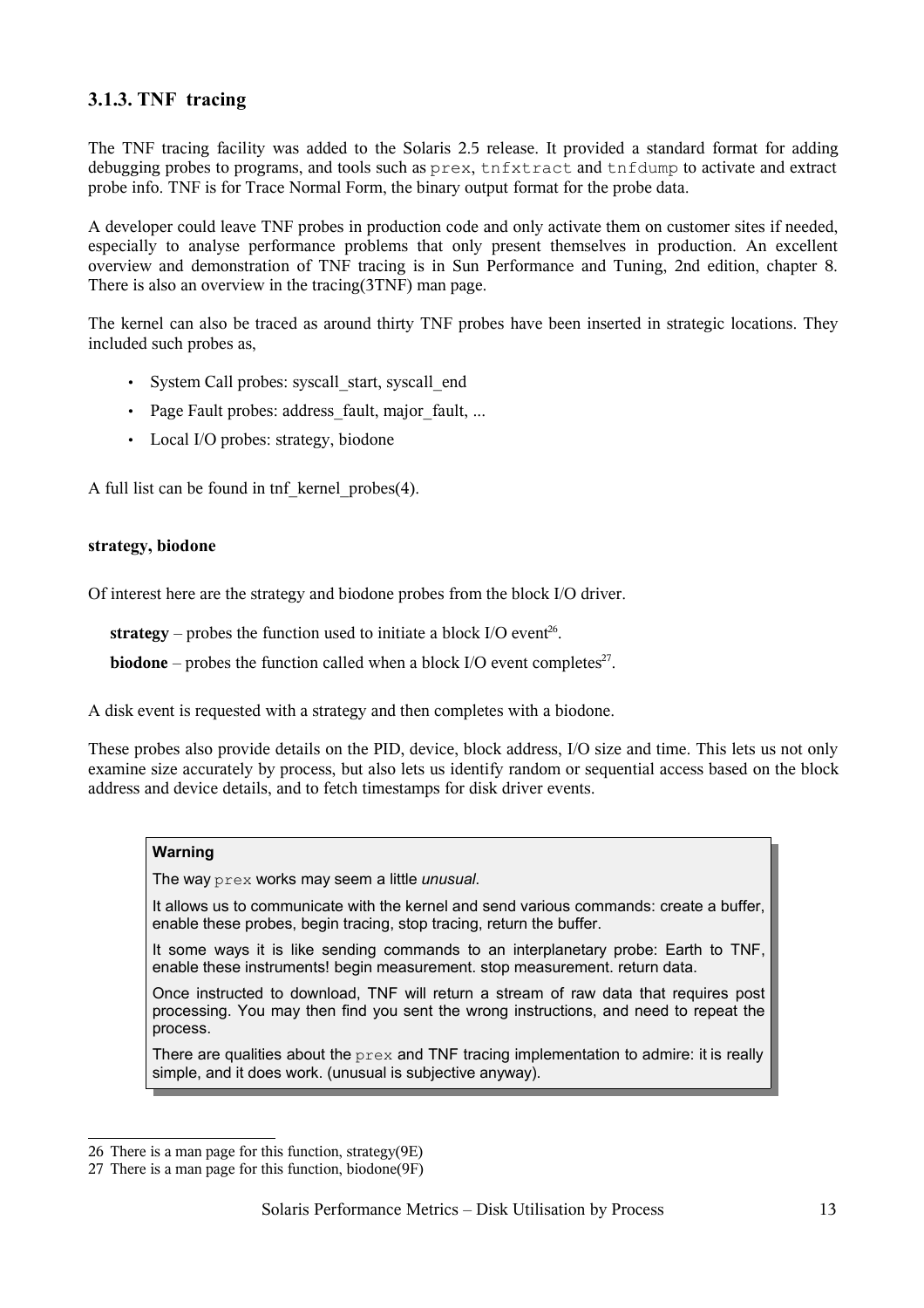#### **prex, tnfxtract, tnfdump**

The following demonstrates using TNF tracing to examine the strategy and biodone probes,

```
# prex -k
Type "help" for help ...
prex> buffer alloc 1m
Buffer of size 1048576 bytes allocated
prex> trace io
prex> enable io
prex> ktrace on
(tracing happens here)
prex> ktrace off
prex> quit
#
# tnfxtract io01.tnf
# ls -l io01.tnf
-rw------- 1 root root 1048576 Sep 13 02:22 io01.tnf
#
Figure 11 Using TNF tracing
```
The prex command was used to create a 1 Mb buffer, enable the I/O probes and activate kernel tracing using "**ktrace on**". Trace details are stored in the ring buffer until "**ktrace off**" is issued. "**trace io**" indicates disk I/O probes (including strategy and biodone) should return probe data, and "**enable io**" activates them.

The tnfxtract command was used to fetch the kernel buffer and save it to a file on disk. It is in TNF format, so we use tnfdump to convert it into a text format for reading by eyeballs or other scripts<sup>28</sup>.

```
# tnfdump io01.tnf
probe tnf name: "pagein" tnf string: "keys vm pageio io;file ../../
common/os/bio.c;line 1333;"
probe tnf_name: "strategy" tnf_string: "keys io blockio;file ../../
common/os/driver.c;line 411;"
probe tnf name: "biodone" tnf string: "keys io blockio;file ../../
common/os/bio.c; line 1222;"<br>probe tnf name: "name
          tnf name: "pageout" tnf_string: "keys vm pageio io;file ../../
common/vm/vm_pvn.c;line 558;"
   ---------------- ---------------- ----- ----- ---------- ---
  ------------------------- ------------------------
    Elapsed (ms) Delta (ms) PID LWPID TID CPU Probe Name
      Data / Description . . .
---------------- ---------------- ----- ----- ---------- ---
------------------------- ------------------------
[...continued...]
```
<sup>28</sup> You can read TNF binary files directly if you like, see /usr/include/sys/tnf\_com.h. There is also libtnf, which you can decipher by picking through /usr/src/lib/libtnf and /usr/src/cmd/tnf/tnfdump. Or just use tnfdump.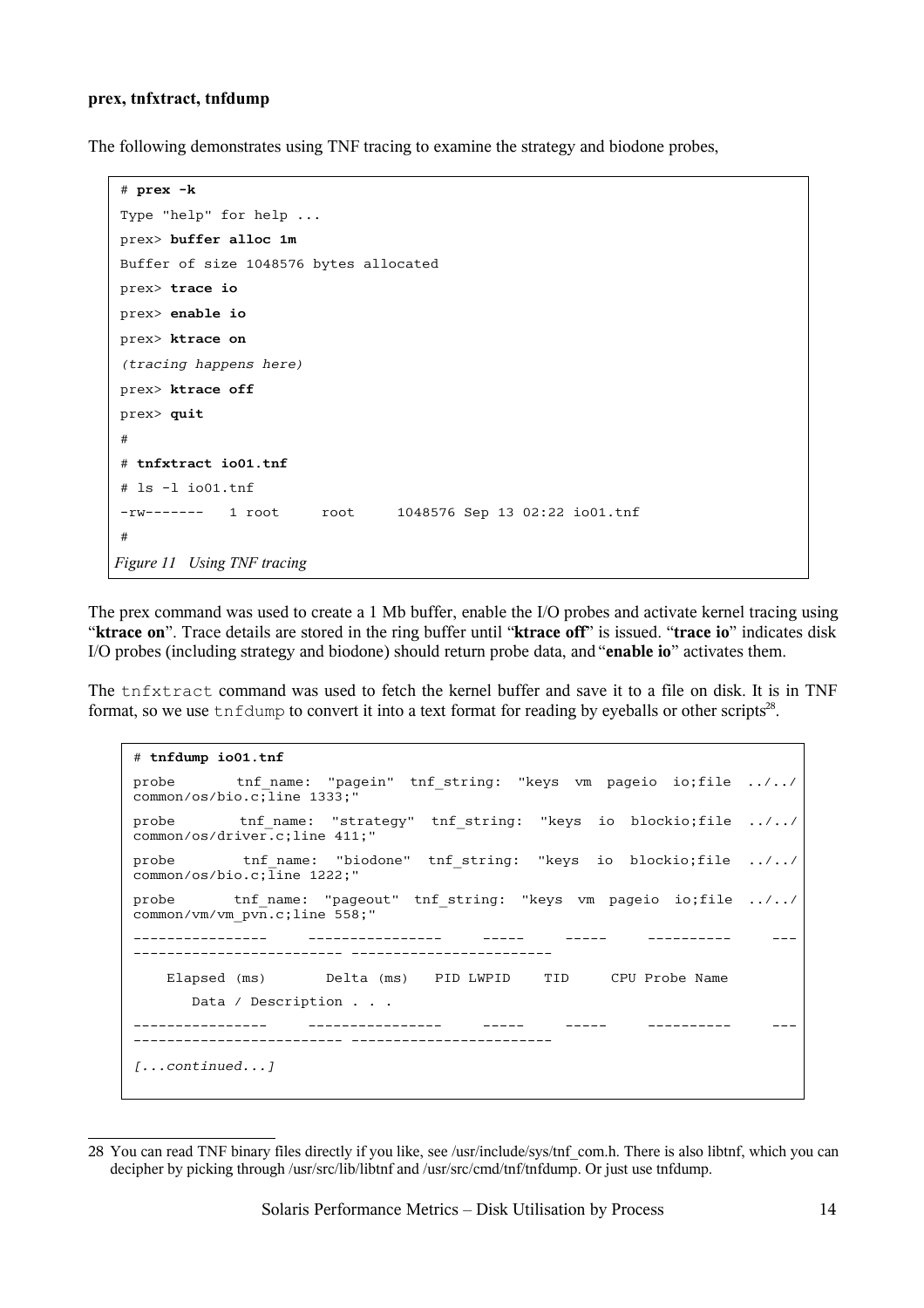```
 0.000000 0.000000 917 1 0xd590de00 0 pagein
       vnode: 0xd66fd480 offset: 476545024 size: 4096
        0.011287 0.011287 917 1 0xd590de00 0 strategy
       device: 26738689 block: 205888 size: 4096 buf: 0xdb58c2c0 flags: 34078801
       55.355558 55.344271 0 0 0xd41edde0 0 biodone
       device: 26738689 block: 205888 buf: 0xdb58c2c0
       55.529550 0.173992 917 1 0xd590de00 0 pagein
       vnode: 0xd4eda480 offset: 3504209920 size: 4096
       55.532130 0.002580 917 1 0xd590de00 0 strategy
       device: 26738689 block: 206232 size: 4096 buf: 0xdb58c2c0 flags: 34078801
       66.961196 11.429066 0 0 0xd41edde0 0 biodone
       device: 26738689 block: 206232 buf: 0xdb58c2c0
       378.803659 311.842463 0 0 0xd41edde0 0 biodone
       device: 0 block: 0 buf: 0xd53f0330
[...]
Figure 12 TNF trace data
```
The output above has wrapped badly, but all the information is there. This includes,

- PID 917 caused the first pagein and strategy event (and in turn the biodone event)
- The size of this event is 4096
- The block address of this event is 205888 on device 26738689
- The elapsed or delta times can be used to determine the event took around 55 ms
- The flags provide details such as direction, read or write

PIDs for strategy look correct, but for biodone they are always 0. This is because the disk event completion is *asynchronous* to the process.

To clean up after tracing (or before tracing), run  $prex -k$  and issue a "buffer dealloc", "untrace \$all", "disable \$all". At any time run a "list probes \$all" to check the trace/enable state of every probe.

#### **Using block addresses**

Block addresses are available such that random vs sequential patterns can be identified; but if we choose this approach – how do we provide a meaningful value which represents our goal of disk utilisation by process?

Just the count of how many events were or weren't random may not work – some events may be *very* random as compared to others. We could try to solve this by taking the byte size of the seek into account, however this proves difficult without information about the disk density; a high density disk may seek 1 mm to cover 10 Gb, where a low density disk may seek 5 mm to cover the same size, taking longer. There are also problems when a single disk has several active slices - each provides their own range of blocks to seek across. Calculating the total seek across slices adds to the complexity of this tactic.

So these block addresses may be useful for understanding the nature of the disk activity, but they don't easily equate into a utilisation value.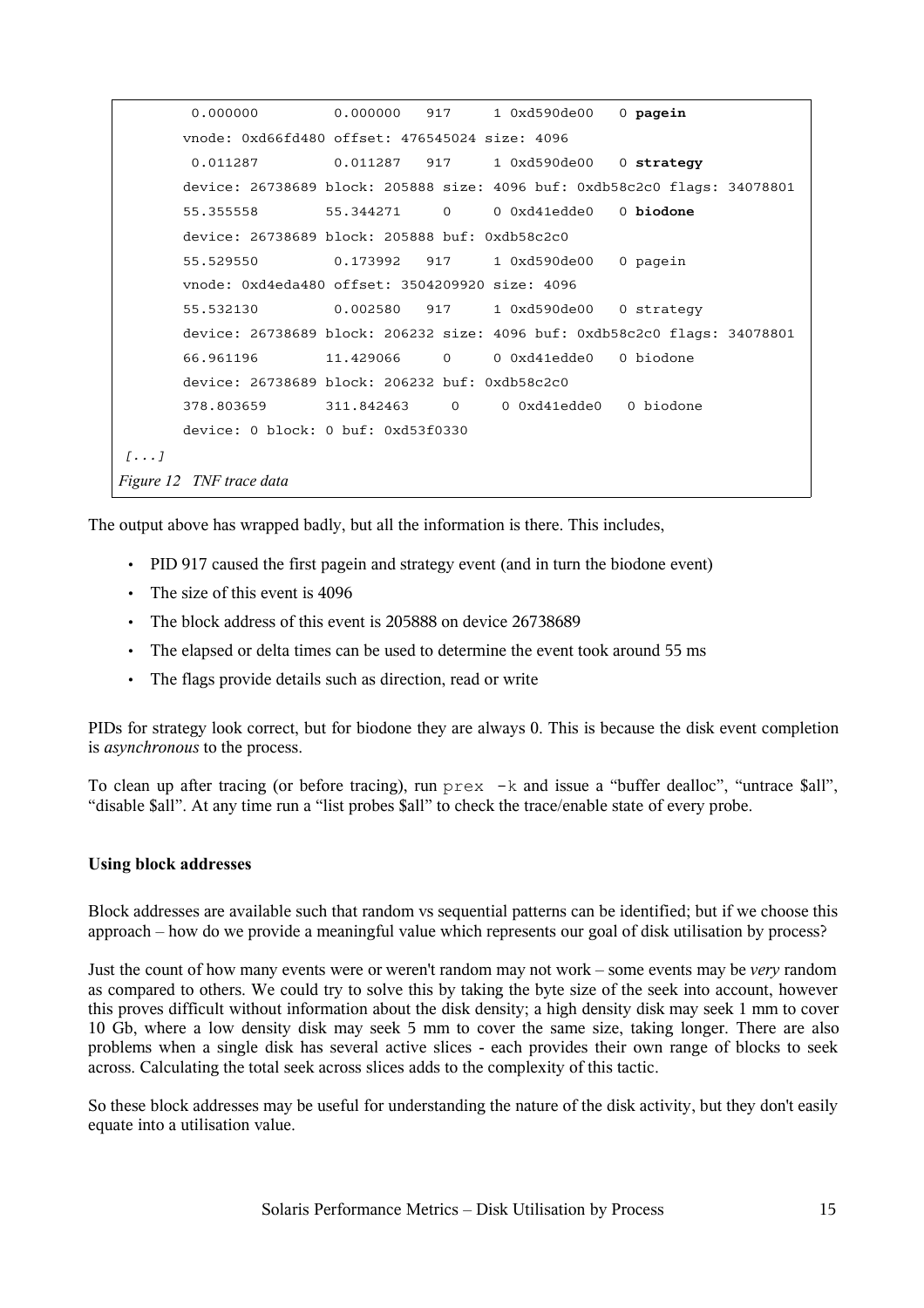### **Using delta times**

Since the TNF probes give us timestamps for the start and end of each disk event, delta times can be calculated. I wrote the freeware **psio<sup>29</sup>** tool to do this. psio runs prex, activates TNF tracing, runs tnfxtract, then processes the output of tnfdump. It associates the start event with the end event by using the device number and block address provided by the TNF probes as a key.

The default output of psio prints a disk %I/O value (I/O time based) by process,

| # psio                                                     |                         |           |              |                                          |                            |
|------------------------------------------------------------|-------------------------|-----------|--------------|------------------------------------------|----------------------------|
| <b>UID</b>                                                 | PID                     | PPID %I/O |              | STIME TTY                                | TIME CMD                   |
|                                                            |                         |           |              | brendan 13271 10093 65.4 23:20:16 pts/20 | 0:01 grep brendan contents |
| root                                                       | $\mathbf{0}$            |           | $0\quad 0.0$ | Mar 16 ?                                 | $0:16$ sched               |
| root                                                       | $\overline{1}$          |           | 0.0          | Mar 16 ?                                 | $0:10$ /etc/init -         |
| root                                                       | $\overline{\mathbf{c}}$ |           | $0\quad 0.0$ | Mar 16 ?                                 | $0:00$ pageout             |
| $\lceil \ldots \rceil$                                     |                         |           |              |                                          |                            |
| Figure 13 psio uses the TNF trace data for $\frac{\%}{\%}$ |                         |           |              |                                          |                            |

Figure 13 shows a grep process consuming 65.4% of I/O time. Great. psio can print sizes and counts too.

#### **Using sizes and counts**

The TNF probes also provide the size of each I/O event, and by counting the number of probes seen we also know the count of I/O events. The following output of  $p\sin \theta$  demonstrates using this information; the "-n" prints raw values for IOTIME (ms), IOSIZE (bytes), and IOCOUNT (number); the "-f" option prints details by filesystem, with the first line for each process the totals,

| # $psio -nf 10$                          |              |        |        |                           |                                 |  |
|------------------------------------------|--------------|--------|--------|---------------------------|---------------------------------|--|
| UID                                      | PID          | IOTIME |        | <b>IOSIZE IOCOUNT CMD</b> |                                 |  |
| brendan 25128                            |              | 1886   | 347648 |                           | 221 find /var                   |  |
| $\mathbf{H}$                             | .,           | 1886   | 347648 | 221                       | /dev/dsk/c0t0d0s5, /var         |  |
| root                                     | $\mathbf 0$  | 212    | 66560  |                           | 27 sched                        |  |
| $\mathbf{H}$                             | $\mathbf{H}$ | 112    | 45568  | 13                        | /dev/dsk/c0t0d0s5, /var         |  |
| $\mathbf{H}$                             | $\mathbf{H}$ | 68     | 11264  | 11                        | /dev/dsk/c0t0d0s6, /export/home |  |
| $\mathbf{H}$                             | $\mathbf{H}$ | 33     | 9728   | 3                         | /dev/dsk/c0t0d0s4, /opt         |  |
| brendan 25125                            |              | 189    | 303104 |                           | 34 pine                         |  |
| $\mathbf{H}$                             | $\mathbf{H}$ | 189    | 303104 | 34                        | /dev/dsk/c0t0d0s6, /export/home |  |
| $[\ldots]$                               |              |        |        |                           |                                 |  |
| Figure 14 psio can also print raw counts |              |        |        |                           |                                 |  |

pine has I/O totals of 189 ms for time, 303104 bytes for size, and a total count of 34 events.

To turn the bytes value into a percentage for easier comparisons, as psio did with I/O time, how do we determine the maximum bytes possible per second? This road leads back to the random vs sequential bytes problem. I/O size is an interesting statistic, but we will focus on I/O time instead

<sup>29</sup> psio is at http://www.brendangregg.com/psio.html, and is useful for Solaris 9 and earlier.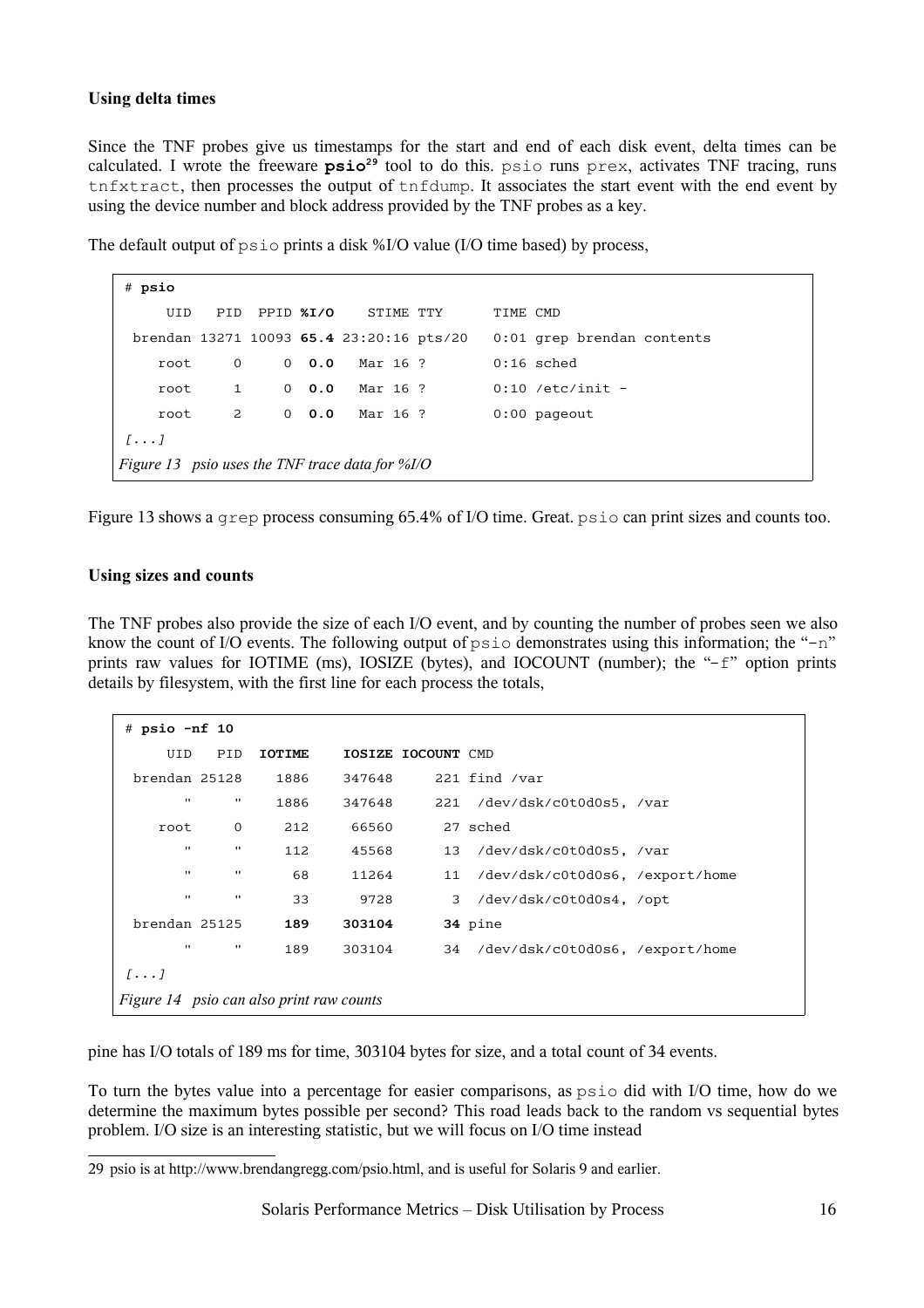## **3.1.4. I/O Time Algorithms**

Disk I/O time is the most promising metric for disk utilisation, represented in previous figures as**%I/O** and **IOTIME**. I/O time takes into account seek time, rotation time, transfer time, controller and bus times, etc, and as such is an excellent metric for disk utilisation. It also has a known maximum: 1000 ms per second.

Recapping, TNF probes provide,

- strategy the request for the disk event from the device driver.
- biodone the disk event completion.

We can read timestamps plus other I/O details for each of these.

#### **Simple Disk Event**

We want the time the disk spends satisfying a disk request, which we'll call the "*Disk Response Time"*. Such a measurement is often called the "service time"<sup>30</sup>. Ideally we would be able to read event timestamps from the disk controller itself, so that we knew exactly when the heads seeked, sectors were read, etc. Instead, we have strategy and biodone events from the driver.

By measuring the time from the strategy to the biodone we have a "*Driver Response Time*". It is the closest information available to measure the disk response. In reality it includes a little extra time to arbitrate and send the request over the I/O bus, which in comparison to the disk time (which is usually measured in milliseconds) will often be negligible.

We want disk response time and we can measure driver response time. For a simple disk event they are close to being equal, so we'll start by assuming they are equal. This is illustrated in Figure 15.



**Simple Disk Event**

*Figure 15 Visualising a single disk event*

The strategy event is represented by a blue rectangle, the biodone by a red spot. The location of the disk head over time is traced in  $\text{red}^{31}$ . The disk response time or the service time is drawn in grey.

<sup>30</sup> The term "service time" makes more sense on older disks where it originated. For a detailed explanation and history lesson see "Clarifying disk measurements and terminology", SunWorld Online, September 1997.

<sup>31</sup> Assuming this is an ordinary disk. Storage arrays use large front end caches, and many events will return quickly if they hit the cache. Even so, our algorithms are still of value as we concentrate on time consumed by the disk to service a request, whether that time was for mechanical events or cache activity.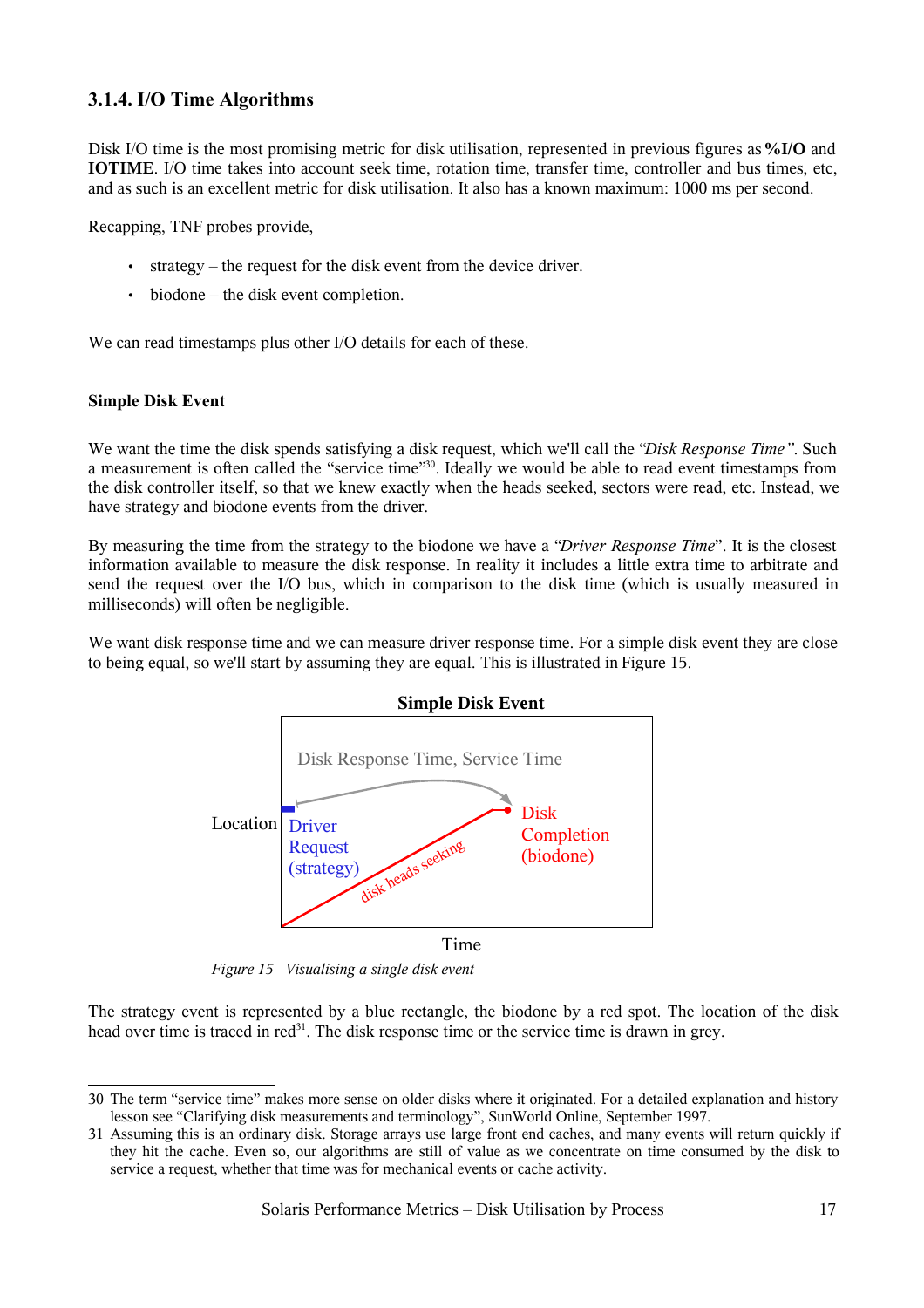The algorithm to measure disk response time would then be,

 $time(disk response) = time(biodone) - time(strategy)$ 

A total by process would sum all disk response times.

Looks simple, doesn't work. Disks these days will allow multiple events to be sent to the disk where they will be queued. Modern disks will reorder the queue for optimisation, completing disk events with a minimal sweep of the heads – sometimes called "elevator seeking". The following example will illustrate the multiple event problem.

| <b>Terminology</b>                                                                                                                                                              |
|---------------------------------------------------------------------------------------------------------------------------------------------------------------------------------|
| Disk Response Time will be used to describe the time<br>consumed by the disk to service the event in question only.                                                             |
| This time starts when the disk begins to service that event,<br>which may mean the heads begin to seek. The time ends when<br>the disk completes the request.                   |
| The advantage of this measurement is it provides a known<br>maximum for the disk $-$ 1000 ms of disk response time per<br>second. This helps calculate utilisation percentages. |

## **Concurrent Disk Events 1**

Lets consider five concurrent disk requests are sent at time  $= 0$ , they complete at times  $= 10, 20, 30, 40$  and 50 ms. This is represented in Figure 16. The disk is busy processing these events from time = 0 to 50 ms, and so is busy for 50 ms.



*Figure 16 Measuring concurrent disk event times from strategy to biodone*

The previous algorithm gives disk response times of 10, 20, 30, 40 and 50 ms. The total would then be 150 ms, implying the disk has delivered 150 ms of disk response time in only 50 ms. The problem is that we are *over counting* response times; just adding them together assumes the disk processes events one by one, which isn't always the case.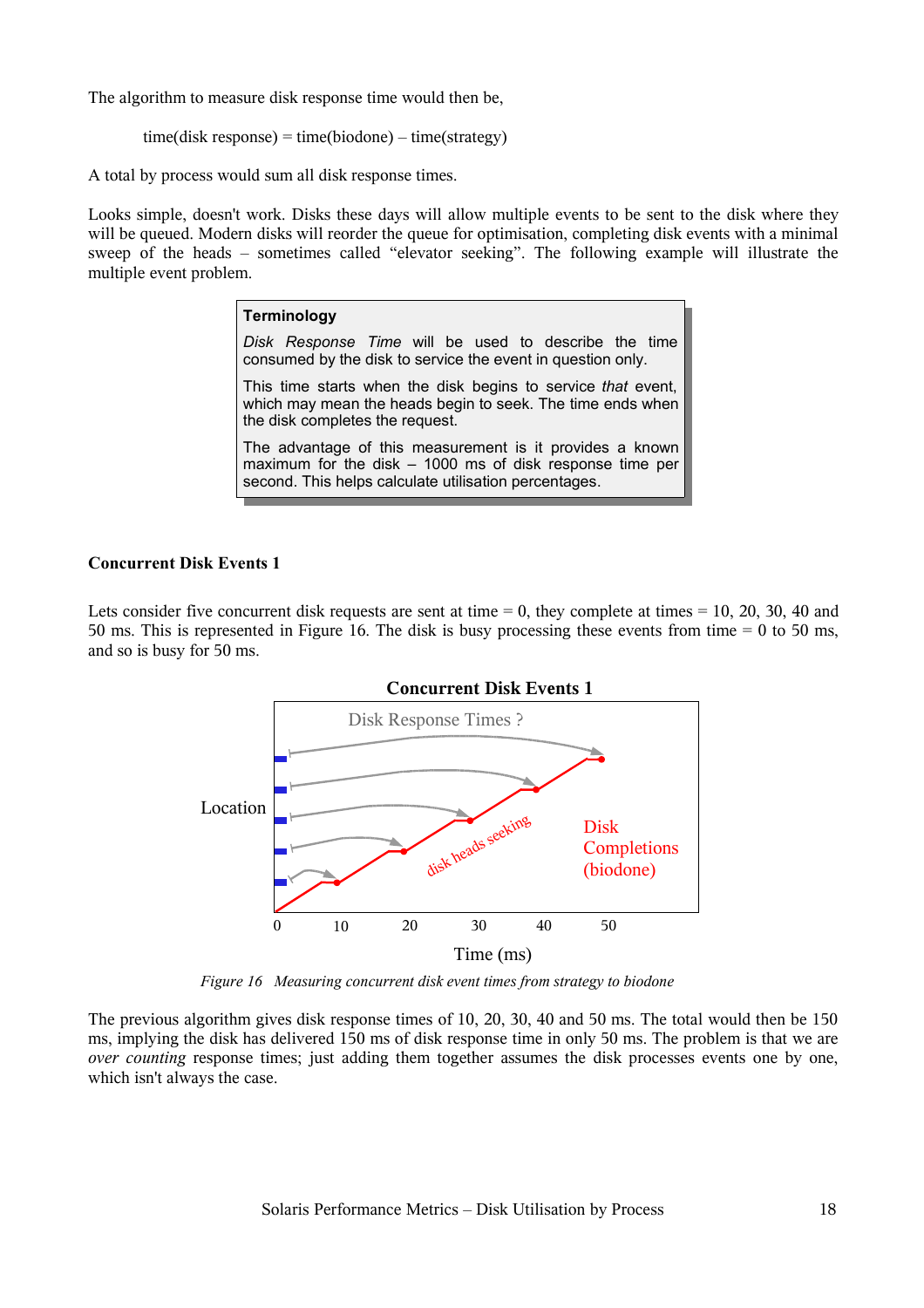#### **Concurrent Disk Events 2**

An improved algorithm for concurrent disk requests may be to ignore the strategy events, and only measure time between the biodone events as shown in Figure 17.



**Concurrent Disk Events 2**

*Figure 17 Measuring concurrent disk event times from consecutive biodones*

(I've deliberately missed the first response time, from 0 to 10 ms. I'll get back to that)...

The following algorithm measures disk response as time between biodones,

time(disk response) = time(biodone) – time(previous biodone)

So the last four disk events would give disk response times of 10, 10, 10, 10 ms – and a total of 40 ms. That bit makes sense.

Now we must take into account if the previous biodone event was on a different disk entirely. The algorithm is better as,

time(disk response) = time(biodone) – time(previous biodone on the same disk device)

What about the first response time? This would be calculated correctly if the previous disk event conveniently finished at time = 0, but not if it finished some time before that. The next scenario will illustrate this clearly.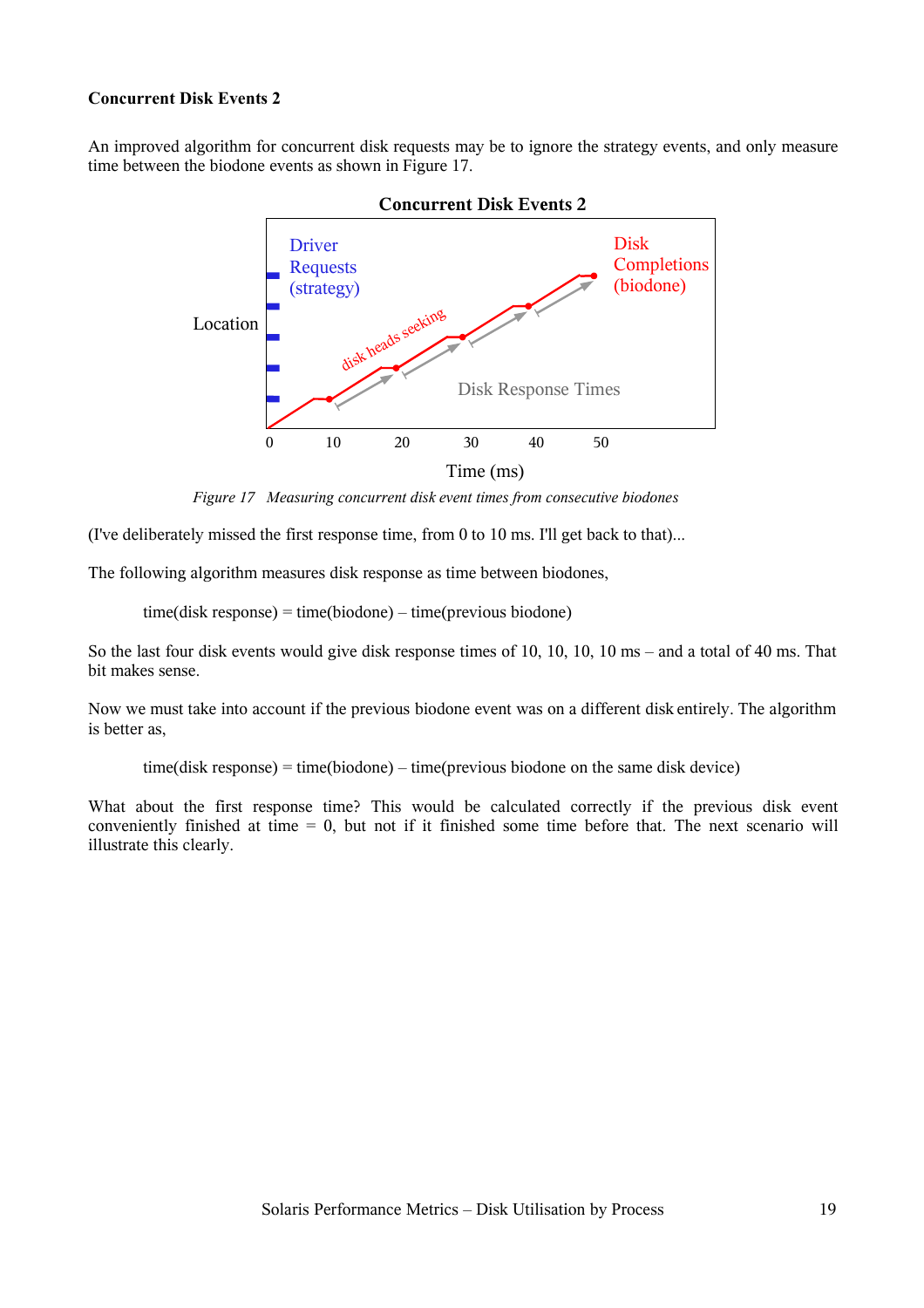#### **Sparse Disk Events**

Consider two disk requests at time  $= 0$  ms and time  $= 40$  ms, each taking 10 ms to complete,





The disk response time for the second request will be  $50 \text{ ms} - 10 \text{ ms} = 40 \text{ ms}$ . That's not right – the disk response time should be 10 ms, now we are counting idle time as disk response time.

A simple algorithm to take both concurrent and sparse events into account is,

 $time(disk response) = MIN($  time(biodone) - time(previous biodone, same disk device), time(biodone) - time(previous strategy, same disk device) )

Which, by deliberately choosing the minimum times from each approach, avoids over counting. This is depicted in Figure 19 below, and is the algorithm that the psio tool currently uses (version 0.68).



*Figure 19 Measuring both concurrent and sparse events correctly*

But not so fast! In Figure 19 two disk strategies cleanly occurred at time 10 ms, but what if they occurred at 10ms and 12ms, such that they were *mixed* and not in sync? By the minimum disk I/O time algorithm the first disk response time would be incorrectly reported as 8ms. While this minimum disk I/O time algorithm is simple to implement, it is possible that it undercounts actual disk response time.

Before I get too carried away drawing more diagrams, let me cut to the chase with the final algorithm.

*Figure 18 A problem with measuring times by consecutive biodones*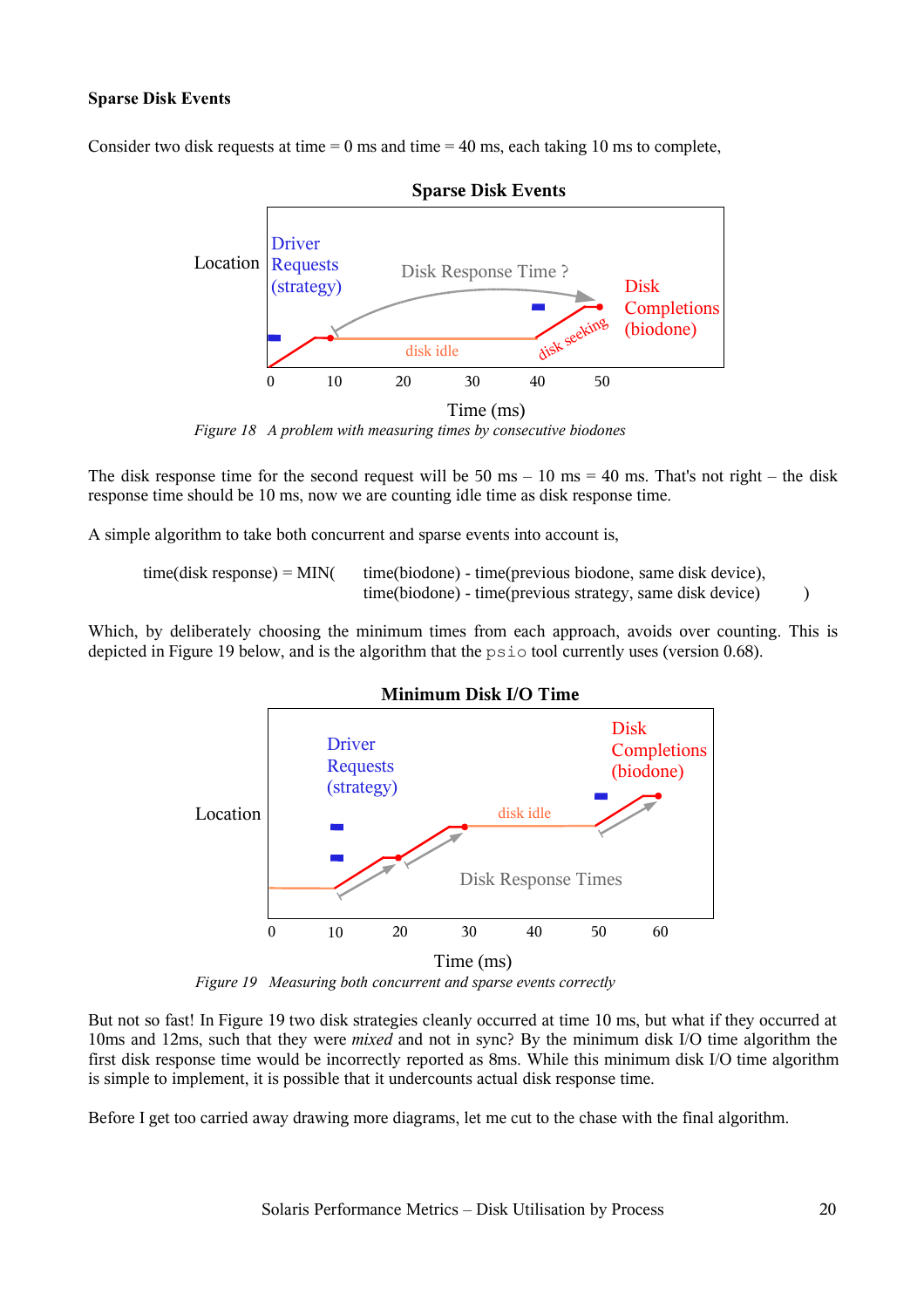#### **Adaptive Disk I/O Time Algorithm**

To cover simple, concurrent, sparse and mixed events we'll need to be a bit more creative,

 $time(disk response) = MIN($  time(biodone) - time(previous biodone, same dev), time(biodone) - time(previous idle -> strategy event, same dev) )

Tracking idle -> strategy events is achieved by counting pending events, and matching on a strategy event when pending  $== 0$ . Both "previous" times above refer to previous times on the same disk device.

This covers all scenarios, and is the algorithm currently used by the DTrace tools in the next section.



*Figure 20 Best algorithm so far*

In the above example, both concurrent and post-idle events are measured correctly.

#### **Taking things too far**

But ... what if, PIDs 101 and 102 both request nearby disk events at time = 0. They complete at 10 ms for PID 101 and 11 ms for PID 102. PID 101 will have 10 ms of I/O time, and PID 102 will have 1 ms. Is that fair? While the heads are seeking they are on their way to satisfy both requests – if this happens often in the exact same way you may be wondering why PID 102 is so fast, unable to realise that PID 101 is seeking the heads nearby. In this example, should both PIDs be actually be given a disk response time of 5.5 ms? Erm. Is this scenario even realistic? Or will such 'jitter' cancel out and be negligible?

If we keep throwing scenarios at our disk algorithm and are exceedingly lucky, we'll end up with an elegant algorithm to covers everything in an obvious way. However I think there is a greater chance that we'll end up with an overly complex beast-like algorithm, several contrived scenarios that still don't fit, and a pounding headache.

We'll consider the last algorithm presented as sufficient, so long as we remember that it is a close estimate.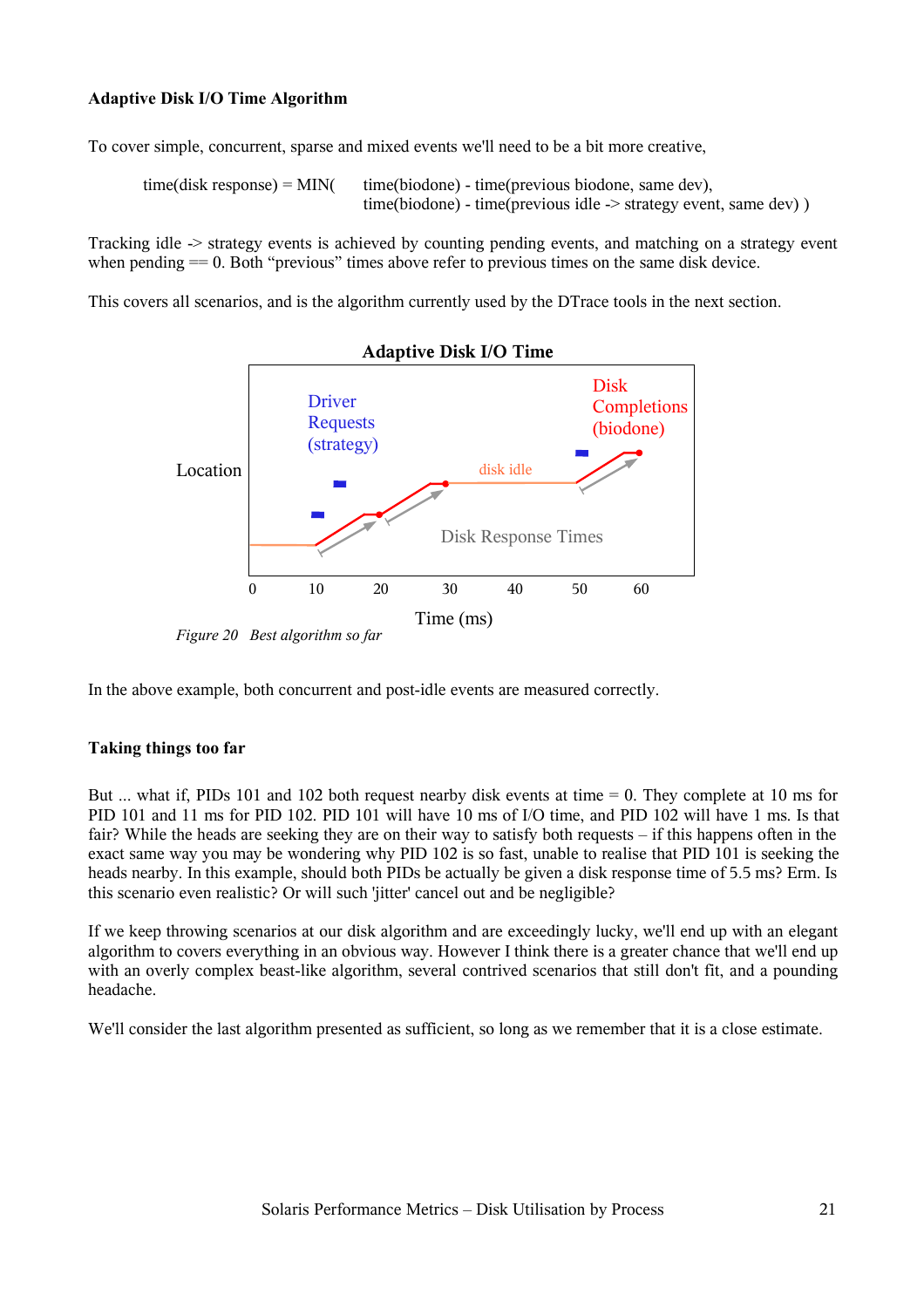### **Other Response Times**

*Thread Response Time* is the time that the requesting thread experiences. This can be measured from the time that a read/write system call blocks to its completion, assuming the request made it to disk and wasn't cached<sup>32</sup>. This time includes other factors such as the time spent waiting on the run queue to be rescheduled, and the time spent checking the page cache – if used.

*Application Response Time* is the time for the application to respond to a client event, often transaction orientated. Such a response time helps us to understand why an application may respond slowly.

#### **Time by Layer**

The relationship between the response times is summarised in Figure 21, which serves as a visual reference for terminology used. This highlights different layers from which to consider response time.



**Layers of Response Time**

*Figure 21 The relationship between response times*

<sup>32</sup> This is fairly difficult to determine from the system call details alone.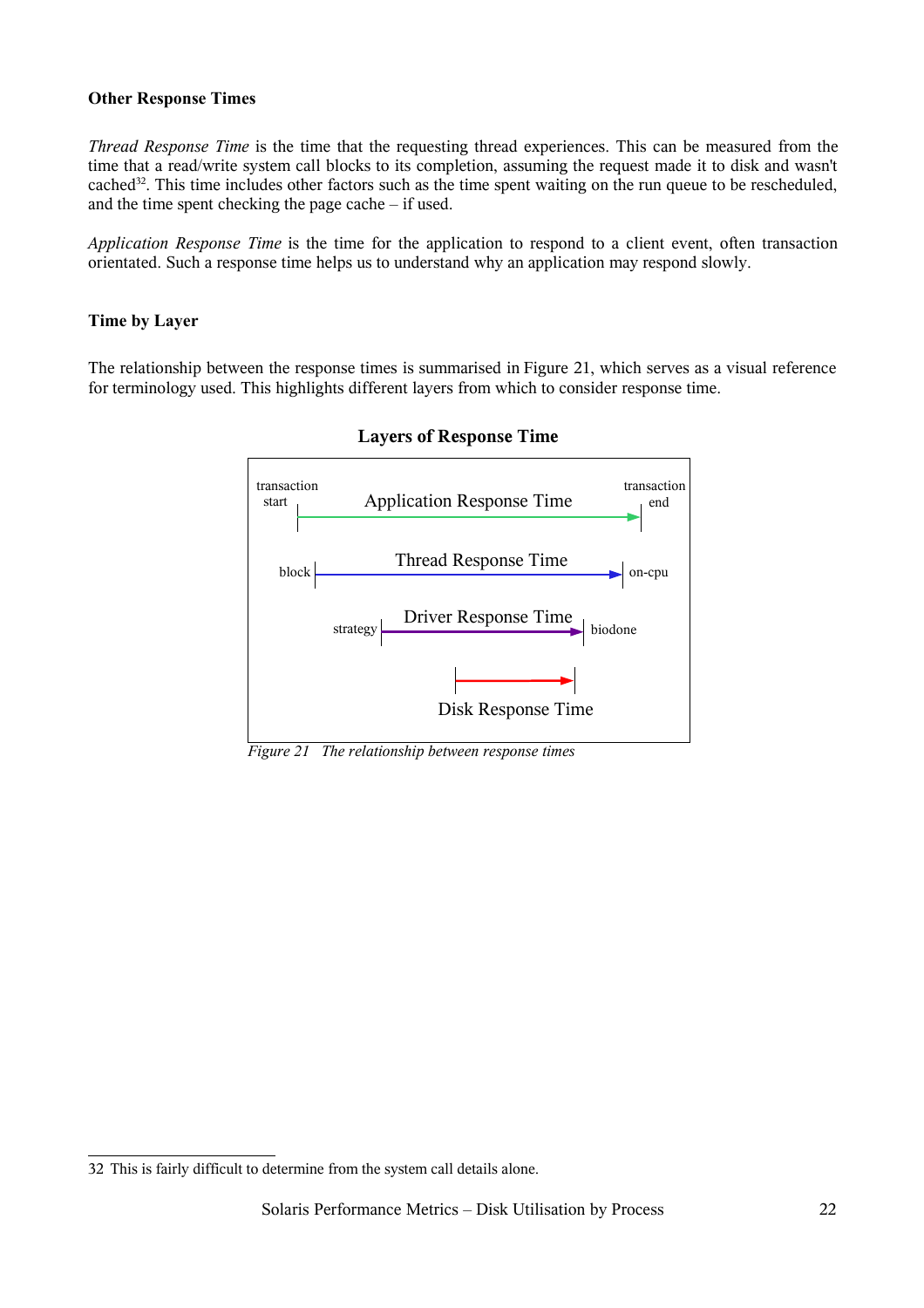#### **Completion is Asynchronous**

From the previous algorithms discussed, the final disk I/O time by process may be calculated when the biodone event occurs. Lets look again at the TNF details available for this biodone event,

# tnfdump io01.tnf *[...]* 0.011287 0.011287 **917** 1 0xd590de00 0 **strategy** device: 26738689 block: 205888 size: 4096 buf: 0xdb58c2c0 flags: 34078801 55.355558 55.344271 **0** 0 0xd41edde0 0 **biodone** device: 26738689 block: 205888 buf: 0xdb58c2c0 *[...] Figure 22 TNF details for the start and end events*

The strategy event has a PID of 917, but the biodone event has a PID of 0. This is because the completion occurs asynchronously to the thread, or the process. Since we are interested in the process responsible, we need some way to associate the strategy with the biodone.

#### **Traps**

Don't trust the process on I/O completion.

When a thread executes a read system call to a file on disk, the thread is blocked and leaves the CPU until the read has completed. This gives other threads a chance to run during the 'slow' disk response time, and is a voluntary context switch.

When an I/O event completes, the thread that requested the I/O is placed back on the run queue where it can be scheduled to run.

But! At the moment the I/O event completes, the responsible thread is not on the CPU – it is on the sleep queue. This means we cannot measure the thread or process ID from the CPU on I/O completion.

*Chapter 9 of Solaris Internals covers dispatcher operations such as context switching in detail.*

Events are associated using the device number and the block address as a unique key. This assumes that we are unlikely to issue concurrent disk events to the same block number.

### **Analogy**

Some people have become quite confused by the concept of completions being asynchronous to the process. Let me draw an analogy to make this point clear.

The scene is a popular coffee shop. The manager wonders why sometimes the staff seem saturated with requests, and a queue of customers is forming. Perhaps the problem is that one customer is ordering really weird coffees (containing numerous random ingredients) and they are taking a while to make. They could be identified if we knew *coffee response time by customer*.

Customers order a coffee, it is made, placed on the counter, then the customer picks it up. Measuring time between the customer ordering and picking it up may be unfair – they may have wandered away for some reason adding time that isn't coffee preparation related. We ought to measure the time from a coffee order to it being completed (strategy to coffeedone).

When an order is being placed, we know who the customer is - they are still standing there. When the coffee is completed, the customer may or may not still be standing there (they may be outside talking on the phone). To associate the two events*by customer*, we'd need to remember who ordered what. (Or we could just blame the half caf soy chai late with extra froth person!).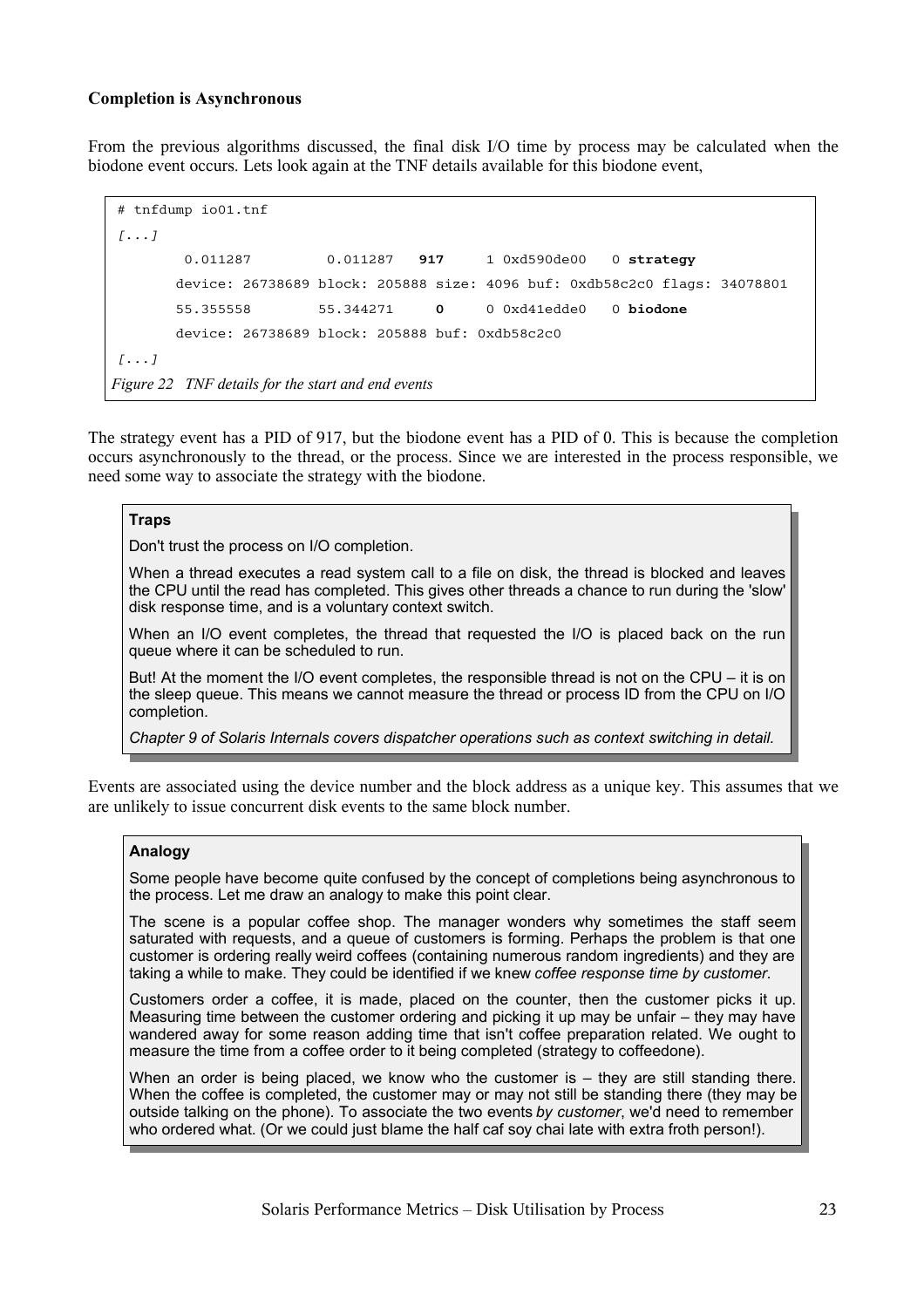#### **Understanding psio's values**

**IOTIME** gives us a close estimate of the number of milliseconds of time the disk spent satisfying requests by process. That is quite a useful measurement, as I/O time does take into account both the size of the disk events and the seek time involved.

**%I/O**, the default output of psio, takes IOTIME and divides it by the period of the psio sample. By default this is one second, but can be changed on the command line – in Figure 14 this was made ten seconds. So with a period of one second, 65.4% I/O time means that process caused 654 ms of I/O time.

If a process accessed two different disks at 600 ms I/O time each, psio would add the I/O time values and report 120% I/O. Hmm. For a while I capped %I/O to 100 to avoid confusion, but I've now returned it to this uncapped value.

So %I/O represents a *single disk's utilisation by process*.

It is a useful measure of disk I/O utilisation by process, so long as we understand its origin and limitations.

#### **Asymmetric vs Symmetric Utilisation**

If the vmstat tool reported 100% CPU utilisation, we know all CPUs are 100% utilised – which may well indicate a resource problem. If it reported the CPUs were 20% utilised we'd not worry about CPU usage. I'll describe this as a utilisation percentage for a *symmetric resource*, as CPU utilisation resembles a resource where work can be evenly distributed across each provider (CPU).<sup>33</sup>

Disk I/O utilisation is not a symmetric resource. An application may use a filesystem that contains two disks on a server which has ten disks. If those two disks become busy, work cannot be distributed to the other disks. This can be described as an *asymmetric resource*.

If disk I/O utilisation was reported in a same way as CPU utilisation, then two disks busy out of ten would report 20%. This may grossly understate the problem. The algorithm we do use would report 200%. Examples of these algorithms are depicted below,



33 I'll discuss single-threaded/process issues in a paper on CPU utilisation by system.

## **food for thought**

%I/O time, is a percentage of what?

I/O capacity across the entire server isn't as useful as it seems, not all disks may be useable by the application.

I/O for a single disk makes more sense. This means an application running at 200% is effectively using two disks at 100% each.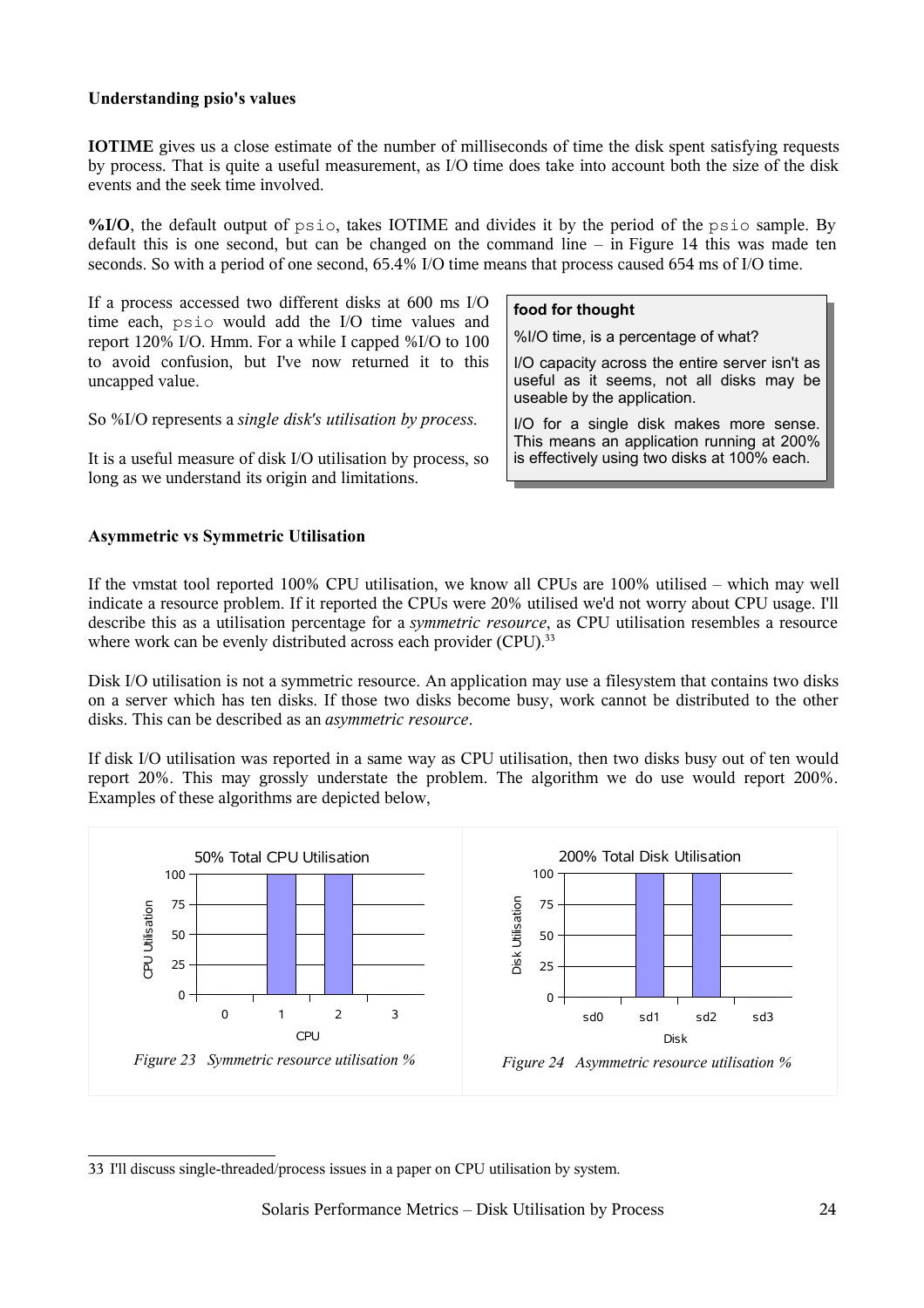A problem with our asymmetric resource utilisation percentage is that it may overestimate the problem rather than underestimate. It may be normal for a large database server to drive 16 disks at 50% utilisation each, which would report 800%. Although it may be argued that it is safer to overstate than understate.

Another problem when generating a %I/O value occurs when metadevices are used. We may overcount disk events if we see both block events to the metadevice and block events to the physical disks that it contains.

Is there a much better way to calculate resource utilisation percentages that is accurate for every scenario? Probably not. This is a trade-off incurred when simplifying a complex resource into a single value.

#### **Bear in mind percentages over time**

Another important point to mention is the duration for which we are measuring I/O utilisation. If we saw 10% utilisation it would seem to indicate light resource usage. If the sample was an hour it may have actually been 6 minutes of disk saturation (at 100% utilisation) and 54 minutes idle.

This problem applies to any percentage average over time, and is one of the compromises made when using a percentage rather than examining raw event details. This is all fine, so long as we bear it in mind.

#### **Question**

What sample duration should you use?

This depends on what collects the data and how it is used.

A generic system monitoring tool may use long intervals, such as every 5 minutes.

A system administrator troubleshooting a problem may use quick intervals such as every 5 seconds.

#### **Duelling Banjos and Target Fixation**

An interesting problem occurs if you focus on the disk utilisation value for your target process, while ignoring the utilisation values for other processes.

Consider you have an application where you believe it should be performing numerous sequential events, however the high disk utilisation value (which is time based) suggests that it is actually performing random I/O. To try and understand the utilisation value better, you dump the raw I/O event details, grep for your target process and eyeball the block address and size information for the strategy events. Still no answer! Your process appears to be calling a number of sequential events, but not enough to warrant the I/O time incurred that makes up the utilisation value.

Only when inspecting all events, not just those for your process, do you find an explanation: another process is also using the disk at the same time, and is seeking the heads *elsewhere* on disk before many of your target process events. The seek time to return the heads is counted in your target process's disk I/O time.

**Tip**

Don't grep your PID.

disk activity by other processes is important to consider too, they may be affecting the process you are examining.

So the worst case scenario is where two processes are taking turns to read from either end of the disk. This is called the "duelling banjos condition"<sup>34</sup>. Focusing on the I/O time of one process will be confusing without considering the other.

In summary, the disk utilisation value by process is influenced by the value of other processes.

<sup>34</sup> it isn't really, I just made that up.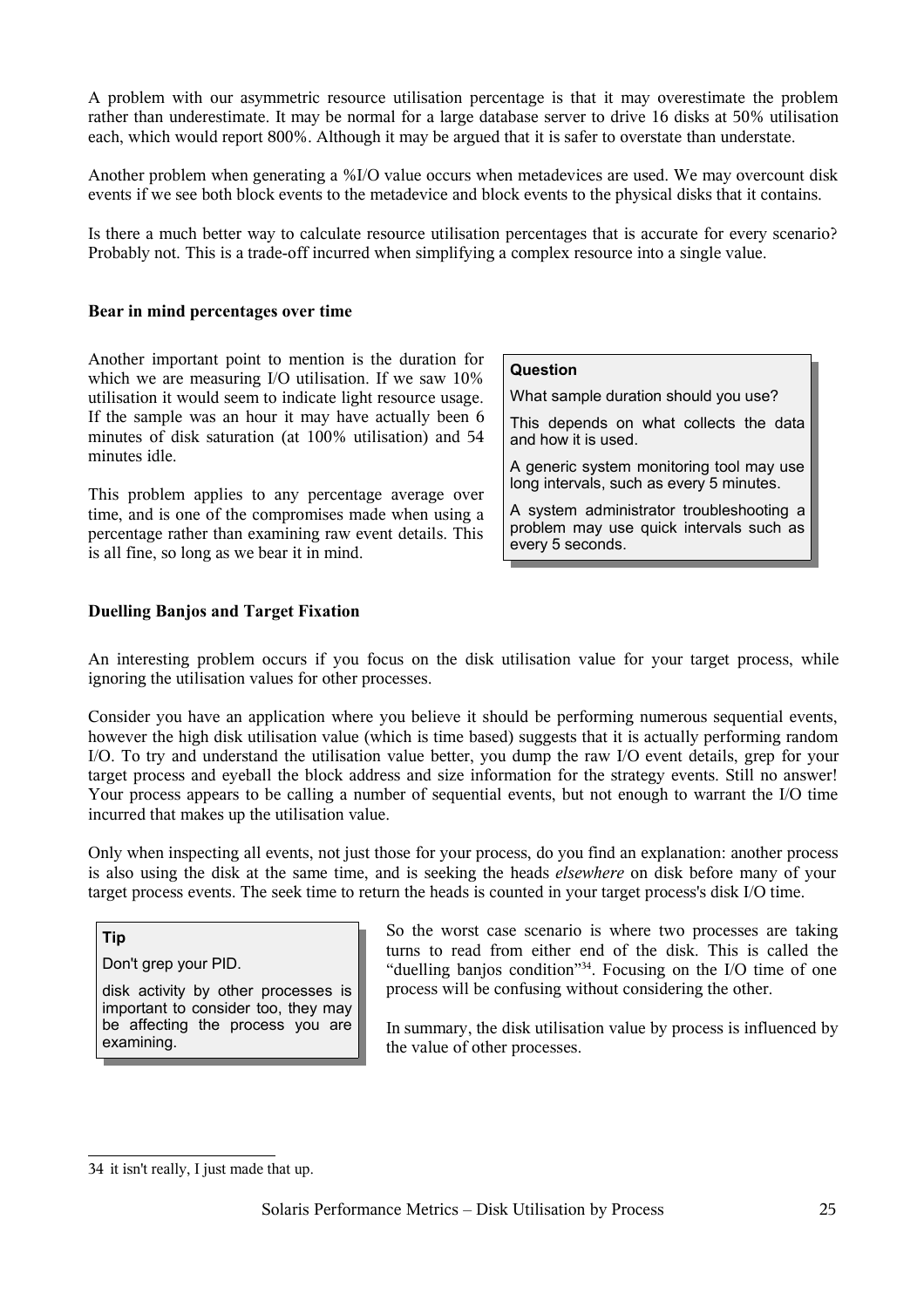#### **What %utilisation is bad?**

We've previously used a value of 100% disk utilisation to indicate a resource usage problem. Is 80% a problem, or 60%? The following table has been provided as a guide,

| Utilisation per disk                | Performance problem |  |  |  |  |
|-------------------------------------|---------------------|--|--|--|--|
| 100%                                | probably            |  |  |  |  |
| 75%                                 | maybe               |  |  |  |  |
| 50%                                 | maybe               |  |  |  |  |
| 25%                                 | maybe               |  |  |  |  |
| $0\%$                               | no                  |  |  |  |  |
| Figure 25 What % utilisation is bad |                     |  |  |  |  |

There is no simple rule for identifying disk throughput problems based on utilisation percents. It is a complex system that is dependant on your applications, how they use the disks, why they use the disks, and *what* it is that is "bad". If you already have an idea for what %utilisation is bad for *your* server based on experience, then stick with that.

There are, at least, two sides to the simple rule argument. Briefly,

**for simple rules:** Give me a simple rule to check whether I have a disk performance problem. No, I don't have time to learn the complexities of performance analysis. Just give me any rule as a starting point to get a handle on disk performance. No, I don't much care if the rule over simplifies things – anything is better than nothing.

**against simple rules:** There is no simple rule for disk performance. It is really dependant on your application, disk configuration and what constitutes a problem. Providing a simple rule may discourage proper analysis of other disk statistics, which may clearly point out the real problem.

| Myth |  |
|------|--|
|      |  |

Myth: Heavy disk I/O is always bad. Fact: Sometimes doing a lot of disk I/O is the price of doing business. You may study how the application uses the disks, how the disks are performing, how software caching is configured – only to discover that all is well. Sometimes it is unavoidable that an application does heavy disk I/O.

To provide a starting point<sup>35</sup>, it would be fair to say that a sustained per disk utilisation of 60% or more over an interval of minutes rather than seconds is likely to reduce the performance of your application. Since

## **Tip**

Measuring response times.

If your clients experience slow response times, consider using a program to simulate client activity at regular intervals, time the response, and write this info to a log. This data is great for pattern analysis.

Another technique to get such data is to instrument the application itself. There are many ways to do this, such as TNF tracing and DTrace.

disks are a slow resource (compared to memory, for example), any sustained disk utilisation over 20% is certainly interesting.

To answer what %utilisation is *bad*, we need to ask ourselves what "bad" actually means. Does it mean a client experiences a slow response time?

Once we have our %utilisation value, it doesn't tell us if that utilisation is "bad" or not. All it tells us are which processes are keeping the disks busy.

<sup>35</sup> from Chapter 21 of "Configuring & Tuning Databases on the Solaris Platform" which has a good reference of "what to look for" on a system. Also see "Configuration and Capacity Planning on Sun Solaris Servers".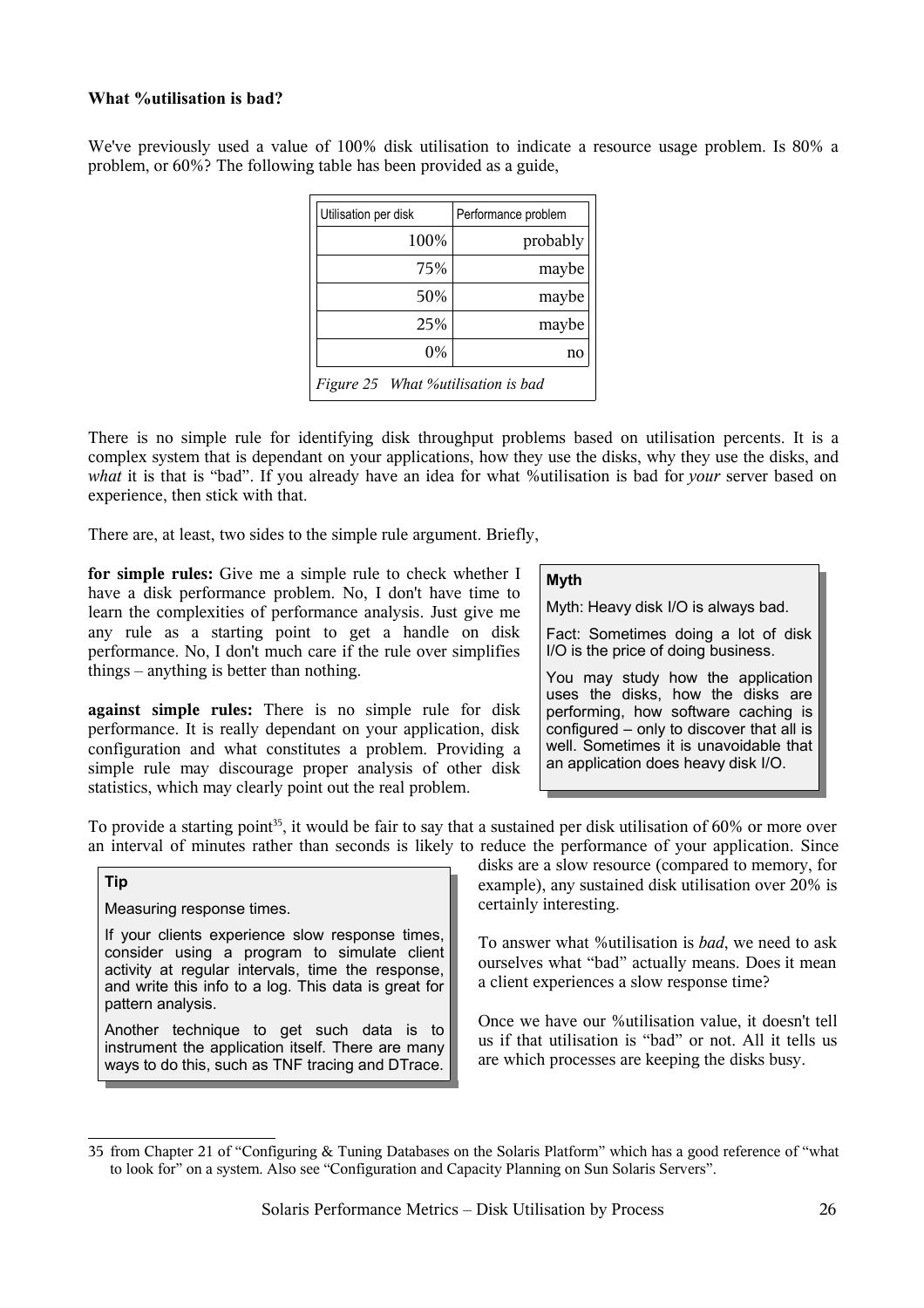#### **The revenge of random I/O**

Lastly, lets return to the random vs sequential disk I/O issue. We've made great effort to measure the time consumed by disk events, as this accurately reflects the extra time caused by random disk activity vs faster sequential events. So a value of 60% utilisation (by disk I/O time) is indeed meaningful, and does mean that there is another 40% of capacity available. Great.

But now we have a new problem to contend with: How do we know how much of this 60% disk utilisation measurement was random events, and how much was sequential?

What!? Didn't we just take that into account? Well, yes. We turned apples and oranges into a more generic "fruit" measurement by using a meaningful algorithm to take account of their appleyness or orangeyness. Okay. And now that we have such a meaningful value, we can't tell what the "fruit" originally was. Without eating it, of course.

Or, consider the scenario where you have a raft floating down an Amazonian river. Standing on the raft are a number of elephants and monkeys, as depicted in Figure 26. <sup>36</sup> To calculate how utilised the raft is, you take the combined weights of the elephants and monkeys and then divide by the raft's capacity. That may tell you the raft is 75% utilised. How many elephants and how many monkeys are there from this value?



This problem is another example of details lost when summarising into one value. If a process is driving the

disks at 10% utilisation, it may actually be driving the disks in a clumsy random way, which if improved may take the utilisation down to 2%. The value of 10% is not final, there is more to learn about what events constituted a utilisation of 10%.

The point is, while our disk utilisation percent is a useful measurement **it is not the end of the story**.

For further reading on traps when creating performance metrics, read Chapter 26 from "Configuring & Tuning Databases on the Solaris Platform".

<sup>36</sup> A pointless diagram.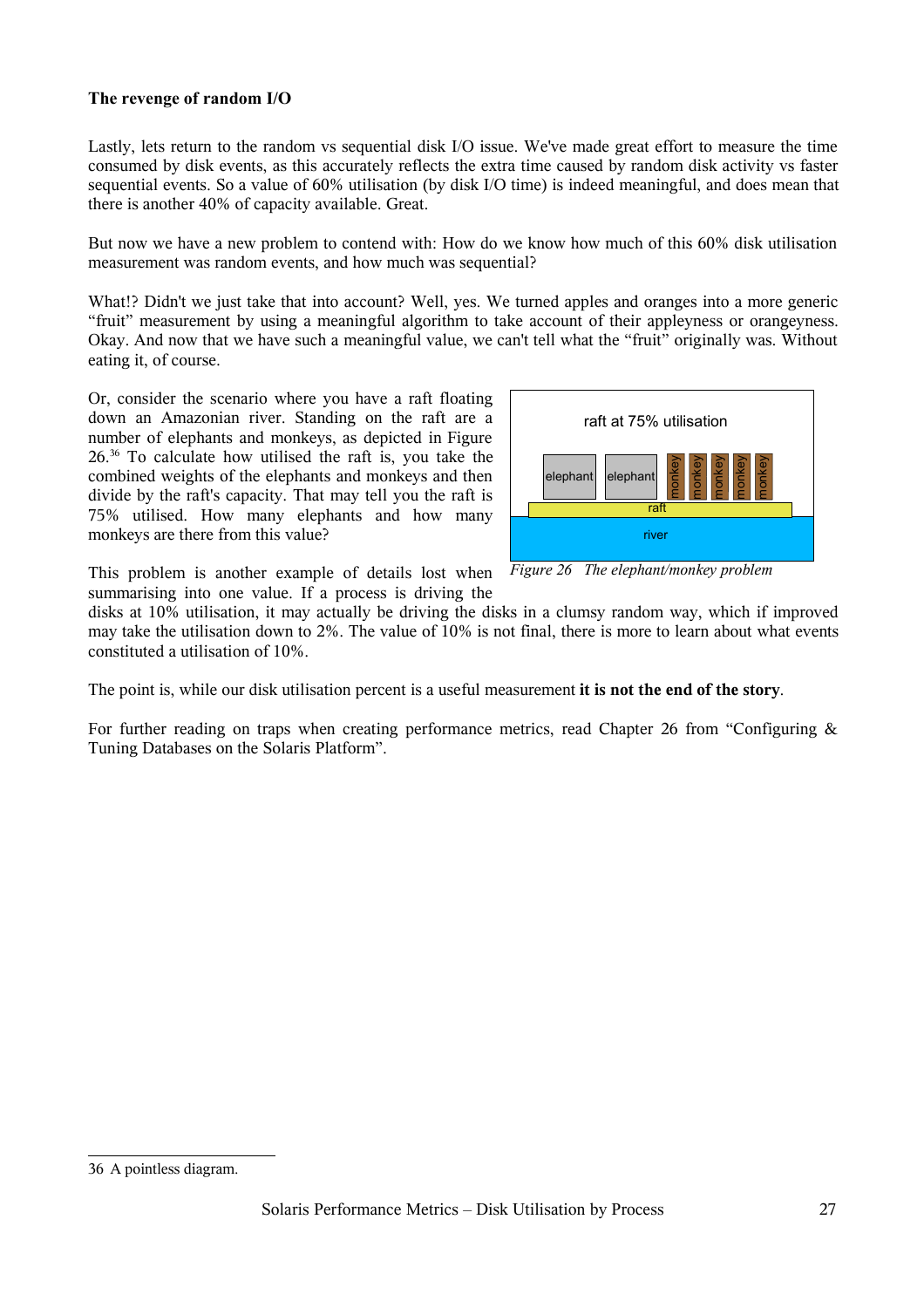## **3.1.5. More TNF tracing**

To complete our discussion on TNF tracing, the following tools deserve a mention.

### **taz**

An earlier tool to use TNF probes for disk I/O analysis is **taz** 37 , the Tasmanian Devil Disk Tool by Richard McDougall. It is bundled as RMCtaz, which provides a text based tool called "taz" and a GUI based tool called "taztool". taz prints disk activity with details such as block address, service time and seek distance. taztool plots disk activity by block address and time.



*Figure 27 taztool plotting sequential then random disk I/O*

A screenshot of taztool is in Figure 27.<sup>38</sup> While taztool was running, sequential disk activity was caused using the dd command (as was done in Figure 9), and then random disk activity was caused using the find command (as with Figure 10).

In the upper plot, dd's sequential disk activity is drawn as a heavy red line beginning at block 0 and then seeking gradually across the disk. In the last third of the plot we can seefind's random disk activity, shown as scattered block addresses of cooler colours (indicating smaller sizes). The way taztool has visualised this disk behaviour is very effective.

The lower plot indicates seek distance, with blue the average and red the maximum. This plot begins dead flat for sequential activity then becomes mountainous for random activity, as expected.

<sup>37</sup> http://www.solarisinternals.com/si/tools/taz/index.php

<sup>38</sup> this was RMCtaz ver 1.1 on a Solaris 8 server with a 32 bit kernel (ver 1.1 needs a 32 bit kernel).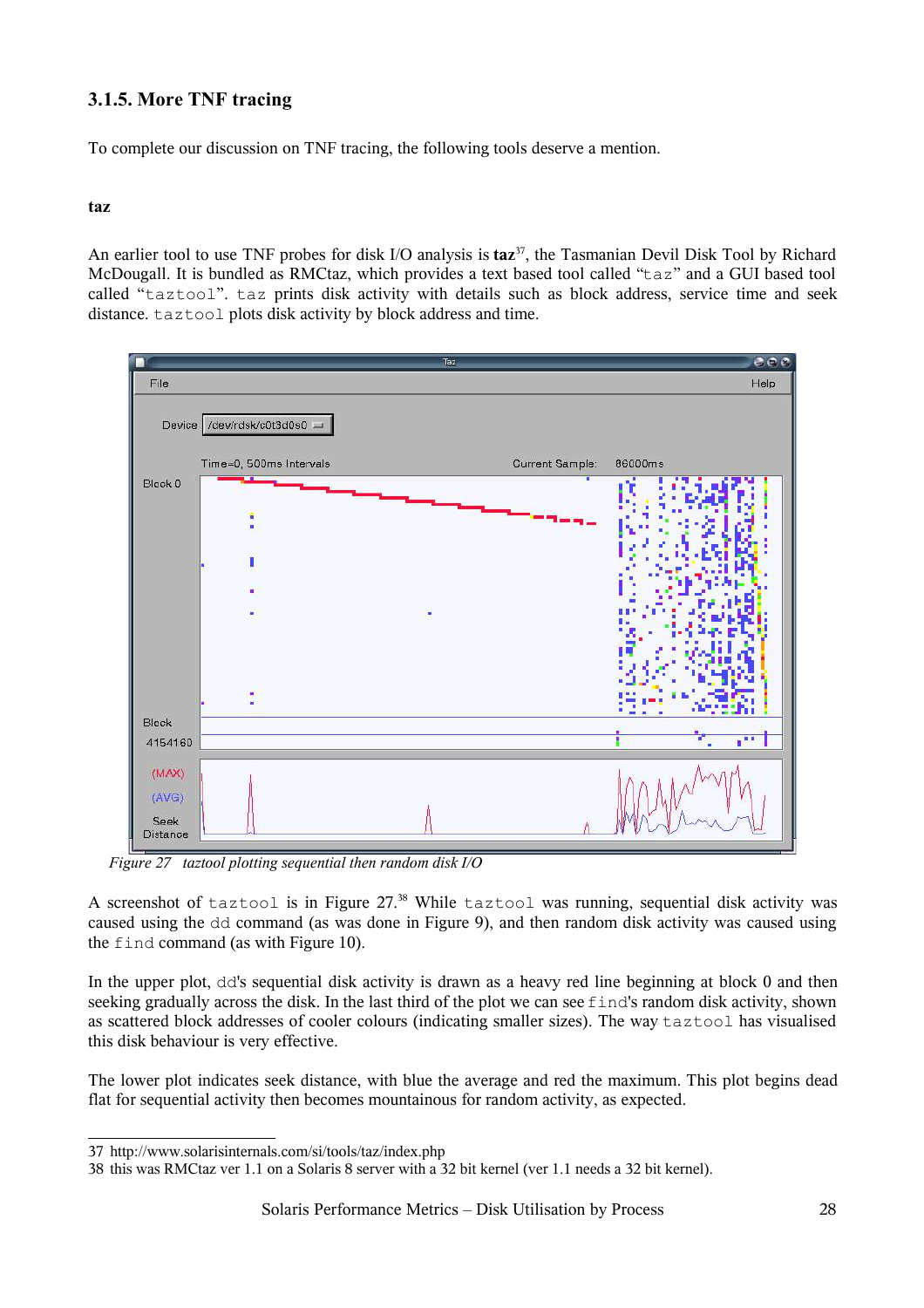#### **TNFView**

This is a GUI tool to plot TNF data by time and by thread. It is part of the TNF Tracing Tools collection, downloadable from the Sun Developers website<sup>39</sup>. It is really cute and helps trawl through TNF data quickly, in a variety of creative ways.

#### **TNF tracing dangers**

psio was written as a demonstration tool<sup>40</sup>. Since it enabled kernel tracing, something that is not commonly used, I considered the possibility that this could trigger an undiscovered bug in kernel code or cause an unwanted conflict. I warned against running psio in production until I had studied the implications of TNF tracing more thoroughly<sup>41</sup>.

It turns out that TNF tracing is fairly safe, there are no known bugs as of July 2005. Probably the worst problem is the kernel ring buffer that TNF uses. You must provide a size – but what size? The psio tool uses 300 Kb, plus an extra 100 Kb per second of the interval – but that's really just a guess. For very busy servers that may not be enough, and the ring buffer may silently drop packets. A "-b" option was provided with  $p s i o so a larger size could be picked from the command line.$ 

DTrace from Solaris 10 is similar to TNF tracing as probes can be activated that write data to a buffer, and we can match on the same strategy and biodone probes with process details. However there are thousands more probes to pick from, customisable actions to run for each event, and the buffer size problem has been solved.

#### **Buried Treasure**

TNF tracing is still quite useful for Solaris 9 and earlier, before DTrace was available. Developers can add trace points into their production code so that performance statistics can be enabled and fetched as needed.

However few developers have been near TNF tracing. It seems an undiscovered treasure from older Solaris, that has now been surpassed by DTrace.

<sup>39</sup> http://developers.sun.com/solaris/developer/support/driver/tools/tnftl.html. There is also an introduction to TNFView at http://developers.sun.com/solaris/articles/tnf.html, by John Murayamo.

<sup>40</sup> after I read Sun Performance and Tuning and saw the opportunity to present TNF data in a more meaningful way

<sup>41</sup> Many emails of thanks, none to say "psio crashed my server!"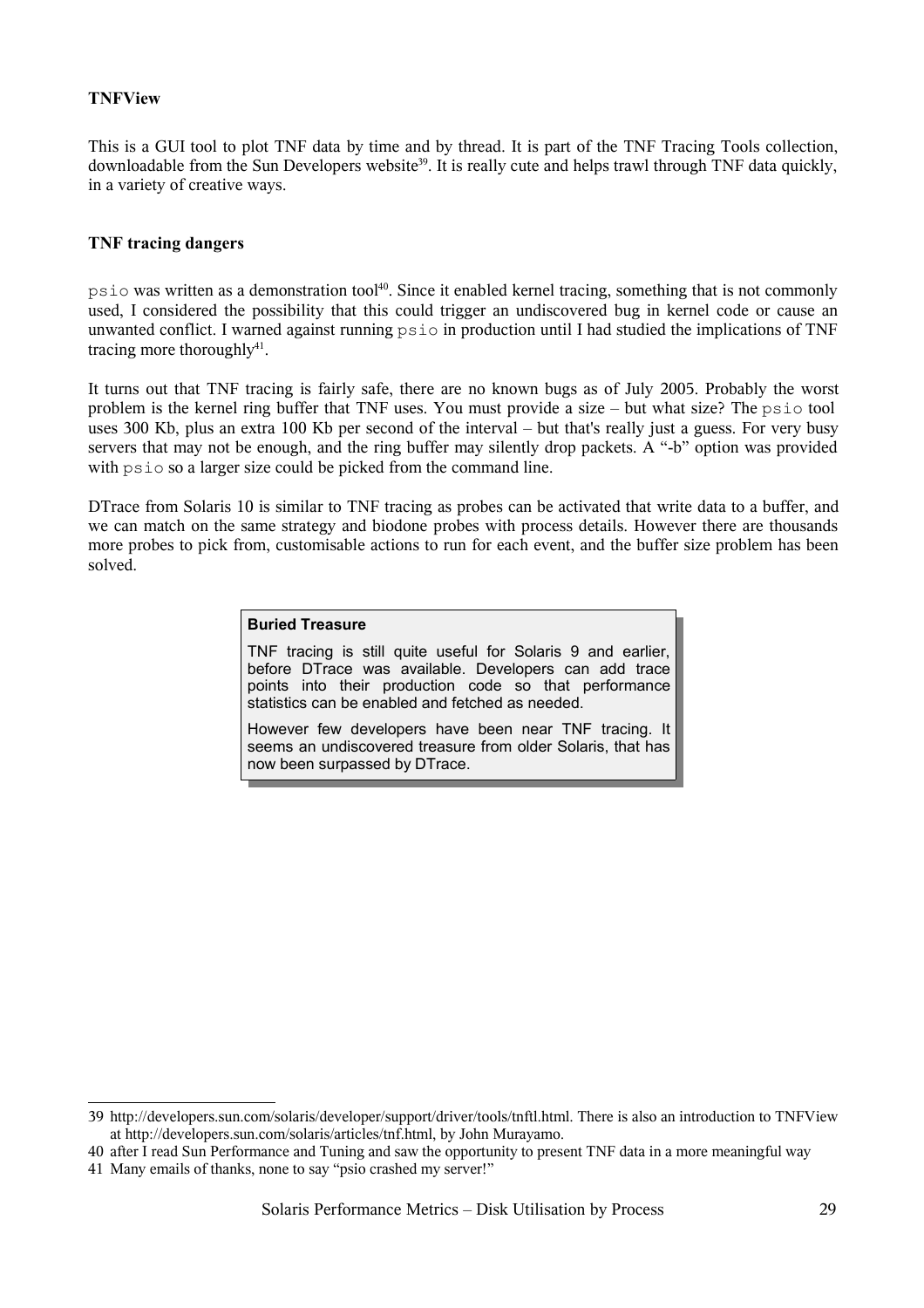## **3.1.6. DTrace**

DTrace is a tool added to Solaris 10 that allows users to write their own troubleshooting or performance analysis scripts in a comfy C-like language. If you are new to DTrace, the following should serve as an introduction.

DTrace is the Holy Grail of tracing tools, and is arguably one of the greatest achievements in operating systems for over a decade. Some of its capabilities are similar to existing tools: such as tracking syscalls with truss, library calls with apptrace, user functions with truss -ua.out, and navigating both kernel and user virtual memory with mdb. However DTrace goes further with first of its kind features, such as dynamically tracing all kernel functions, and being lightweight and safe to use – unlike  $\tt{truss^{42}}$ .

For analysing disk utilisation by process, DTrace extends what we were achieving with TNF tracing. With DTrace it is more powerful, more reliable and safer to use.

## **fbt probes**

Now, if I were *really* lazy, I could use DTrace to pull the same TNF probes out. The following lists them,

| # dtrace -ln 'fbt:: *tnf probe: entry' |                                      |         |                               |
|----------------------------------------|--------------------------------------|---------|-------------------------------|
| ΙD                                     | PROVIDER                             | MODULE  | FUNCTION NAME                 |
| 3461                                   | fbt.                                 | genunix | biodone tnf probe entry       |
| 3988                                   | fbt.                                 | genunix | bdev strategy tnf probe entry |
|                                        | Figure 28 The TNF probes from DTrace |         |                               |

These probes give me access to the same data I was reading from  $\text{tnfdump.}$  (TNF called the bdev strategy function just "strategy").

We begin to tap the real power of DTrace when we access the kernel functions for bdev strategy and biodone themselves, including access to all the input arguments and return values,

|       |          | # dtrace -ln 'fbt::bdev strategy:,fbt::biodone:'                      |                      |
|-------|----------|-----------------------------------------------------------------------|----------------------|
| ΙD    | PROVIDER | MODULE                                                                | FUNCTION NAME        |
| 8422  | fbt      | genunix                                                               | bdev strategy entry  |
| 8423  | fbt      | genunix                                                               | bdev strategy return |
| 11184 | fbt      | genunix                                                               | <b>biodone</b> entry |
| 11185 | fbt      | genunix                                                               | biodone return       |
|       |          | Figure 29 Phwaorrr, these are the real strategy and biodone functions |                      |

The above is a list of probes. A probe traces a single event and has a four components to its name: provider, module, function, name. The provider could be described as a library of related probes, here we are looking at fbt, function boundary tracing, a raw provider of kernel functions. The "FUNCTION" for the probes is the kernel function name, such as bdev strategy. The last component, "NAME", provides a probe for the entry to the function and the return – this lets us fetch both the input arguments and the return value.

<sup>42</sup> See http://www.brendangregg.com/DTrace/dtracevstruss.htmlfor a showdown of DTrace vs truss.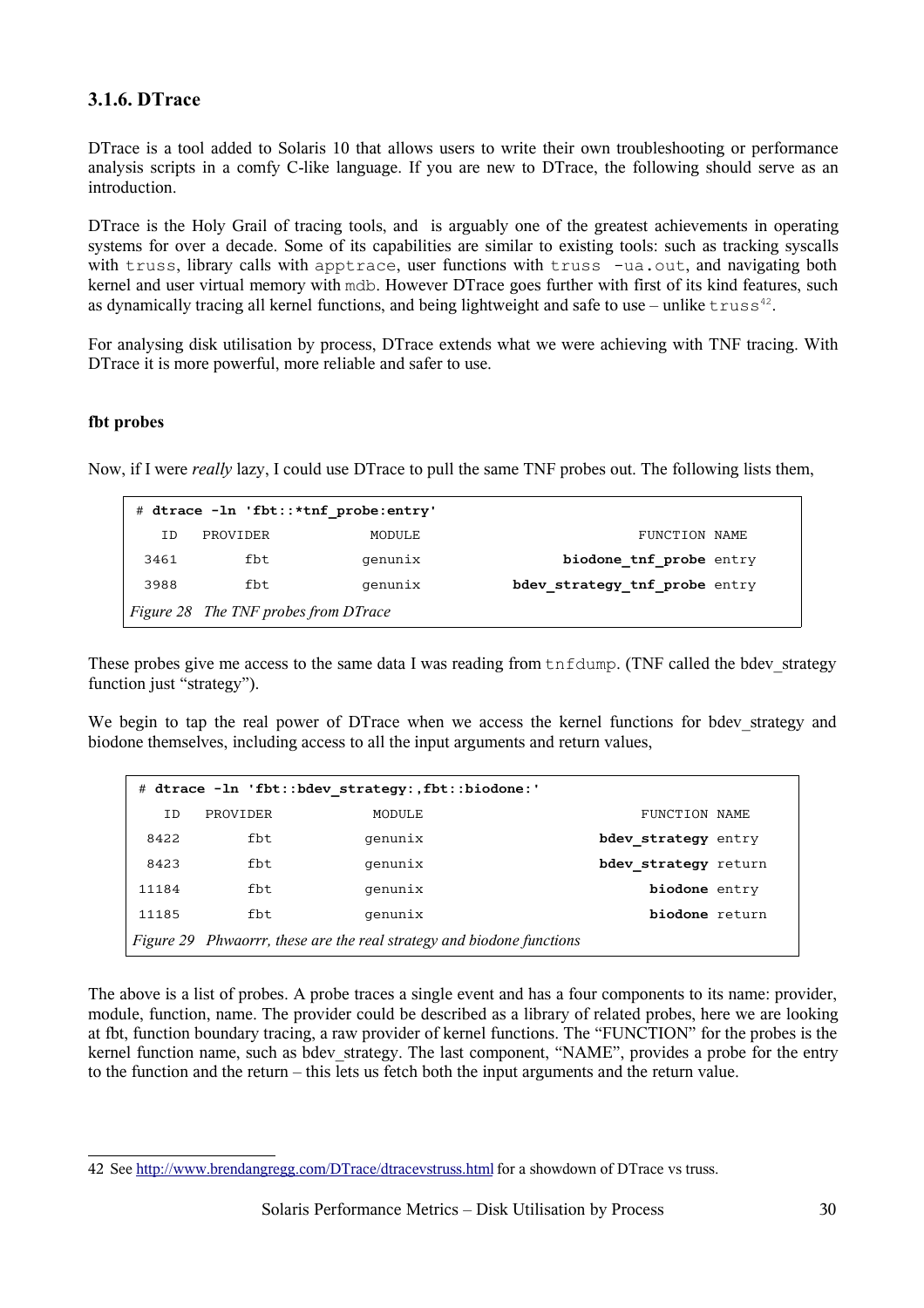The following traces the probes live,

```
# dtrace -n 'fbt::bdev_strategy:,fbt::biodone:'
dtrace: description 'fbt::bdev_strategy:,fbt::biodone:' matched 4 probes
CPU ID FUNCTION: NAME
  0 8422 bdev strategy: entry
  0 8423 bdev strategy:return
  0 8422 bdev strategy: entry
  0 8423 bdev strategy:return
[...]
Figure 30 Tracing live probes
```
DTrace gives us access to the arguments of functions, both bdev strategy and biodone have one argument a pointer to the buf struct for this disk I/O event. From here we can walk through some kernel structures to fetch plenty of information about this disk event, such as vnode, inode and vfs pointer, although it is some work to do so. Fortunately DTrace has a provider that does the walking<sup>43</sup> for you, "io".

#### **io probes**

The io provider allows us to trace disk events with ease. It provides "io:::start" and "io:::done" probes, which for disk events corresponds to the strategy and biodone probes previously used.

|      | # dtrace -1P io |                                                 |                      |                    |
|------|-----------------|-------------------------------------------------|----------------------|--------------------|
| ID   | PROVIDER        | MODULE                                          | FUNCTION NAME        |                    |
| 1425 | iо              | nfs                                             | nfs4 bio done        |                    |
| 1426 | io              | nfs                                             | nfs3 bio done        |                    |
| 1427 | io              | nfs                                             | nfs bio done         |                    |
| 1428 | io              | nfs                                             | nfs4 bio start       |                    |
| 1429 | io              | nfs                                             | nfs3 bio start       |                    |
| 1430 | io              | nfs                                             | nfs bio start        |                    |
| 9915 | io              | genunix                                         | biodone done         |                    |
| 9916 | io              | genunix                                         |                      | biowait wait-done  |
| 9917 | io              | genunix                                         |                      | biowait wait-start |
| 9926 | io              | genunix                                         | default physio start |                    |
| 9927 | io              | genunix                                         | bdev strategy start  |                    |
| 9928 | iо              | genunix                                         | aphysio start        |                    |
|      |                 | Figure 31 Probes available from the io provider |                      |                    |

In Figure 31 we list the probes from the io provider. This provider also tracks NFS events, raw disk I/O events and asynchronous disk I/O events.

The probes io::biowait:wait-start and io::biowait:wait-done track when the thread begins to wait, and when the wait has completed. This could be used to study *thread response time*, if needed.<sup>44</sup>

<sup>43</sup> See /usr/lib/dtrace/io.d for details

<sup>44</sup> This is really useful, by the way.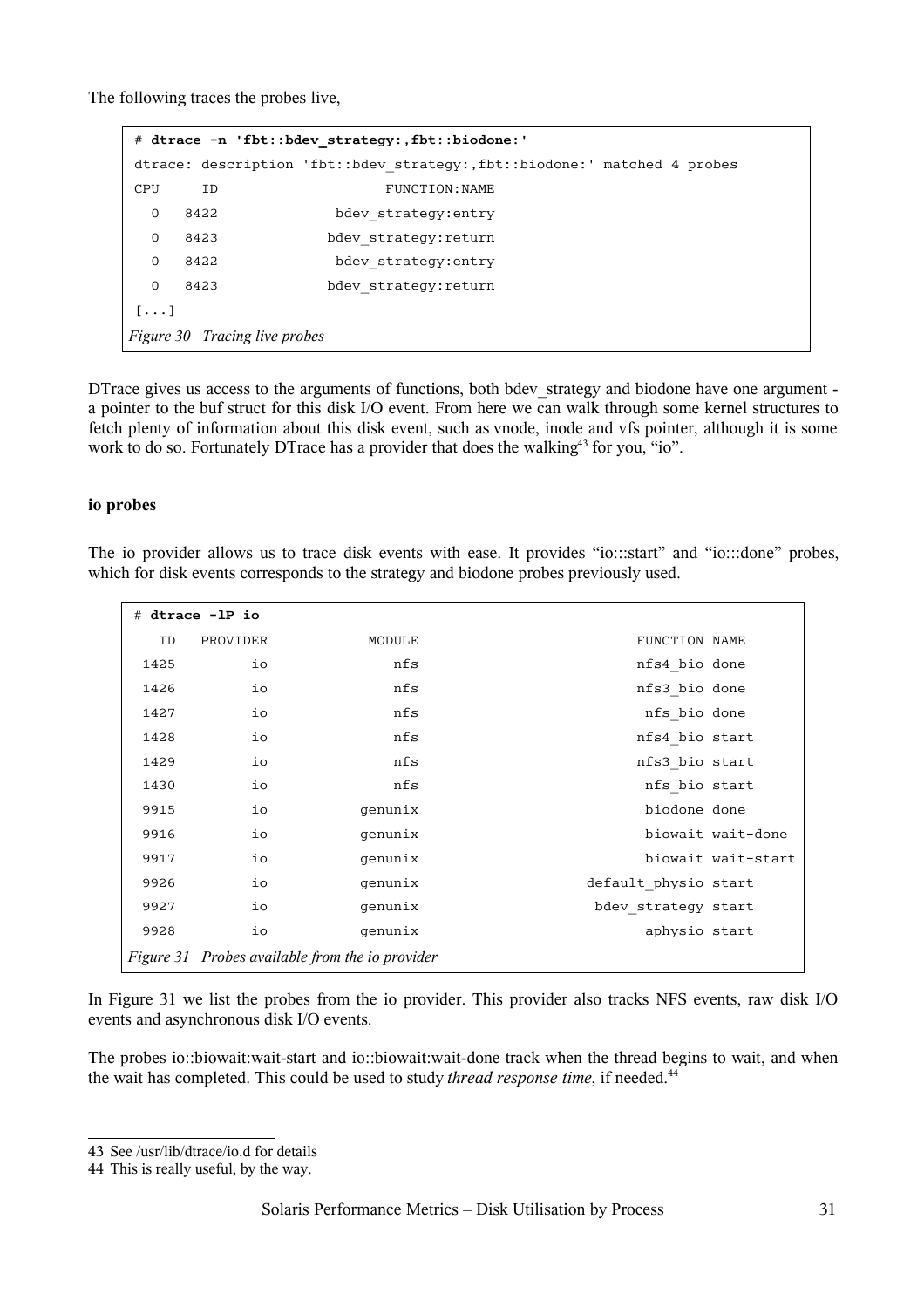Details about each I/O event are provided by three arguments to these io probes. Their DTrace variable names and contents are<sup>45</sup>,

- args[0], bufinfo. Useful details from the buf struct.
- args[1], devinfo. Details about the device: major and minor numbers, instance name, ...
- args[2], fileinfo. Details about the filename, pathname, filesystem, offset ...

These contain all of the desired details. Sheer luxury.

#### **I/O size one liner**

Fetching I/O event details with DTrace is very easy. The following command tracks PID, process name, I/O event size and is a one liner,

|                      | # dtrace -n 'io:::start { printf("%d %s %d", pid, execname, args[0]->b bcount); }' |
|----------------------|------------------------------------------------------------------------------------|
|                      | dtrace: description 'io:::start ' matched 6 probes                                 |
| <b>CPU</b><br>ID     | FUNCTION: NAME                                                                     |
| $\mathbf{0}$<br>9927 | bdev strategy: start 1122 grep 16384                                               |
| $\mathbf{0}$<br>9927 | bdev strategy: start 1122 grep 57344                                               |
| 9927<br>$\mathbf{0}$ | bdev strategy: start 1122 grep 16384                                               |
| $\Omega$<br>9927     | bdev strategy: start 1122 grep 57344                                               |
| $\mathbf{0}$<br>9927 | bdev strategy: start 1122 grep 40960                                               |
| 9927<br>$\mathbf{0}$ | bdev strategy: start 1122 grep 57344                                               |
| $\mathbf{0}$<br>9927 | bdev strategy: start 1122 grep 57344                                               |
| $\Omega$<br>9927     | bdev strategy: start 1122 grep 8192                                                |
| $[\ldots]$           |                                                                                    |
|                      | Figure 32 One liner for I/O size by process                                        |

This assumes that the correct PID is on the CPU for the start of an I/O event, which is fine.

For disk response time we'll need to measure the time at the start and the end of each event. As was done by the psio tool, we associate the end event to the start event using the extended device number and the block address as the unique key.

I've written two programs that use DTrace to calculate disk response time, iotop and iosnoop.

<sup>45</sup> full documentation is in the "io" chapter in the DTrace Guide, http://docs.sun.com/db/doc/817-6223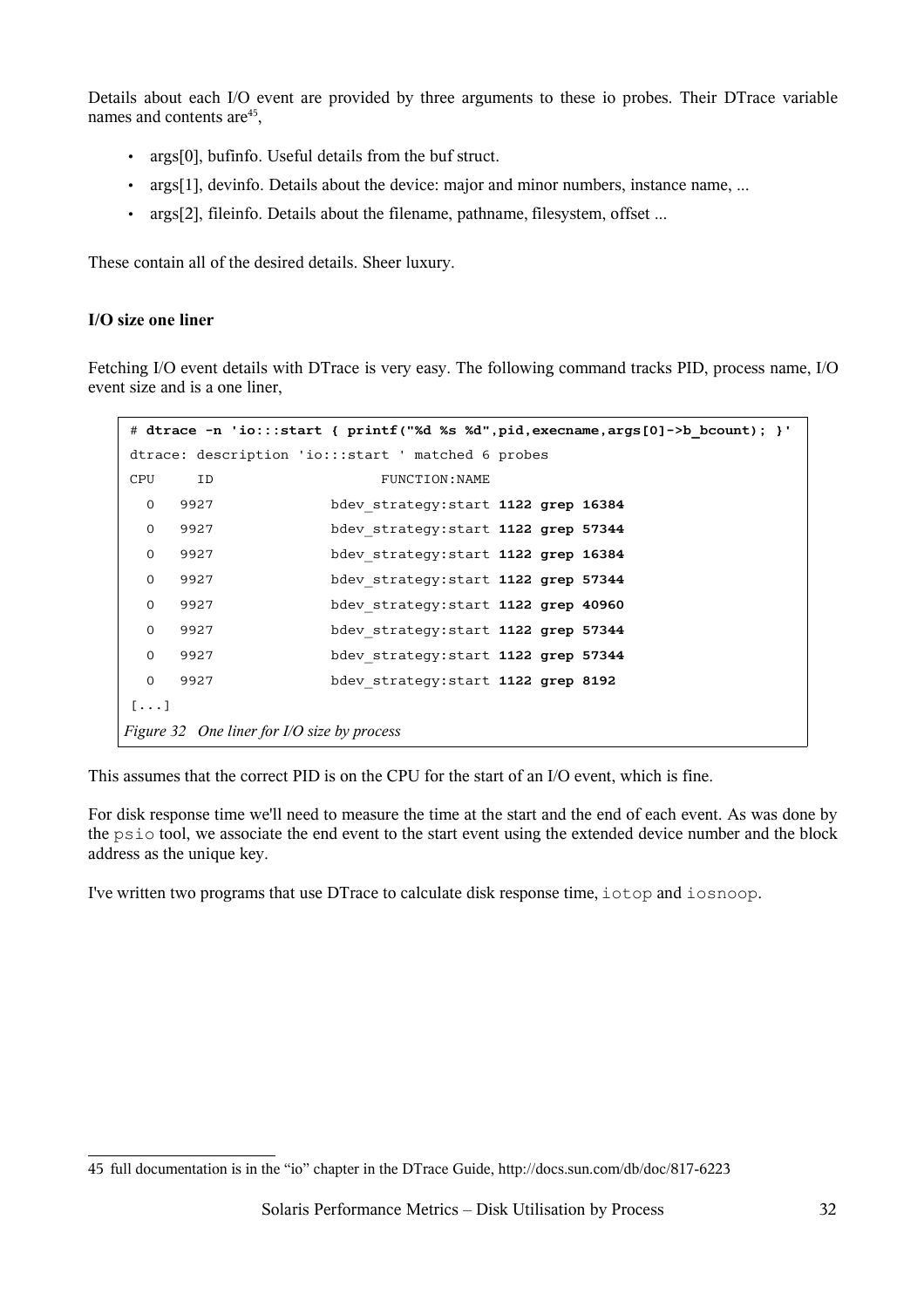#### **iotop**

iotop<sup>46</sup> is a freeware program that uses DTrace to print disk I/O summaries by process, for details such as size (bytes) and disk I/O time. The following is the default output of version 0.75, which prints size summaries and refreshes the screen every five seconds,

| # iotop                           |                |           |                                                             |        |            |              |
|-----------------------------------|----------------|-----------|-------------------------------------------------------------|--------|------------|--------------|
|                                   |                |           | 2005 Oct 24 23:52:41, load: 0.07, disk r: 17460 Kb, disk w: |        |            | 20 Kb        |
|                                   |                |           |                                                             |        |            |              |
| UID                               | PID            | PPID CMD  |                                                             | DEVICE | MAJ MIN D  | <b>BYTES</b> |
| 0                                 | 2673           |           | 2672 locale                                                 | cmdk0  | 102<br>0 R | 1024         |
| $\mathbf 0$                       | 2674           | 2671 sshd |                                                             | cmdk0  | 102<br>0 R | 4096         |
| $\mathbf 0$                       | 2675           | 2674 sh   |                                                             | cmdk0  | 0 R<br>102 | 4096         |
| $\mathbf 0$                       | $\overline{3}$ |           | 0 fsflush                                                   | cmdk0  | 102<br>0 W | 8192         |
| $\mathbf{0}$                      | 2666           |           | 2663 sshd                                                   | cmdk0  | 102<br>0 R | 8192         |
| $\mathbf{0}$                      | 2671           |           | 378 sshd                                                    | cmdk0  | 102<br>0 W | 12288        |
| $\mathbf{0}$                      | 2671           | 378 sshd  |                                                             | cmdk0  | 102<br>0 R | 12288        |
| $\mathbf{1}$                      | 116            |           | 1 kcfd                                                      | cmdk0  | 102<br>0 R | 131072       |
| $\mathbf{0}$                      | 2669           |           | 2668 find                                                   | cmdk0  | 102<br>0 R | 356352       |
| $\mathbf{0}$                      | 2668           |           | 2667 bart                                                   | cmdk0  | 102<br>0 R | 17156096     |
| Figure 33 Default output of iotop |                |           |                                                             |        |            |              |

In the above output, the bart process was responsible for around 17 Mb of disk read. Disk I/O time summaries can also be printed "-o", which is a more accurate measure of disk utilisation. Here we demonstrate this with an interval of 10 seconds,

|              | # iotop $-$ o 10 |           |                                                             |        |           |     |                 |  |  |  |  |
|--------------|------------------|-----------|-------------------------------------------------------------|--------|-----------|-----|-----------------|--|--|--|--|
|              |                  |           | 2005 Oct 24 19:15:02, load: 0.05, disk r: 11553 Kb, disk w: |        |           |     | 12 Kb           |  |  |  |  |
|              |                  |           |                                                             |        |           |     |                 |  |  |  |  |
| UID          | PID              | PPID CMD  |                                                             | DEVICE | MAJ MIN D |     | <b>DISKTIME</b> |  |  |  |  |
| $\mathbf{0}$ | 2070             |           | 378 sshd                                                    | cmdk0  | 102       | 0 W | 489             |  |  |  |  |
| $\mathbf{0}$ | 2078             | 2077 sh   |                                                             | cmdk0  | 102       | 0 R | 8701            |  |  |  |  |
| $\mathbf 0$  | 2079             | 2078 sh   |                                                             | cmdk0  | 102       | 0 R | 15728           |  |  |  |  |
| $\mathbf{0}$ | 2065             |           | 1 nscd                                                      | cmdk0  | 102       | 0 R | 22912           |  |  |  |  |
| $\Omega$     | 2077 2076 sshd   |           |                                                             | cmdk0  | 102       | 0 R | 26900           |  |  |  |  |
| $\mathbf{0}$ | 2080             | 2078 sort |                                                             | cmdk0  | 102       | 0 R | 32558           |  |  |  |  |
| $\Omega$     | 2070             | 378 sshd  |                                                             | cmdk0  | 102       | 0 R | 218454          |  |  |  |  |
| $\mathbf{0}$ | 2079             | 2078 find |                                                             | cmdk0  | 102       | 0 R | 673775          |  |  |  |  |
| $\mathbf{0}$ | 2078             | 2077 bart |                                                             | cmdk0  | 102       | 0 R | 1657506         |  |  |  |  |
|              |                  |           | Figure 34 Measing disk I/O time by process                  |        |           |     |                 |  |  |  |  |

Note that iotop is printing totals, not per second values. In Figure 34 we read 11.5 Mb from disk during those 10 seconds (disk r), with the top process "bart" (PID 2078) consuming 1.66 seconds of disk time. For this 10 second interval, 1.66 seconds would equate to a utilisation value of 17%.

<sup>46</sup> It is available in the DTraceToolkit, http://www.opensolaris.org/os/communty/dtrace/dtracetoolkit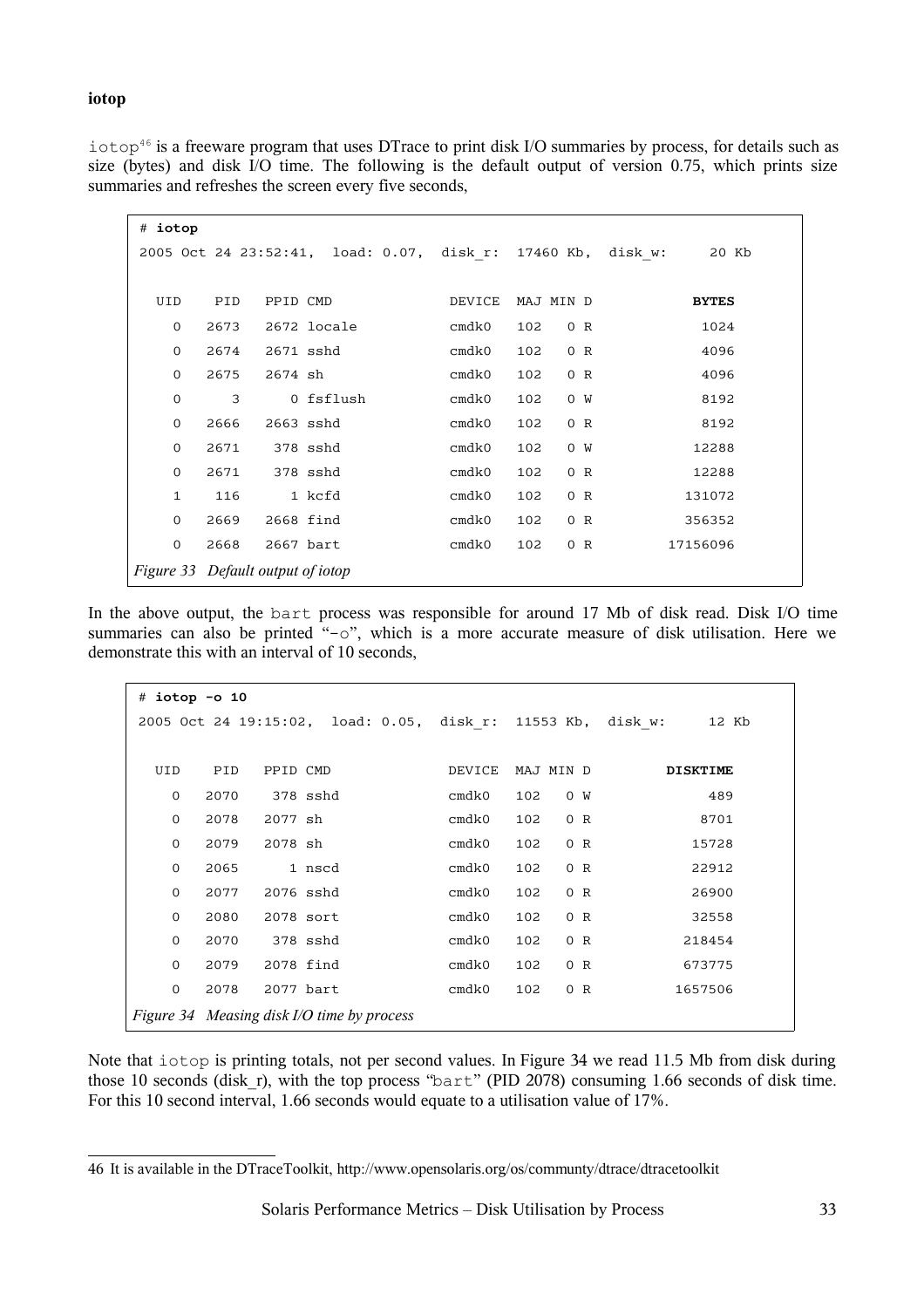iotop can print %I/O utilisation using the "-P" option, here we also demonstrate "-C" to prevent the screen from being cleared and provide a rolling output instead,

```
# iotop -CP 1
2005 Oct 24 23:46:06, load: 0.30, disk_r: 324 Kb, disk_w: 0 Kb
  UID PID PPID CMD DEVICE MAJ MIN D %I/O
    0 2631 942 bart cmdk0 102 0 R 44
   0 2630 942 find cmdk0 102 0 R 49
2005 Oct 24 23:46:07, load: 0.30, disk_r: 547 Kb, disk_w: 0 Kb
  UID PID PPID CMD DEVICE MAJ MIN D %I/O
    0 2630 942 find cmdk0 102 0 R 44
    0 2631 942 bart cmdk0 102 0 R 50
2005 Oct 24 23:46:08, load: 0.31, disk_r: 451 Kb, disk_w: 0 Kb
  UID PID PPID CMD DEVICE MAJ MIN D %I/O
    0 2630 942 find cmdk0 102 0 R 43
    0 2631 942 bart cmdk0 102 0 R 48
[...]
Figure 35 Viewing %disk I/O
```
In the above output we can see the find and bart processes jostling for disk I/O. The command executed was "find /var | bart create -I", which outputs a database containing checksums for every file in /var. This causes heavy disk activity, as find churns through the numerous directories in /var and bart reads the file contents.



*Figure 36 %I/O as find and bart read through /usr*

Figure 36 plots %I/O as find and bart read through /usr. This time bart causes heavier %I/O as there are bigger files to read, and fewer directories for find to traverse.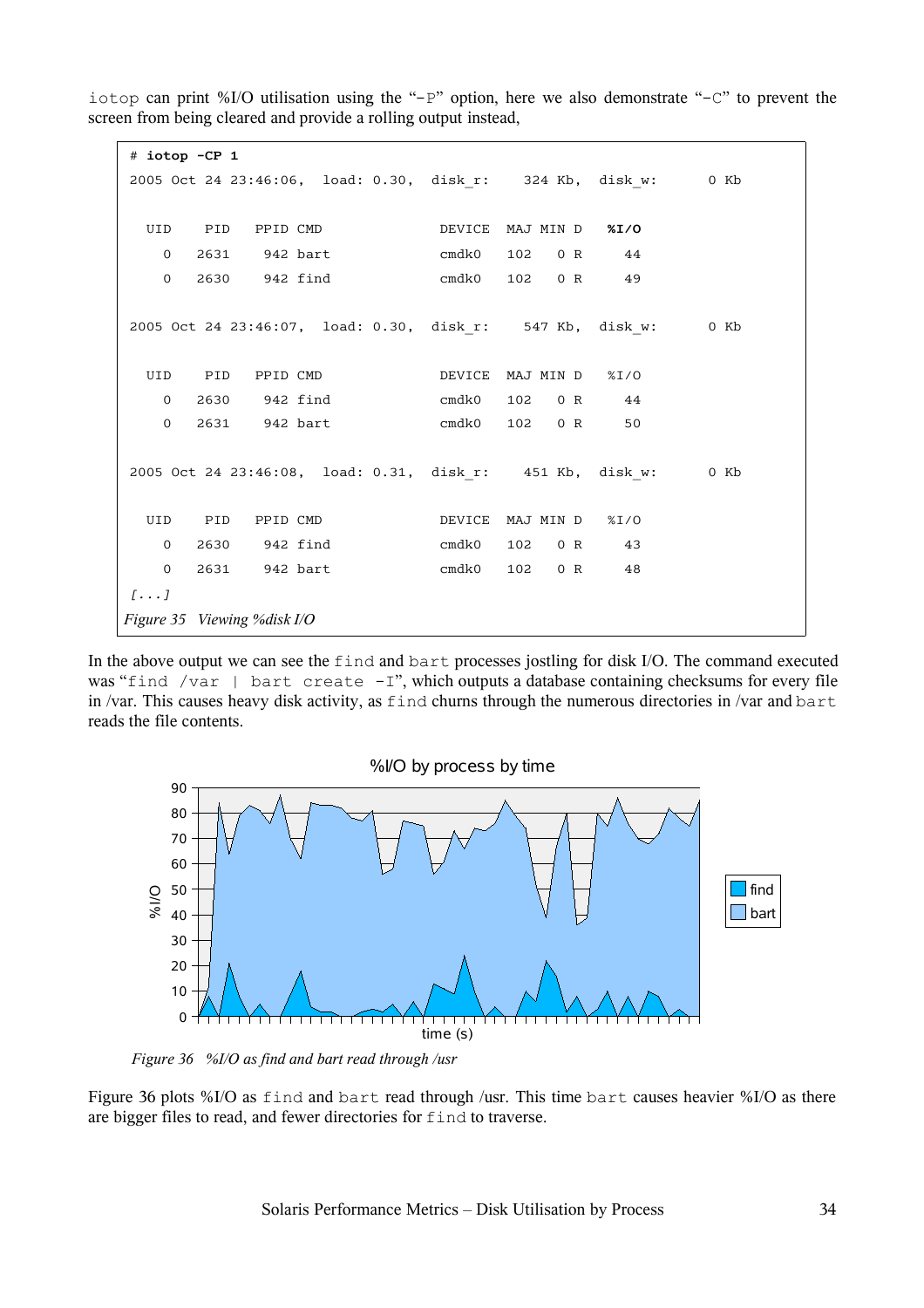Lets check if iotop's %I/O passes a sanity check; we compare an iotop output with an iostat output for the same interval while running a tar command to create test load,

```
# iotop -CP 10 1
2005 Oct 24 23:39:55, load: 0.14, disk_r: 86681 Kb, disk_w: 214 Kb
  UID PID PPID CMD DEVICE MAJ MIN D %I/O
   0 3 0 fsflush cmdk0 102 0 W 0
   0 0 0 sched cmdk0 102 0 W 0
   0 942 938 bash cmdk0 102 0 R 0
    0 2593 942 tar cmdk0 102 0 R 56
Figure 37 iotop output for test load
# iostat -xnz 10 2
```

|                                       |                            |                                                           |  |  |  | extended device statistics |  |  |  |  |  |  |
|---------------------------------------|----------------------------|-----------------------------------------------------------|--|--|--|----------------------------|--|--|--|--|--|--|
| r/s                                   |                            | w/s kr/s kw/s wait actv wsvc t asvc t %w %b device        |  |  |  |                            |  |  |  |  |  |  |
| 2.4                                   |                            | $0.4$ 26.1 1.2 0.0 0.0 1.3 1.7 0 0 c0d0                   |  |  |  |                            |  |  |  |  |  |  |
| 0.0                                   | 0.0                        | $0.0$ $0.0$ $0.0$ $0.0$ $0.2$ $48.1$ $0$ $0$ $c1$ t $0d0$ |  |  |  |                            |  |  |  |  |  |  |
|                                       | extended device statistics |                                                           |  |  |  |                            |  |  |  |  |  |  |
| r/s                                   |                            | w/s kr/s kw/s wait actv wsvc t asvc t %w %b device        |  |  |  |                            |  |  |  |  |  |  |
|                                       |                            | 313.8 5.2 8685.5 21.4 0.1 0.9 0.3 2.7 6 56 c0d0           |  |  |  |                            |  |  |  |  |  |  |
| Figure 38 iostat output for test load |                            |                                                           |  |  |  |                            |  |  |  |  |  |  |

The %I/O values compare well between the iostat and iotop outputs.

Other options in iotop can be listed using "-h" (remember this is version 0.75),

```
# iotop -h
USAGE: iotop [-C] [-D|-o|-P] [-j|-Z] [-d device] [-f filename]
             [-m mount_point] [-t top] [interval [count]]
               -C # don't clear the screen
                -D # print delta times, elapsed, us
                -j # print project ID
                -o # print disk delta times, us
                -P # print %I/O (disk delta times)
                -Z # print zone ID
               -d device # instance name to snoop
                -f filename # snoop this file only
                -m mount_point # this FS only
               -t top \qquad # print top number only
    eg,
        iotop # default output, 5 second samples
[...]
Figure 39 Listing iotop's options
```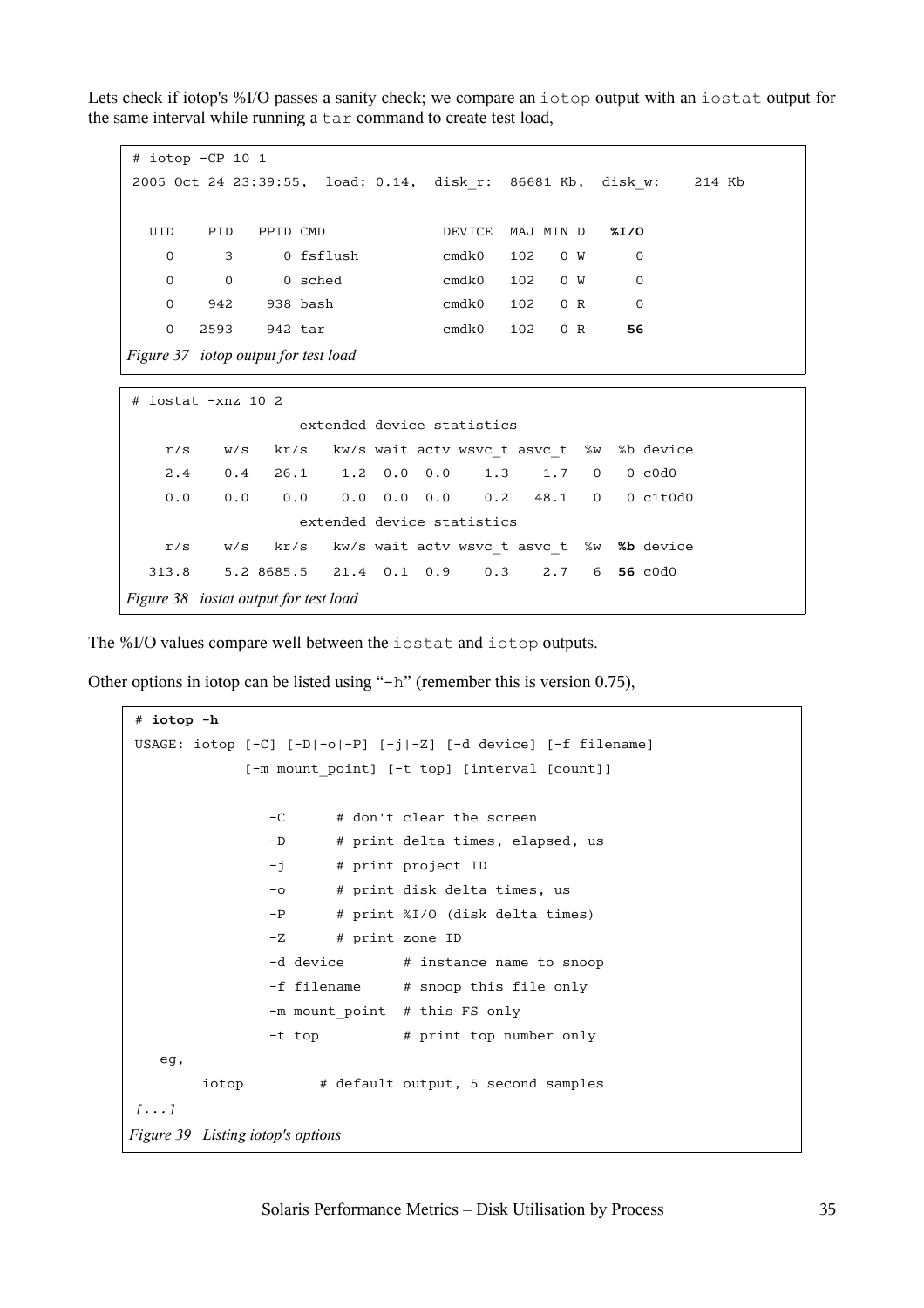#### **iosnoop**

iosnoop is a freeware program that uses DTrace to monitor disk events live<sup>47</sup>. The default output prints straightforward details such as PID, block address and size,

| # | iosnoop                             |        |  |        |      |  |                             |  |  |  |
|---|-------------------------------------|--------|--|--------|------|--|-----------------------------|--|--|--|
|   | UID                                 | PID D  |  | BLOCK  | SIZE |  | COMM PATHNAME               |  |  |  |
|   | $\mathbf{0}$                        | 1570 R |  | 172636 | 2048 |  | grep /etc/default/autofs    |  |  |  |
|   | $\Omega$                            | 1570 R |  | 102578 | 1024 |  | grep /etc/default/cron      |  |  |  |
|   | $\Omega$                            | 1570 R |  | 102580 | 1024 |  | grep /etc/default/devfsadm  |  |  |  |
|   | $\Omega$                            | 1570 R |  | 108310 | 4096 |  | grep /etc/default/dhcpagent |  |  |  |
|   | $\Omega$                            | 1570 R |  | 102582 | 1024 |  | grep /etc/default/fs        |  |  |  |
|   | $\Omega$                            | 1570 R |  | 169070 | 1024 |  | grep /etc/default/ftp       |  |  |  |
|   | $\Omega$                            | 1570 R |  | 108322 | 2048 |  | grep /etc/default/inetinit  |  |  |  |
|   | $\Omega$                            | 1570 R |  | 108318 | 1024 |  | grep /etc/default/ipsec     |  |  |  |
|   | $\Omega$                            | 1570 R |  | 102584 | 2048 |  | grep /etc/default/kbd       |  |  |  |
|   | $\mathbf{0}$                        | 1570 R |  | 102588 | 1024 |  | grep /etc/default/keyserv   |  |  |  |
|   | $\Omega$                            | 1570 R |  | 973440 | 8192 |  | grep /etc/default/lu        |  |  |  |
|   | $\Omega$                            | 1570 R |  | 973456 | 8192 |  | grep /etc/default/lu        |  |  |  |
|   | $[\ldots]$                          |        |  |        |      |  |                             |  |  |  |
|   | Figure 40 Default output of iosnoop |        |  |        |      |  |                             |  |  |  |

In the above output, we can see a grep process is reading several files from the /etc/default directory.

Options allow us to dig deeper. Here we use "-e" for the device name (DEVICE), and "-o" for the disk response time (DTIME) which uses the adaptive disk I/O time algorithm previously discussed,

| # iosnoop -eo |                                                |              |        |        |      |                 |
|---------------|------------------------------------------------|--------------|--------|--------|------|-----------------|
| DEVICE        | DTIME                                          | UID          | PID D  | BLOCK  | SIZE | COMM PATHNAME   |
| cmdk0         | 176                                            | $\mathbf{0}$ | 1604 R | 103648 | 1024 | ls /etc/volcopy |
| cmdk0         | 172                                            | $\mathbf{0}$ | 1604 R | 103664 | 1024 | ls /etc/wall    |
| cmdk0         | 189                                            | $\mathbf{0}$ | 1604 R | 103680 | 1024 | ls /etc/whodo   |
| cmdk0         | 9705                                           | $\mathbf{0}$ | 1604 R | 171246 | 1024 | ls /etc/rmt     |
| cmdk0         | 464                                            | $\mathbf{0}$ | 1604 R | 171342 | 1024 | ls /etc/aliases |
| cmdk0         | 3929                                           | $\mathbf 0$  | 1604 R | 389290 | 1024 | ls /etc/chroot  |
| cmdk0         | 7631                                           | $\mathbf{0}$ | 1604 R | 342798 | 1024 | ls /etc/fuser   |
| cmdk0         | 172                                            | $\mathbf{0}$ | 1604 R | 342830 | 1024 | ls /etc/link    |
| cmdk0         | 169                                            | $\mathbf{0}$ | 1604 R | 342862 | 1024 | ls /etc/mvdir   |
| $[\ldots]$    |                                                |              |        |        |      |                 |
| Figure 41     | <i>iosnoop with device name and disk times</i> |              |        |        |      |                 |
|               |                                                |              |        |        |      |                 |

In Figure 41 the disk response time, "DTIME", is printed in microseconds. The largest event, 9705 us or 9.705 ms, corresponds to a jump in block address where the disk heads would have seeked. The sequential disk events have a much smaller time, around 170 us or 0.17 ms.

<sup>47</sup> It is also in the DTraceToolkit. iosnoop was my first released tool using DTrace, written during the Solaris 10 beta program before the io provider existed.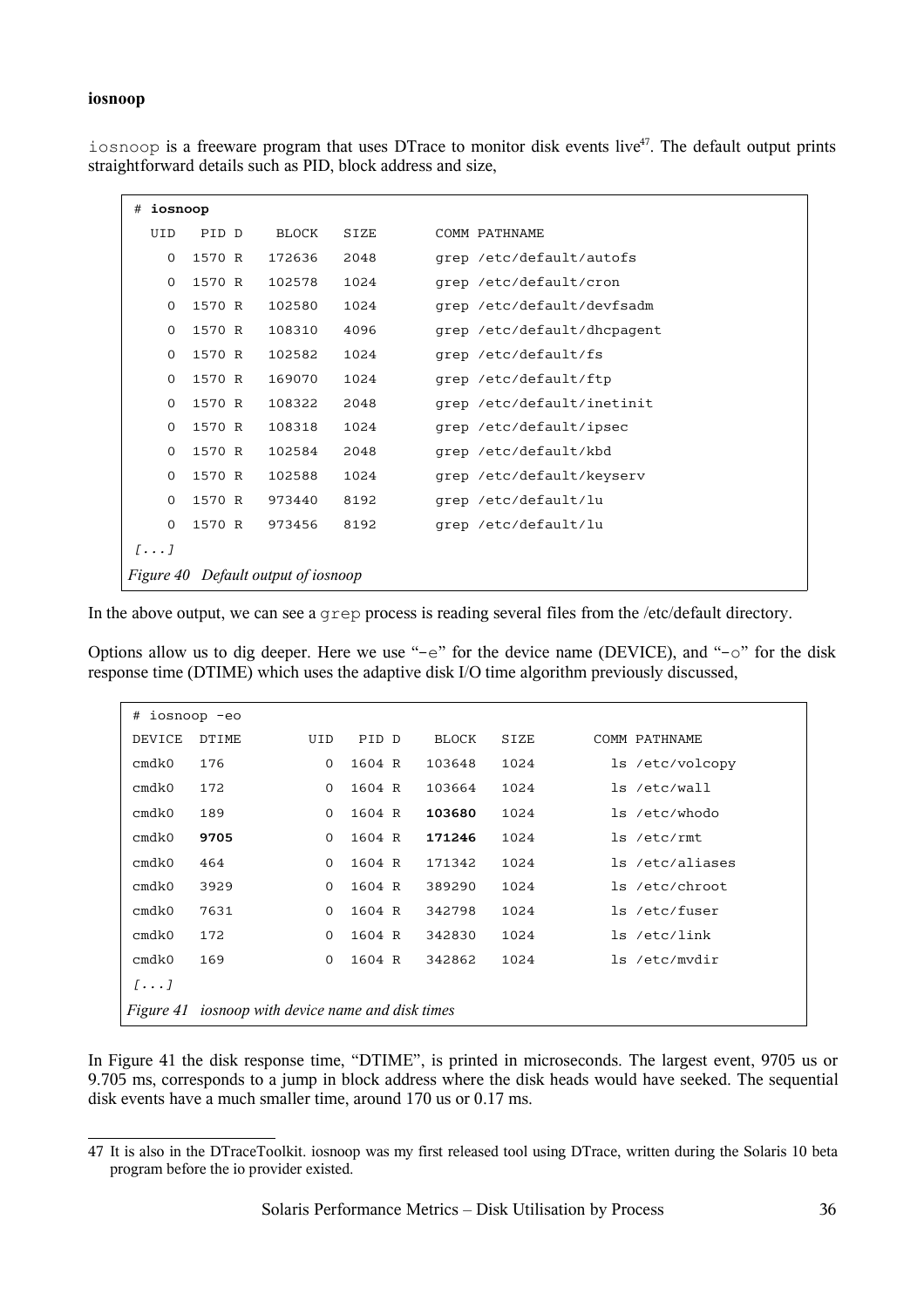By default iosnoop provides a PID column, the "-o" gives the "DTIME" column needed to see disk I/O time by process. This is disk utilisation information by process, this verbose event style output that iosnoop provides is suitable for when more details about disk I/O are needed.

A list of available options for iosnoop can be fetched using "-h". This is from iosnoop version 1.55,

| # iosnoop -h |                                            |          |           |          |                                                                                          |
|--------------|--------------------------------------------|----------|-----------|----------|------------------------------------------------------------------------------------------|
|              |                                            |          |           |          | USAGE: iosnoop $[-a]-A]-\text{DepthNostv}$ $[-d \text{ device}]$ $[-f \text{ filename}]$ |
|              |                                            |          |           |          | [-m mount point] [-n name] [-p PID]                                                      |
|              | iosnoop                                    |          |           |          | # default output                                                                         |
|              |                                            | $-a$     |           |          | # print all data (mostly)                                                                |
|              |                                            | $-A$     |           |          | # dump all data, space delimited                                                         |
|              |                                            | $-D$     |           |          | # print time delta, us (elapsed)                                                         |
|              |                                            | $-e$     |           |          | # print device name                                                                      |
|              |                                            | $-q$     |           |          | # print command arguments                                                                |
|              |                                            | $-i$     |           |          | # print device instance                                                                  |
|              |                                            | $-N$     |           |          | # print major and minor numbers                                                          |
|              |                                            | $-\circ$ |           |          | # print disk delta time, us                                                              |
|              |                                            | $-S$     |           |          | # print start time, us                                                                   |
|              |                                            | -t       |           |          | # print completion time, us                                                              |
|              |                                            | $-v$     |           |          | # print completion time, string                                                          |
|              |                                            |          | -d device |          | # instance name to snoop                                                                 |
|              |                                            |          |           |          | -f filename # snoop this file only                                                       |
|              |                                            |          |           |          | $-m$ mount point # this FS only                                                          |
|              |                                            |          | -n name   |          | # this process name only                                                                 |
|              |                                            |          |           | $-p$ PID | # this PID only                                                                          |
| eg,          |                                            |          |           |          |                                                                                          |
|              |                                            |          |           |          | iosnoop -v # human readable timestamps                                                   |
|              |                                            |          |           |          | iosnoop -N # print major and minor numbers                                               |
|              |                                            |          |           |          | iosnoop -m / # snoop events on filesystem / only                                         |
|              | Figure 42 <i>iosnoop available options</i> |          |           |          |                                                                                          |

Of particular interest is the major and minor numbers option, "-N". The block addresses printed are relative to the disk slice, so understanding them accurately requires disk slice details as well. Otherwise what may appear to be similar block addresses may in fact be on different slices or disks.

#### **Favourite**

I like using iosnoop as it provides raw data that isn't heavily processed and summarised, as with iotop.

Often with  $\text{iot}$   $\text{iot}$  I find myself asking  $-$  why is that utilisation so high? what is that process doing? etc.

When looking at iosnoop outputs you already have the answers. Although, for heavy disk activity the iosnoop output can scroll *very* fast.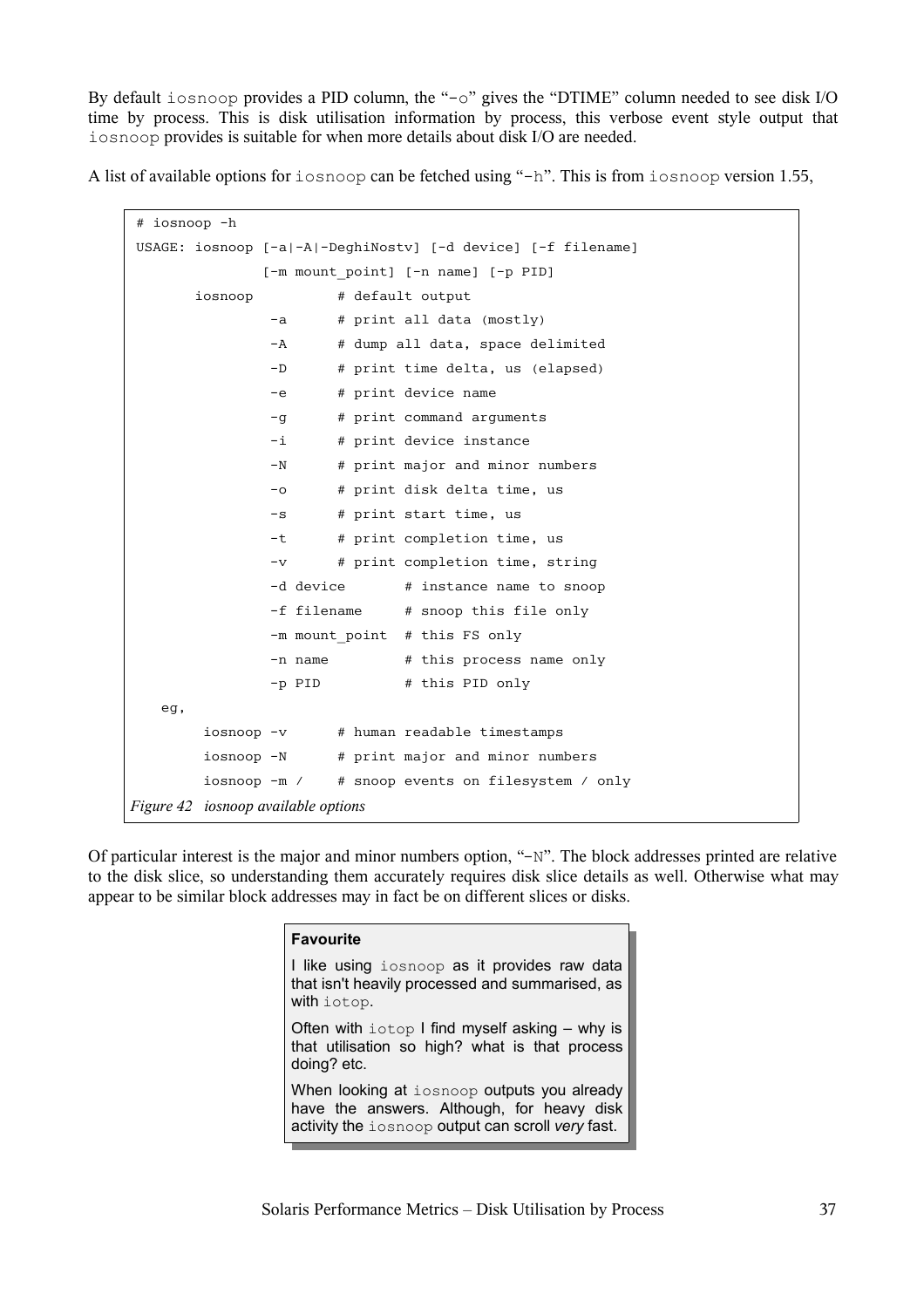#### **Plotting disk activity**

Using the "-t" option for iosnoop prints the disk *completion* time in microseconds<sup>48</sup>. In combination with " $-N$ ", we can plot disk events by a process on one slice. Here we fetch the data for the find command,

| iosnoop -tN<br>#                                |         |          |            |        |        |             |                    |  |  |  |
|-------------------------------------------------|---------|----------|------------|--------|--------|-------------|--------------------|--|--|--|
| TIME                                            | MAJ MIN |          | <b>UID</b> | PID D  | BLOCK  | <b>SIZE</b> | COMM PATHNAME      |  |  |  |
| 131471871356                                    | 102     | $\Omega$ | $\Omega$   | 1693 R | 201500 | 1024        | find /usr/dt       |  |  |  |
| 131471877355                                    | 102     | $\Omega$ | $\Omega$   | 1693 R | 198608 | 8192        | find <none></none> |  |  |  |
| 131471879231                                    | 102     | $\Omega$ | $\Omega$   | 1693 R | 198640 | 8192        | find <none></none> |  |  |  |
| 131471879788                                    | 102     | $\Omega$ | $\Omega$   | 1693 R | 198656 | 8192        | find <none></none> |  |  |  |
| 131471880831                                    | 102     | $\Omega$ | $\Omega$   | 1693 R | 198672 | 8192        | find <none></none> |  |  |  |
| Figure 43 Disk I/O events with completion times |         |          |            |        |        |             |                    |  |  |  |

which contains the time (printed above in microseconds since boot) and block address. These will be our X and Y coordinates. We check we remain on the same slice (major and minor numbers) and then plot it,



block address by time, find /

*Figure 44 Plotting disk activity, a random I/O example*

A "find /" command was run to generate **random** disk activity, which can be seen in Figure 44. As the disk heads seeked to different block addresses the position of the heads is plotted in red.

Woah now, are we *really* looking at disk head seek patterns? We are looking at block addresses for biodone functions in the block I/O *driver*. We aren't using some X-ray vision to look at the heads themselves.

Now, if this is a simple disk device then the block address *probably* relates to disk head location<sup>49</sup>. But if this is a virtual device, say a storage array, then block addresses could map to anything, depending on the storage layout. However we could at least say that a large jump in block address *probably* means a seek. But not so fast – storage arrays often have large front end caches, so while block I/O driver *thinks* that the event has completed it may have just been cached on the array.

<sup>48</sup> if you are on a multi-CPU server, it's a good idea to sort on this field afterwards.

<sup>49</sup> even "simple" disks these days map addresses in firmware to an internal optimised layout, all we know is the image of the disk that its firmware presents. The classic example here is "sector zoning".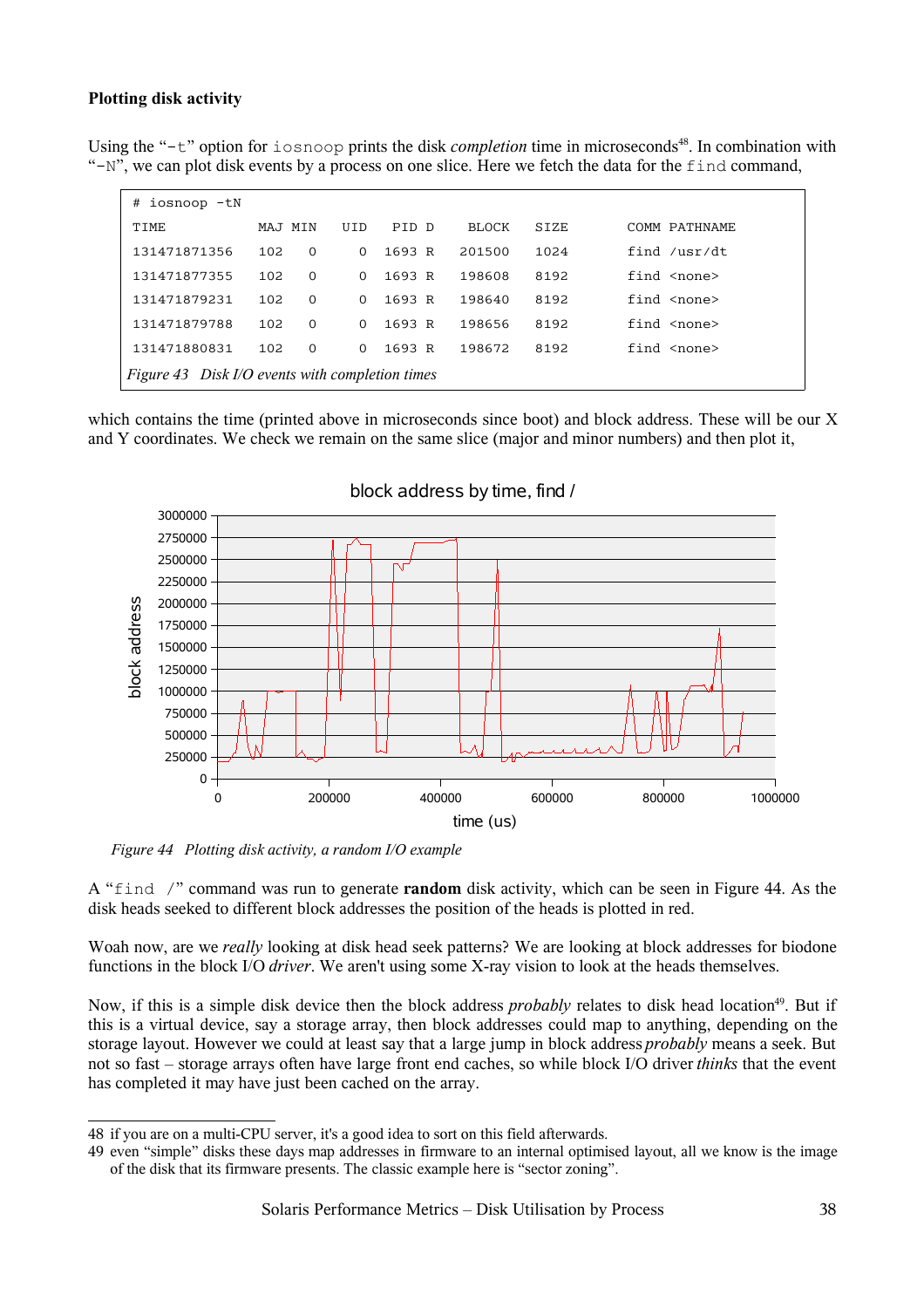The block addresses do help us visualise the pattern of *completed disk activity*. So long as we know that *completed* means the block I/O driver *thinks* they completed. For simple disks that is probably the case, for complex devices we must remember that disk events are remapped and may also be cached by the device.

Now for a demonstration of **sequential** disk I/O. A dd command is used on a raw disk device to deliberately read sequential blocks,



*Figure 45 Plotting disk activity, sequential access of a raw device*

Which is clearly sequential activity (and somewhat boring too).

What may be slightly more interesting is to run dd on the block device instead. A block device is a buffered device, so some areas are found in the cache,



block address by time, dd if=/dev/dsk/...

*Figure 46 Plotting disk activity, sequential access of a block device*

The steeper parts are caused by fewer disk reads as data is found in the page cache.

Solaris Performance Metrics – Disk Utilisation by Process 39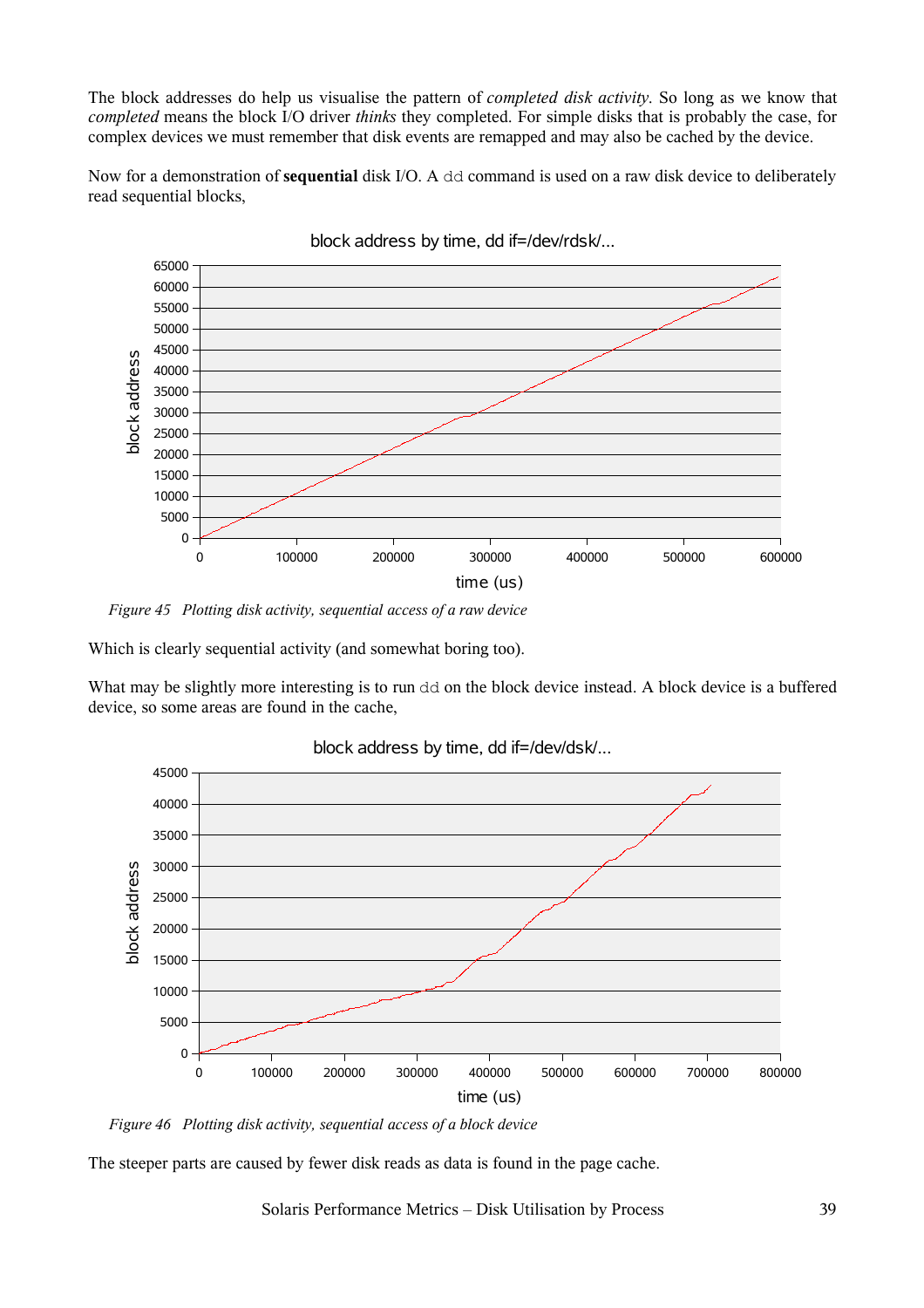#### **Plotting Concurrent Activity**

Previously we discussed concurrent disk activity and included a plot (Figure 17) to help us understand how these events may occur. Since DTrace can easily trace this, it's irresistible to include a plot of *actual* activity.

The following DTrace script was written to provide input for a spreadsheet. We match on a device by its major and minor numbers, then print out timestamps as the first column and block addresses for strategy and biodone events in the remaining columns.

```
#!/usr/sbin/dtrace -s
#pragma D option quiet
io:genunix::start
\gammaargs[1]->dev major == 102 && args[1]->dev minor == 0/
{
         printf("%d,%d,\n", timestamp/1000, args[0]->b blkno);
}
io:genunix::done
/args[1]->dev major == 102 && args[1]->dev minor == 0/
{
         printf("%d,,%d\n", timestamp/1000, args[0]->b_blkno);
}
Figure 47 Capture raw driver event data for plotting
```
The output of the DTrace script in Figure 47 was plotted as Figure 48, using timestamps as X coordinates.



## Concurrent Disk Events

We can see many quick strategies followed by slower biodones, as the disk catches up at mechanical speeds.

Solaris Performance Metrics – Disk Utilisation by Process 40

*Figure 48 Plotting raw driver events: strategy and biodone*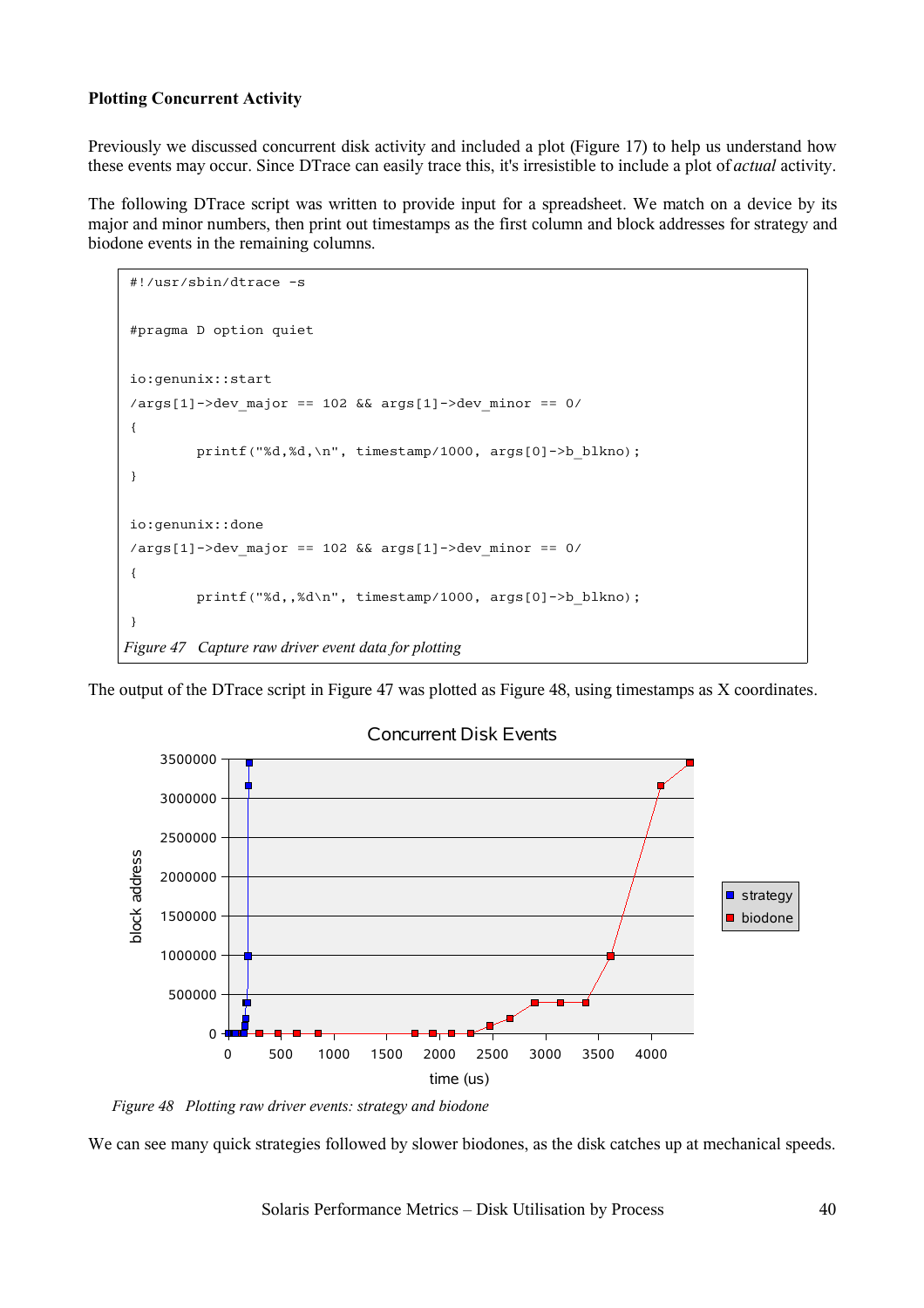#### **Other DTrace tools**

Since we are on the topic of disk I/O by process, there are other tools from the **DTraceToolkit** that provide disk I/O details. These details aren't utilisation values, but they are useful anyway. A tour for many of these tools was recently published as a feature article in Sys Admin magazine<sup>50</sup>. I'll mention a couple here.

**bitesize.d** is a very simple DTrace program<sup>51</sup> that prints a distribution plot of the *size* of disk events by process. This helps us understand if a process is reading the disk by taking large "bites" or small ones.

```
# bitesize.d
Sampling... Hit Ctrl-C to end.
\wedgeC
    PID CMD
   2705 find /\0
       value ------------- Distribution ------------- count
512 | 0
        1024 |@@@@@@@@@@@@@@@@@@@@@@@@@@@@@@@@@@@@@@@@ 459
2048 | 0
   2706 bart create -I\0
       value ------------- Distribution ------------- count
512 | 0
       1024 |@@@@@@ 443
       2048 |@@ 155
       4096 |@@@ 217
       8192 |@ 51
 16384 | 32
       32768 |@@@@@@@@@@@@@@@@@@@@@@@@@@@@ 2123
 65536 | 0
Figure 49 bitesize.d example, disk I/O size distributions
```
In Figure 49 we can see the find command has made 459 disk events, all of which fell into the 1024 byte bucket (1024 to 2047 bytes). This is due to the find command reading through many small directory files.

The bart process has a much more interesting distribution, since it is reading the file contents it can issue much larger I/O requests for large files. We can see that most of its events were 32 Kb to 63 Kb.

If an application must go to disk, we generally like to see larger disk events rather than smaller. Larger is often an indication of sequential access, or read ahead access, both of which help performance. Smaller events can be an indication of scattered or random I/O access.

<sup>50</sup> "Observing I/O Behavior with the DTraceToolkit", Ryan Matteson, December 2005 issue. This has also been available online at http://www.samag.com/documents/sam0512a .

<sup>51</sup> as a one liner: dtrace -n 'io:::start {  $\omega$ size [execname] = quantize (args [0] ->b\_bcount); }'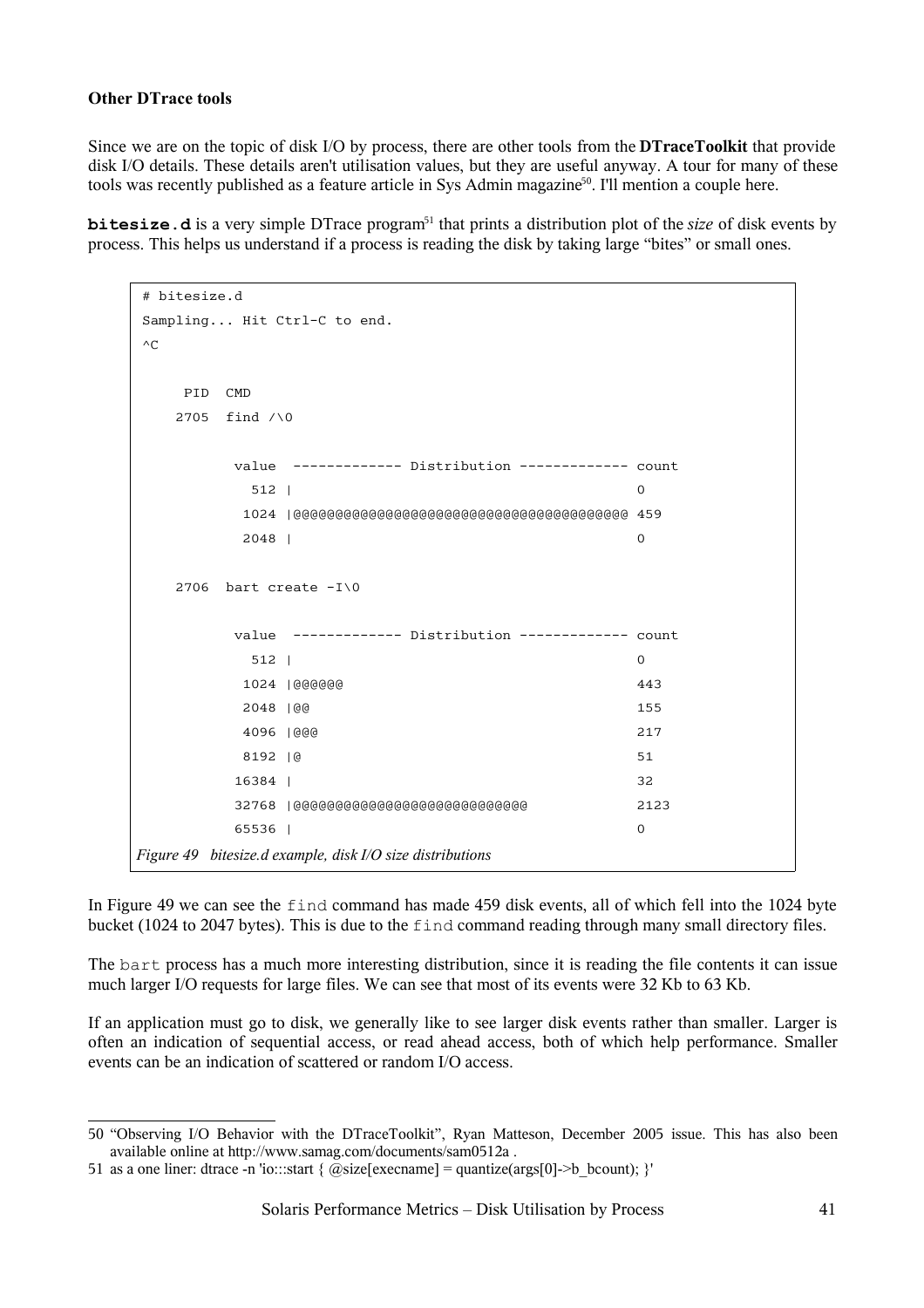**seeksize.d** provides distributions of the *seek distance* of disk events by process. To demonstrate this script, a "find  $/ \,$  | bart create  $-I$ " command is executed,

```
# seeksize.d
Sampling... Hit Ctrl-C to end.
\wedge \textsf{C} PID CMD
  2912 find /\0
    value ------------- Distribution ------------- count
-1 | 0
     0 | @@@@@@ 11
1 | 0
2 \mid 0 4 | 0
 8 |@ 2
 16 |@ 1
32 | 0
64 \mid \text{@} 1
     128 |@ 2
     256 |@@ 3
     512 |@@ 3
1024 | 0
     2048 |@@ 3
     4096 |@ 1
     8192 |@ 1
    16384 |@@@@@@ 10
    32768 |@@@@@ 9
    65536 |@@@ 6
    131072 |@@ 4
    262144 |@ 1
    524288 |@@@ 5
    1048576 |@ 1
    2097152 |@@@ 6
    4194304 | 0
[...]
Figure 50 seeksize.d example, find's random activity
```
In Figure 50 we have measured the activity of a find process. The value here is the seek size in units of sectors, and the find command has seeked over a wide number of different distances.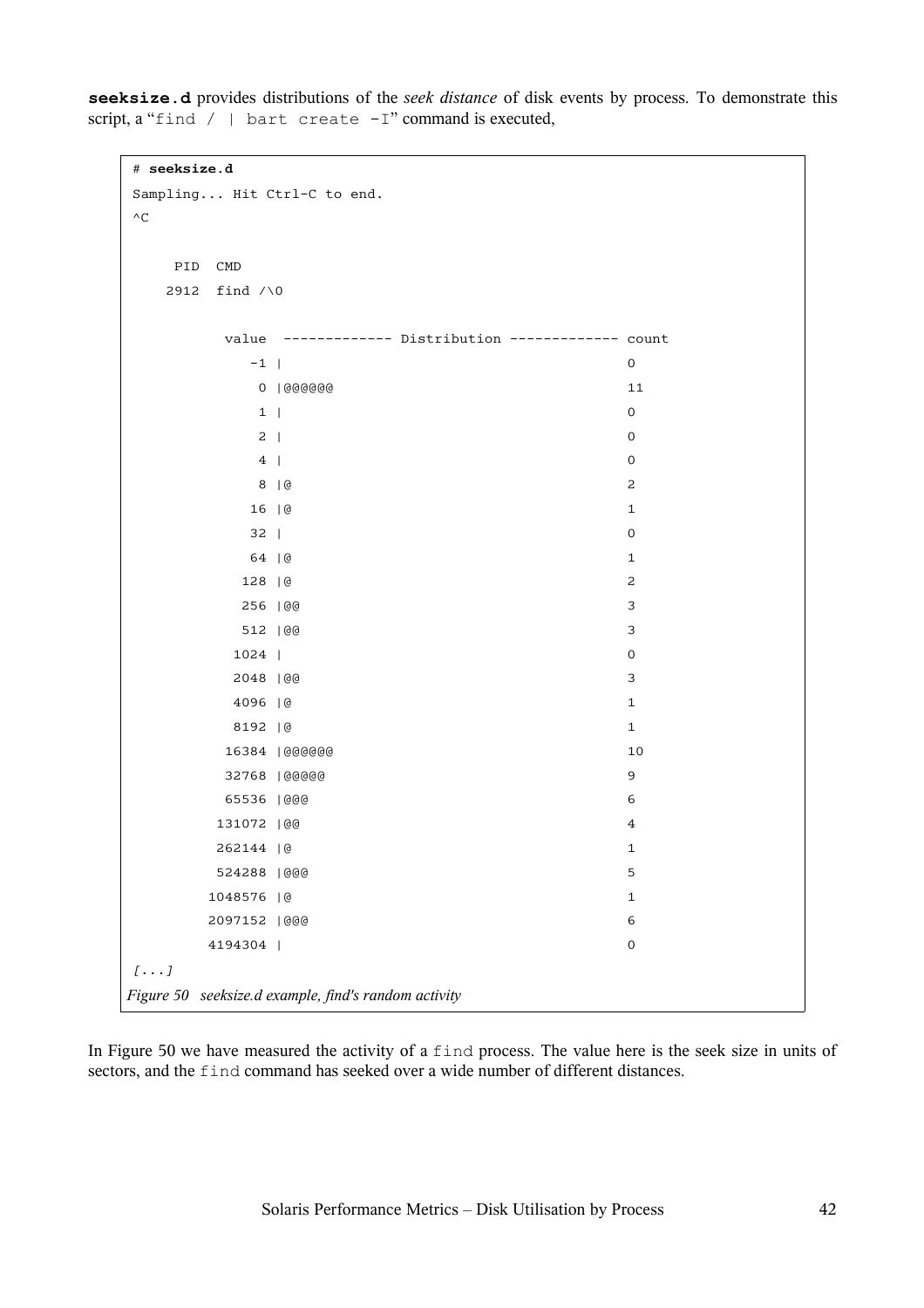Also in the seeksize.d output was the activity by the bart process,

| $[\ldots]$                                               |                                                      |                |
|----------------------------------------------------------|------------------------------------------------------|----------------|
| 2913 bart create -I\0                                    |                                                      |                |
|                                                          |                                                      |                |
|                                                          | value ------------- Distribution ------------- count |                |
| $-1$                                                     |                                                      | $\mbox{O}$     |
|                                                          |                                                      | 583            |
| $1 \mid$                                                 |                                                      | $\mathbf 0$    |
| $2 \mid$                                                 |                                                      | $\overline{4}$ |
|                                                          | 4   0                                                | 13             |
|                                                          | 8   0                                                | 24             |
| 16   @                                                   |                                                      | 26             |
| 32   @                                                   |                                                      | 28             |
| 64                                                       |                                                      | $\overline{4}$ |
| 128   @                                                  |                                                      | 17             |
| 256  @                                                   |                                                      | 26             |
| 512   @                                                  |                                                      | 32             |
| 1024  @                                                  |                                                      | 23             |
| 2048   @                                                 |                                                      | 14             |
| 4096                                                     |                                                      | 6              |
| 8192                                                     |                                                      | $\mathbf{1}$   |
| 16384   @@                                               |                                                      | 44             |
| 32768   @@                                               |                                                      | 50             |
| 65536                                                    |                                                      | 7              |
| 131072                                                   |                                                      | 5              |
| 262144                                                   |                                                      | $\mathbf{1}$   |
| 524288                                                   |                                                      | $\,$ 6 $\,$    |
| 1048576                                                  |                                                      | $\mathbf 0$    |
| Figure 51 seeksize.d example, bart's sequential activity |                                                      |                |

Over half of the disk events requested for the bart command incurred a seek size of  $0$  – which is sequential disk activity. There was also some degree of seeking.

Other disk I/O tools in the DTraceToolkit are either in the top directory (for the most popular ones), or in the "Disk" subdirectory (for the rest).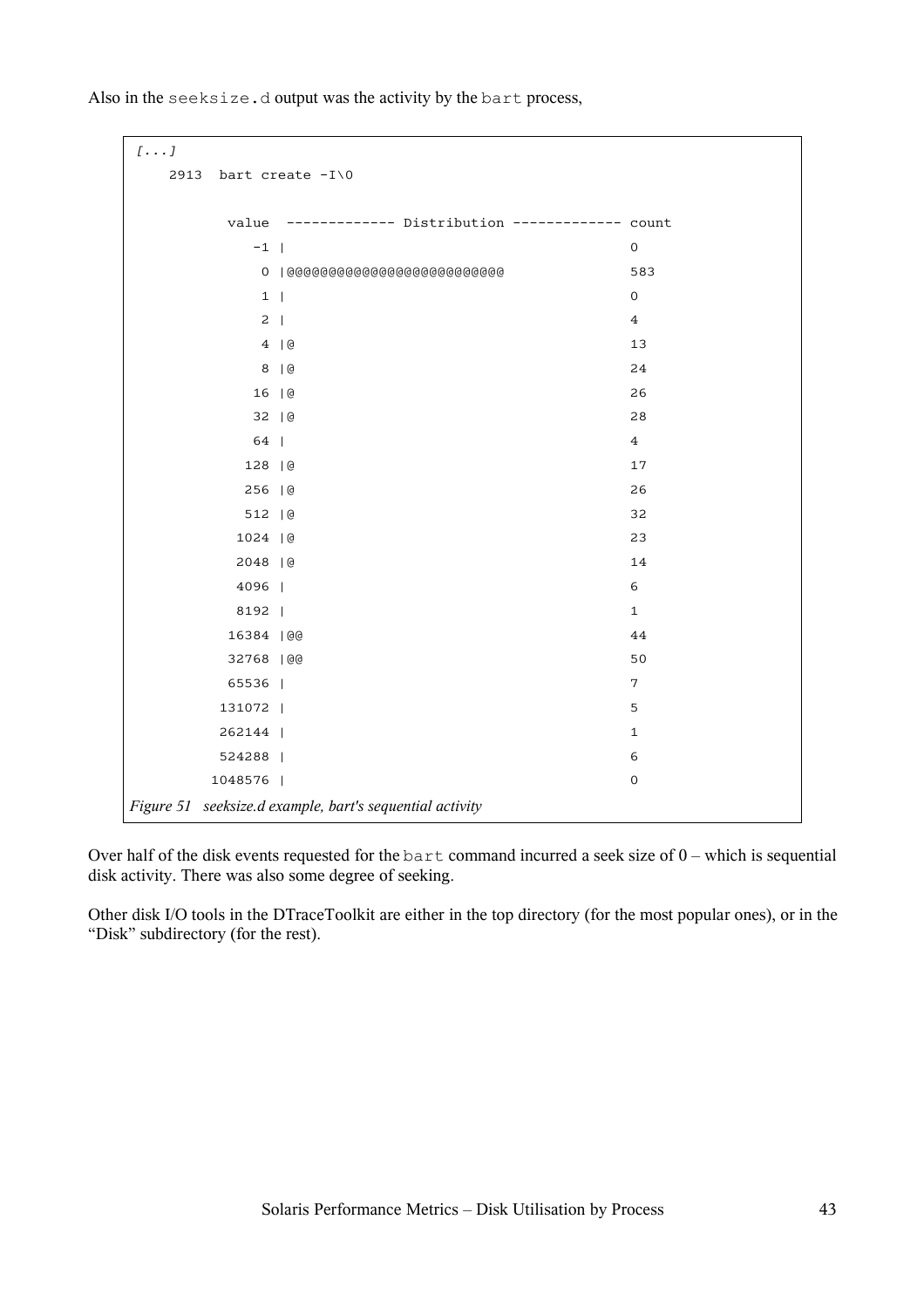# **4. Conclusion**

*Utilisation* by process is best measured in terms of disk I/O time, I/O size is at best an approximation.

An adaptive disk I/O time algorithm was presented to best measure the time consumed by the disk device to satisfy the request. This disk response time can be calculated as an absolute value, such as in milliseconds, or as a percentage. Due to the asymmetric nature of disk resources, the disk I/O percentage was calculated in terms of a single disk – not a percentage of the disk capacity for the entire server.

There are no by process statistics to track disk I/O time, such as in procfs. Disk I/O time can be measured event wise using TNF tracing in Solaris 9 and earlier, and by using DTrace in Solaris 10 onwards. DTrace has allowed new tools such as iosnoop and iotop to be written, which provide both disk I/O time and size information by process. iotop can print a percent disk utilisation by process, which best answers the goal of this paper.

Presenting disk I/O time by process as a single value has lost some details about the original I/O events, especially whether they were random or sequential events. This is a trade-off incurred when simplifying a complex system down to a single value, in this case a percent disk utilised by process. This is fine as long as we bear in mind what our disk utilisation measurement really is  $-$  a handy summary. If needed, deeper details can then be fetched using tools such as the iosnoop program.

# **5. References**

- 1. Cockcroft, A., *Sun Performance and Tuning Java and the Internet*, 2nd Edition, Prentice Hall, 1998.
- 2. Cockcroft, A., *Clarifying disk measurements and terminology*, SunWorld Online, September 1997.
- 3. Cockcroft, A., *Solving the iostat disk mystery*, SunWorld Online, October 1998.
- 4. Gregg, B. D., *DTrace Tools*, http://www.brendangregg.com/dtrace.html.
- 5. Matteson, R., *Observing I/O Behavior with the DTraceToolkit*, Sys Admin Magazine, December 2005.
- 6. Mauro, J., McDougall, R., *Solaris Internals*, Prentice Hall, 2001.
- 7. OpenSolaris, *DTrace Community*, http://www.opensolaris.org/os/community/dtrace.
- 8. Packer, A. N., *Configuring & Tuning Databases on the Solaris Platform*, Prentice Hall, 2002.
- 9. Sun Microsystems, *Solaris Dynamic Tracing Guide*, http://docs.sun.com/app/docs/doc/817-6223.
- 10.Wong, B., *Configuration and Capacity Planning on Sun Solaris Servers*, Prentice Hall, 1997.

# **6. Acknowledgements**

People who have contributed thoughts, ideas, reviews, ...

- Claire Black
- Dr Rex di Bona
- Allan Packer